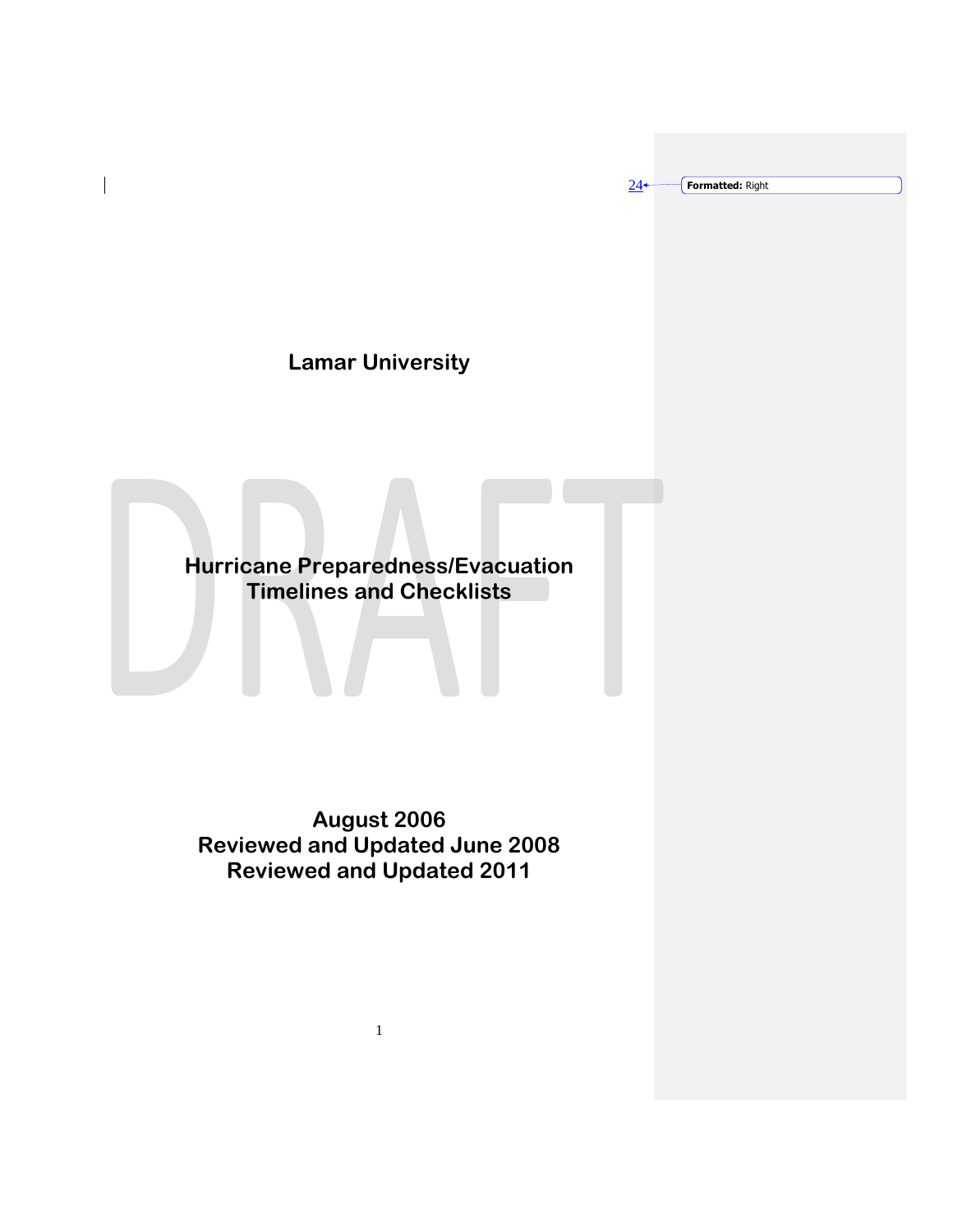$24 -$ **Formatted:** Right

# **Hurricane Preparedness/Evacuation Timelines and Checklists**

# **Contents**

# **Section A – Pre-Hurricane Season Preparations**

 $\overline{\phantom{a}}$ 

| Tab 1  |
|--------|
| Tab 2  |
| Tab 3  |
| Tab 3A |
|        |

#### **Section B – At Beginning of Hurricane Season** General Items

| Section C – Gulf of Mexico Storm Monitoring<br><b>General Items</b> |                  |  |
|---------------------------------------------------------------------|------------------|--|
| <b>Facilities Management</b>                                        | Tab 4            |  |
| <b>Police Department</b>                                            | Tab <sub>5</sub> |  |
| Microcomputer Support                                               | Tab 6            |  |
| <b>Finance Department</b>                                           | Tab 7            |  |
| <b>Student Health Center</b>                                        | Tab 8            |  |
| Intercollegiate Athletics                                           | Tab 8A           |  |
|                                                                     |                  |  |
| Section D - Tropical Storm or Hurricane Threatens Golden Triangle   |                  |  |
| <b>General Items</b>                                                |                  |  |
|                                                                     |                  |  |
| <b>Section E - Shut Down/Evacuation Checklists</b>                  |                  |  |
| General Items                                                       |                  |  |
| <b>Facilities Management</b>                                        | Tab 9            |  |
| Police Department                                                   | Tab 10           |  |
| <b>Public Relations</b>                                             | Tab 11           |  |
| Departmental Plans (General)                                        | Tab 12           |  |
| Departmental Plans-Biology, Chemical Engineering,                   |                  |  |
| <b>Chemistry and Physics</b>                                        | Tab 13           |  |
| <b>Student Affairs</b>                                              | Tab 14           |  |
| American Campus/Cardinal Village                                    | Tab 15           |  |
| Food Service                                                        | Tab 16           |  |
| Information Technologies - DVVN                                     | Tab 17           |  |
| Information Technologies - Central Computing                        | Tab 18           |  |
| Information Technologies - Microcomputer Support                    | Tab 19           |  |
| <b>Finance Department</b>                                           | Tab 20           |  |

Student Health Center Tab 21<br>Intercollegiate Athletics Tab 21A

Intercollegiate Athletics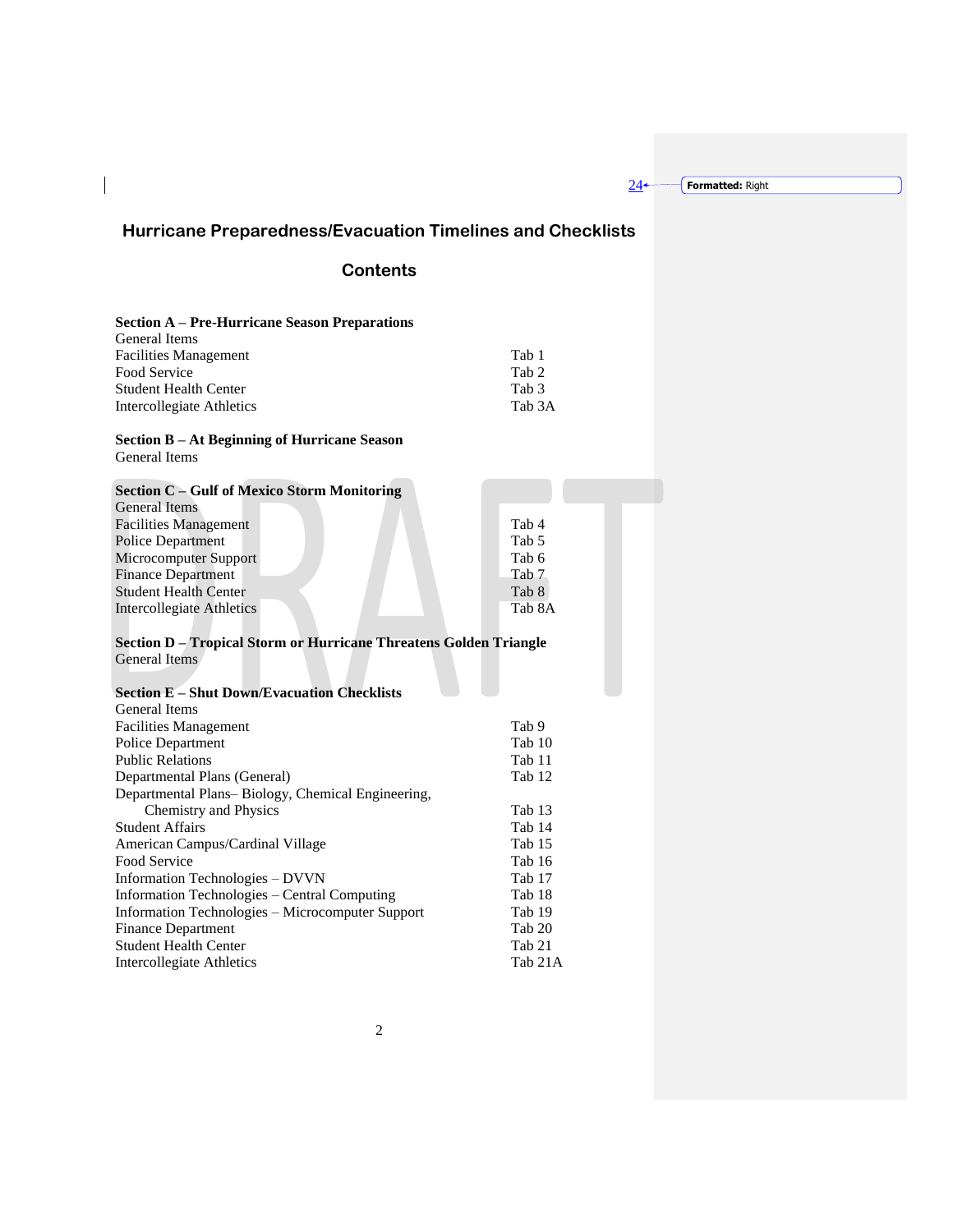$24 -$ 

**Formatted:** Right

**Section F – During Storm Checklist** General Items

 $\begin{array}{c} \hline \end{array}$ 

#### **Section G – Immediate Post-Storm Checklists**

| <b>General Items</b>                             |         |
|--------------------------------------------------|---------|
| <b>Finance Department</b>                        | Tab 22  |
| Facilities Management (Hurricane strike)         | Tab 23  |
| Facilities Management (Hurricane did not strike) | Tab 24  |
| <b>Public Relations</b>                          | Tab 25  |
| <b>Biology Department</b>                        | Tab 26  |
| Microcomputer Support                            | Tab 27  |
| Conference Calling Information                   | Tab 28  |
| <b>Student Health Center</b>                     | Tab 29  |
| Intercollegiate Athletics                        | Tab 29A |
|                                                  |         |

# **Section H – Recovery Checklists**

General Items Student Health Center Tab 30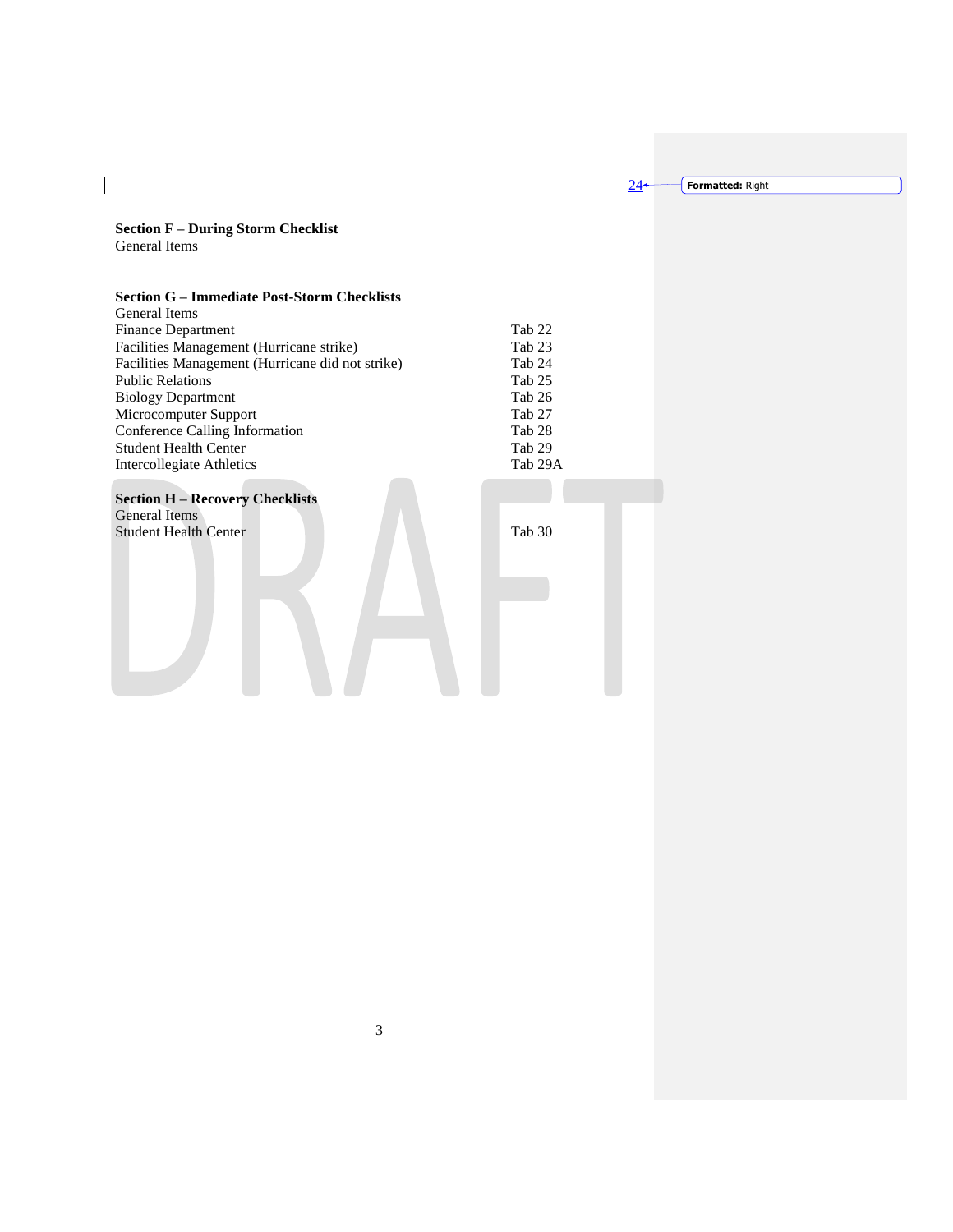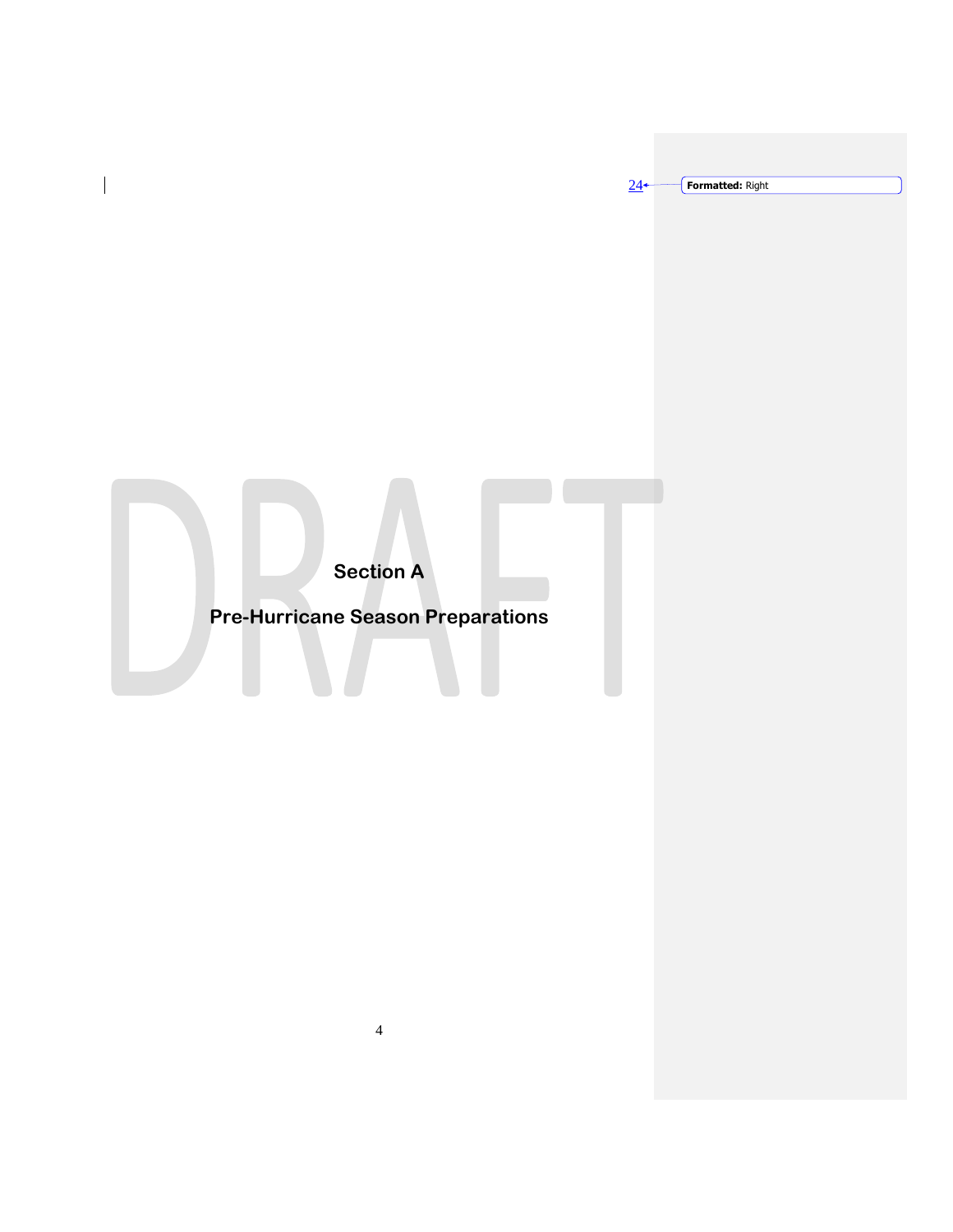#### **A. Pre-Hurricane Season Preparations**

#### **Hurricane Preparedness/Evacuation Timelines and Checklists**

### **General --During Spring Leading up to June 1**

- 1. Risk Management and senior administrators to review the entire Hurricane Preparedness Plan (including "step-down" plans) and update and modify as needed.
- 2. Senior administrators to review the conditions and procedures, including timeline, under which an institutional closure decision would be made.
- 3. University to review employee notification procedures. Have employee notification scheme in place (phone, e-mail, web site, KVLU)
- 4. University (through Student Affairs) to create contract (via RFP) with local company to supply buses for student evacuation.
- 5. University (through Student Affairs) to create contract/agreement with a university located out of harm's way to house student evacuees.
- 6. Department Chairs and Managers to prepare/update checklists for Departmentspecific preparations to cover situation not addressed in general plan, and provide copies to Deans and/or Directors.
- 7. Senior administrators to identify key personnel who will be expected to return to campus after storm – both immediately and in (specified) stages - to begin campus clean up and reclamation.
- 8. Facilities Management to secure/ensure full serviceability of backup generators for critical buildings (e.g., computer center, phone system, data network, library, police, radio station, coliseum) and establish timing plan for activation post-storm.
- 9. Facilities Management to secure and store free-standing generators that will be used in the repair and recovery effort after the storm (e.g., for dining hall, housing, command center).
- 10. Facilities Management to create list of contractors (short-term water, wind, and mold remediation, construction, positioning campus to reopen for classes as rapidly as possible) and disaster recovery experts (efficacy of short-term plan, long-term damage assessment, cost projections) – to include contact information whom the university wishes to employ in the case of hurricane (or similar) disaster
- 11. Facilities Management to review stock levels of supplies likely to be needed if University evacuates and in disaster recovery.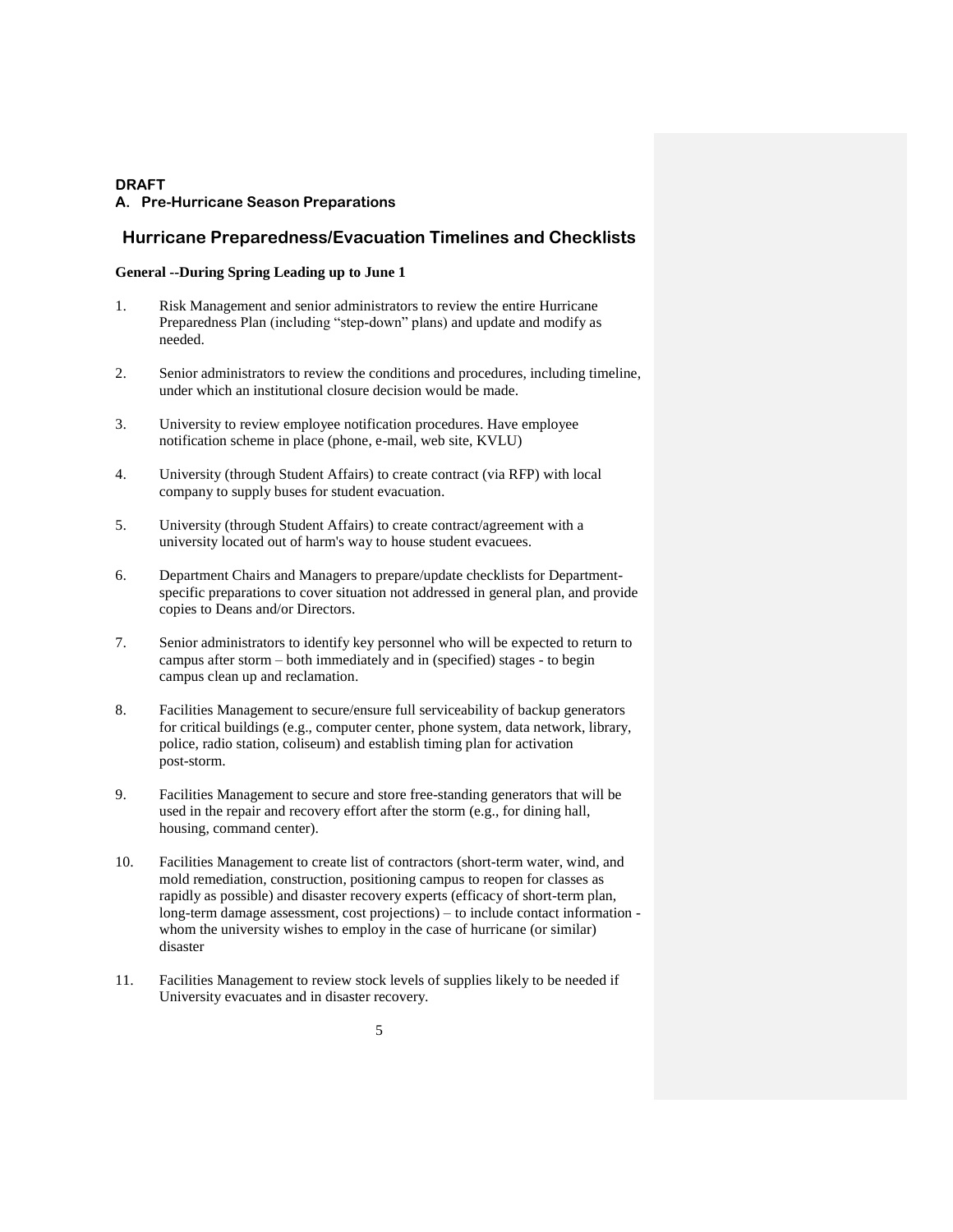- 12. Facilities Management to ensure availability of hand or generator powered fuel pumps.
- 13. Police Department to identify source of (non-perishable) supplies and building/rooms to be used as command center for on campus post-storm activities.
- 14. DVVN to acquire/test satellite phones with battery charging equipment for key personnel (President, Chief of Police, VP for Finance, AVP for Facilities Management, VP of Student Affairs, official who accompanies student evacuees, AVP for Information Technology; Director DVVN, Director Central Computing)
- 15. DVVN to contact phone service provider and prepare contingency plans to establish "conference bridges."
- 16. Departments with "academic" items that will spoil and/or produce stench if deprived of refrigeration to prepare contingency plans for dealing with these materials in the event of evacuation and power interruption.
- 17. Advancement/DVVN to arrange contingency plan for 'mirror' web site which can be used if on-campus systems fail.
- 18. University to prepare plan for return of employees critical for recovery efforts, with approximate time frame.
- 19. University to decide the conditions under which (and procedures for) giving students partial refunds for lodging and meals during evacuation period as well as full tuition/fee refunds in case of inability to return to school because of storm damage to home.
- 20. Athletic Department to prepare plans to cover athletic teams. Should include plans for any team that may be on the road during evacuation.
- 21. Public Relations to review plans and Update Emergency Web Site
- 22. Public Relations to Designate Emergency Personnel
- 23. Public Relations to Review and Update Contact Lists.
- 24. Public Relations to Compile Contact Lists for Staff, Media, Administration and Vendors.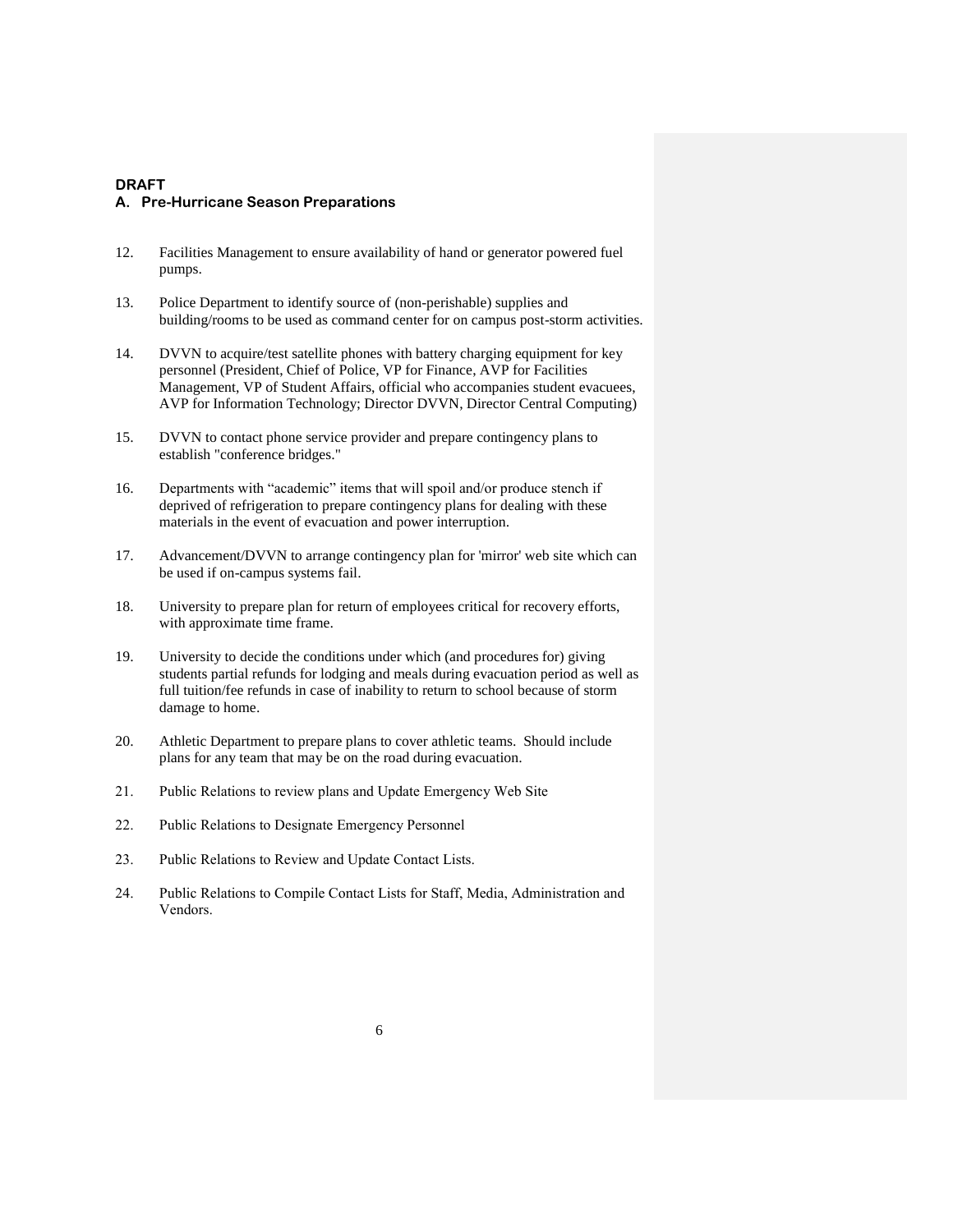# **FACILITIES MANAGEMENT -- EMERGENCY MANAGEMENT PROCEDURE MANUAL FOR A HURRICANE EVENT (MAY 1, 2006)**

#### **PHASE I -- Pre-Hurricane Season**

#### **WAREHOUSE**

- 1. Review emergency preparedness plan
- 2. Have on hand enough plastic sheeting for covering our computers.
- 3. Have in stock all sizes of batteries for flashlights and lanterns.
- 4. Have available in Tri-supply an inventory of plywood for boarding up broken windows.
- 5. Have on hand 3 spare 12 volt batteries of the most common type used.
- 6. Make certain that vehicle key rings have a brass tag with license number stamped on it.
- 7. Prepare a list of emergency phone numbers for all of our regular vendors and provide a copy to the Associate Vice President.

### **GROUNDS DEPARTMENT**

- 1. Review emergency preparedness plan.
- 2. Check operation of all chains saws including sharpened chains.
- 3. Make certain that all backhoes, large trucks, and other equipment are in good operating condition.
- 4. Verify emergency telephone numbers for trash removal company, grounds maintenance contractor, and tree removal contractor. Establish contracts with vendors for pre-event rates for all labor and equipment categories.
- 5. Establish pre-event contract rates with dump trucks rental company for 2 trucks.
- 6. Get enough plastic sheeting to cover computers and peripheral equipment and store it.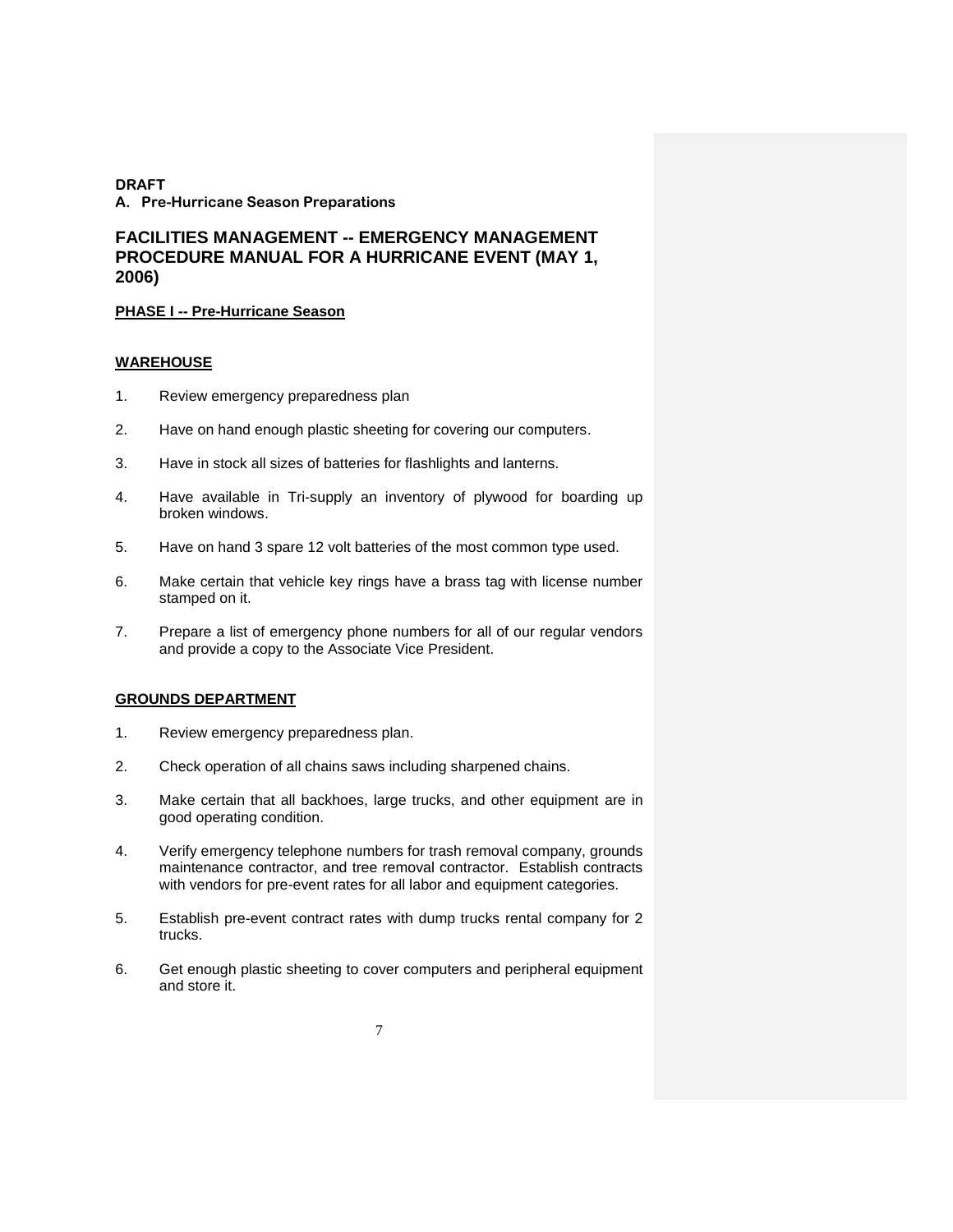#### **A. Pre-Hurricane Season Preparations**

- 7. Make certain that vehicle key rings have a brass tag with license number stamped on it.
- 8. Prepare a list of emergency phone numbers for all of our regular vendors and provide a copy to the Associate Vice President.

#### **CUSTODIAL DEPARTMENT**

- 1. Review emergency preparedness plan
- 2. Make certain that all wet vacuums with the attachments are located and in good working condition.
- 3. Get enough plastic sheeting to cover computers and peripheral equipment and store it.
- 4. Make certain that vehicle key rings have a brass tag with license number stamped on it.

### **ELECTRIC SHOP**

- 1. Review emergency preparedness plan.
- 2. Provide a connection source for connecting a portable generator to the Small Business Development Center, The President's Residence, the New Dining Hall, and the fueling station.
- 3. Verify emergency numbers with annual electrical contractor.
- 4. Get enough plastic sheeting to cover computers and peripheral equipment and store it.
- 5. Make certain that vehicle key rings have a brass tag with license number stamped on it.
- 6. Prepare a list of emergency phone numbers for all of our annual contractors and vendors and provide a copy to the Associate Vice President.

#### **UTILITY SHOP**

1. Review emergency preparedness plan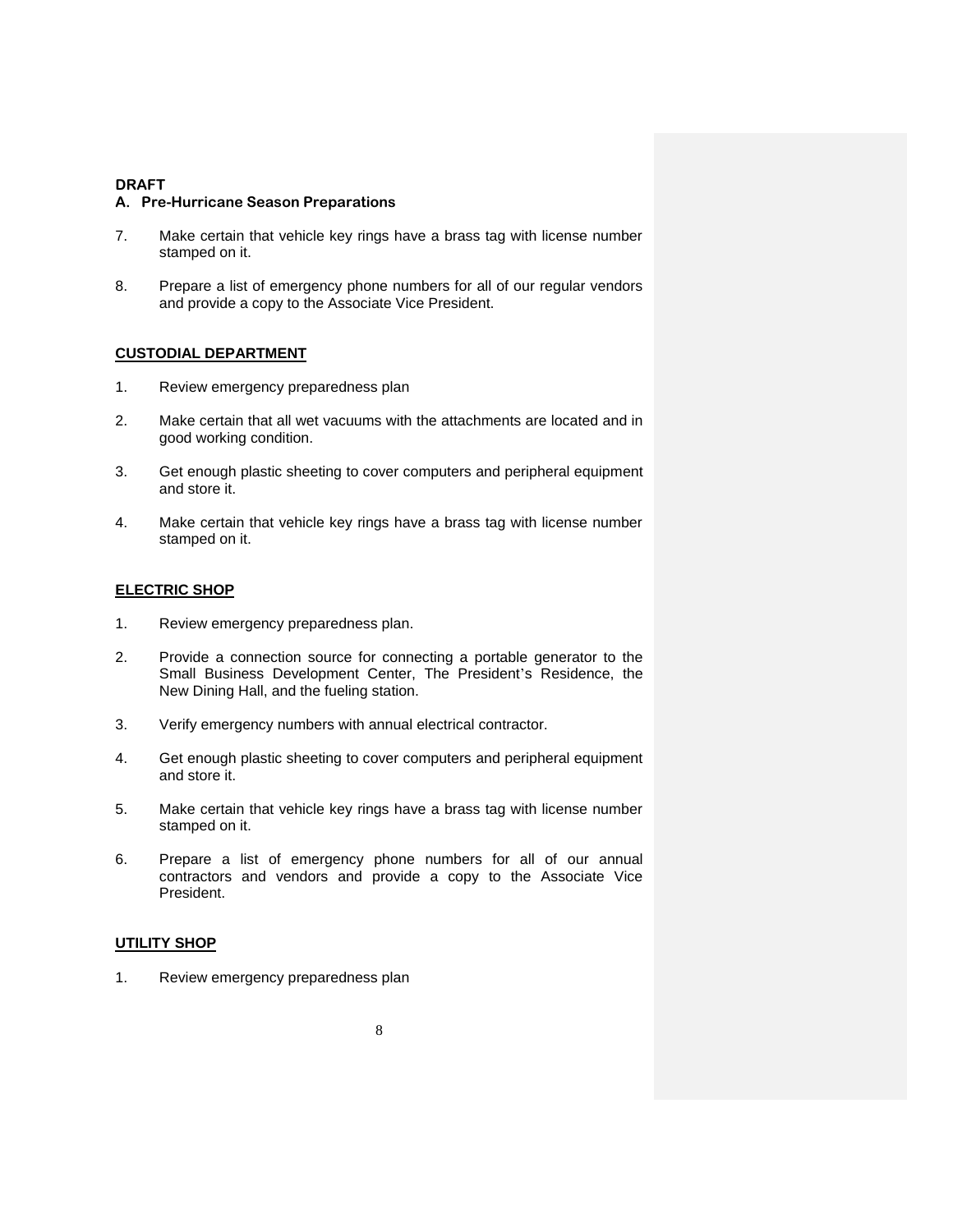#### **A. Pre-Hurricane Season Preparations**

- 2. Make certain small portable generators are operational and fueled.
- 3. Make certain all stationary generators have been serviced with oil changes and fuel filled.
- 4. Service and make ready all portable sump pumps, and trash pumps. Check out operation of all building or tunnel sump pumps.
- 5. Make certain that football field sump pump is operational
- 6. Get enough plastic sheeting to cover computers and peripheral equipment and store it.
- 7. Make certain that vehicle key rings have a brass tag with license number stamped on it.
- 8. Prepare a list of emergency phone numbers for all of our annual contractors and regular vendors and provide a copy to the Associate Vice President.

### **CARPENTER SHOP**

- 1. Review emergency preparedness plan
- 2. Make plywood protection panels for windows at the Small Business Development Office. Store them in the storage room off of the carport.
- 3. Make plywood protection panels for the windows in Energy Management Office. Store them in the South Central Plant.
- 4. Check and clean all building roof drains. Remove leaves and pine needles etc.
- 5. Make certain that vehicle key rings have a brass tag with license number stamped on it.
- 6. Prepare a plywood board with eighty cup hooks to hang vehicle keys in dispatch office.
- 7. Prepare a list of emergency phone numbers for all of our regular vendors and provide a copy to the Associate Vice President.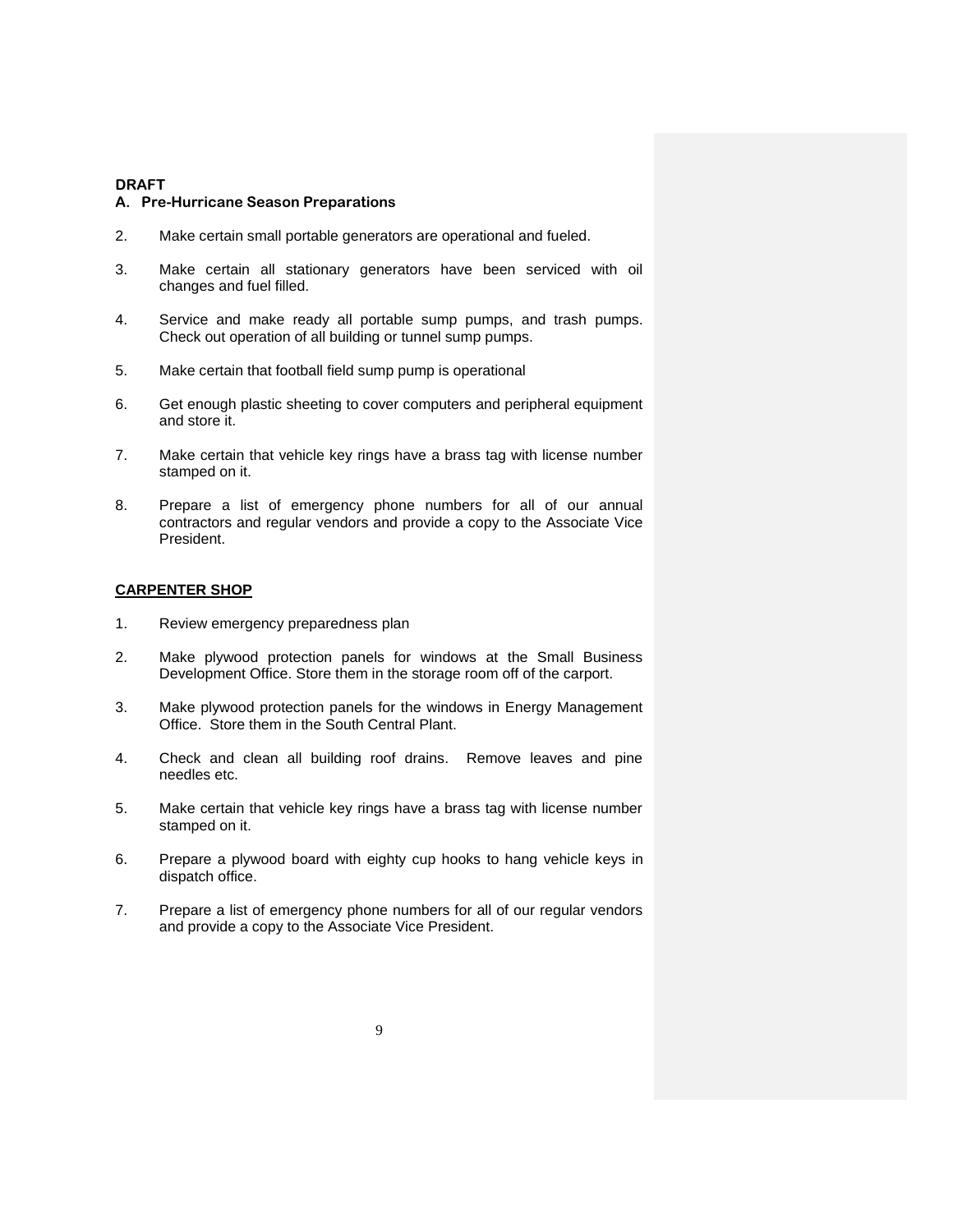### **A. Pre-Hurricane Season Preparations**

# **ENERGY MANAGEMENT**

- 1. Review emergency preparedness plan.
- 2. Make certain that portable lap top has spare battery and all software is of current version for all three systems.
- 3. Get enough plastic sheeting to cover your computers and peripheral equipment and store it.
- 4 Make certain that vehicle key rings have a brass tag with license number stamped on it.
- 5. Prepare a list of emergency phone numbers for all of our regular contractors and vendors and provide a copy to the Associate Vice President.

# **FLEET MANAGEMENT**

- 1. Review emergency preparedness plan.
- 2. Work with utility shop to make certain all stationary and portable generators are ready to be placed in service if needed.
- 3. Make certain that emergency generator for the fuel pumps is operational and ready to be put into service if necessary.
- 4. Check out hand crank pump to be certain it is excellent condition.
- 5. Make certain that vehicle key rings have a brass tag with license number stamped on it.

# **FACILITIES PLANNING**

- 1. Review emergency preparedness plan.
- 2. Get enough plastic sheeting to cover your computers and peripheral equipment and store it.
- 3. Remind contractors to keep job sites free of debris so that clean-up in a phase II condition will not be as difficult to complete.
- 4. Make certain that vehicle key rings have a brass tag with license number stamped on it.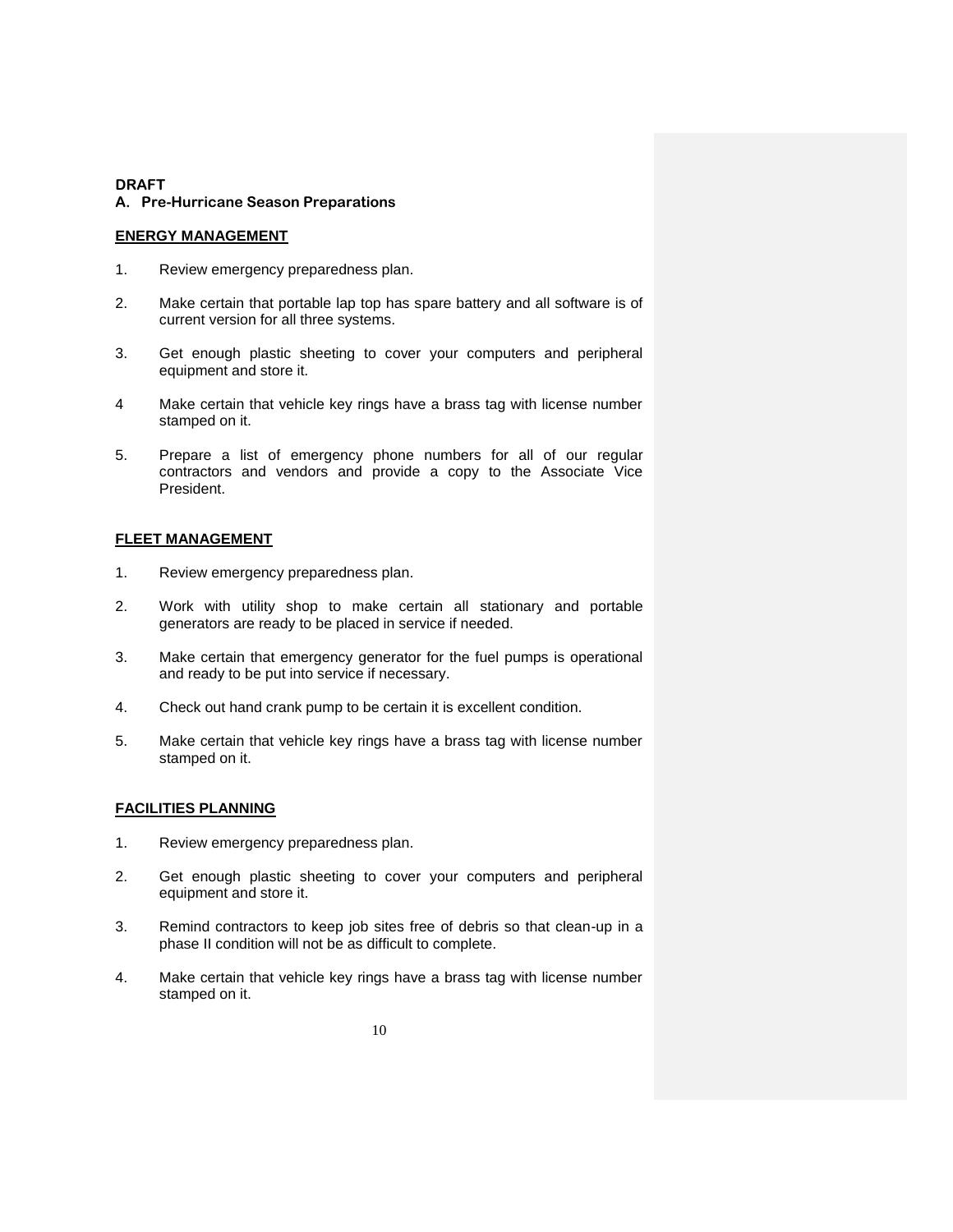5. Prepare a list of emergency phone numbers for all of our regular contractors, engineering services, and architects and provide a copy to the Associate Vice President.

# **ADMINISTRATIVE SERVICES**

- 1. Review emergency preparedness plan
- 2. Get enough plastic sheeting to cover your computers and peripheral equipment and store it.
- 3. Pre-determine where the back-up copy of the server data base and data will be kept.
- 4. Make certain we have on hand enough disks, memory sticks, tapes, and CD's for all departments to make back up copies of their computers
- 5. Prepare an emergency telephone listing for all employees using the format provided. Make enough copies for all employees.
- 6. Make certain that all keys in lock box are properly marked and index sheet is clear and accurate.
- 7. Establish work orders for each department for hurricane preparedness.
- 8. Make labels with vehicle license numbers to be placed on board provided by carpenter shop.

# **LOCK & HARDWARE SHOP**

- 1. Change all locks that are not on a master key to be on the master key system except for the cashier's office in the Wimberly Building and the Pharmacy in Student Health..
- 2. Get enough plastic sheeting to cover your computers and peripheral equipment and store it.
- 3. Make certain that every vehicle has a brass tag with the vehicle license number stamped on it.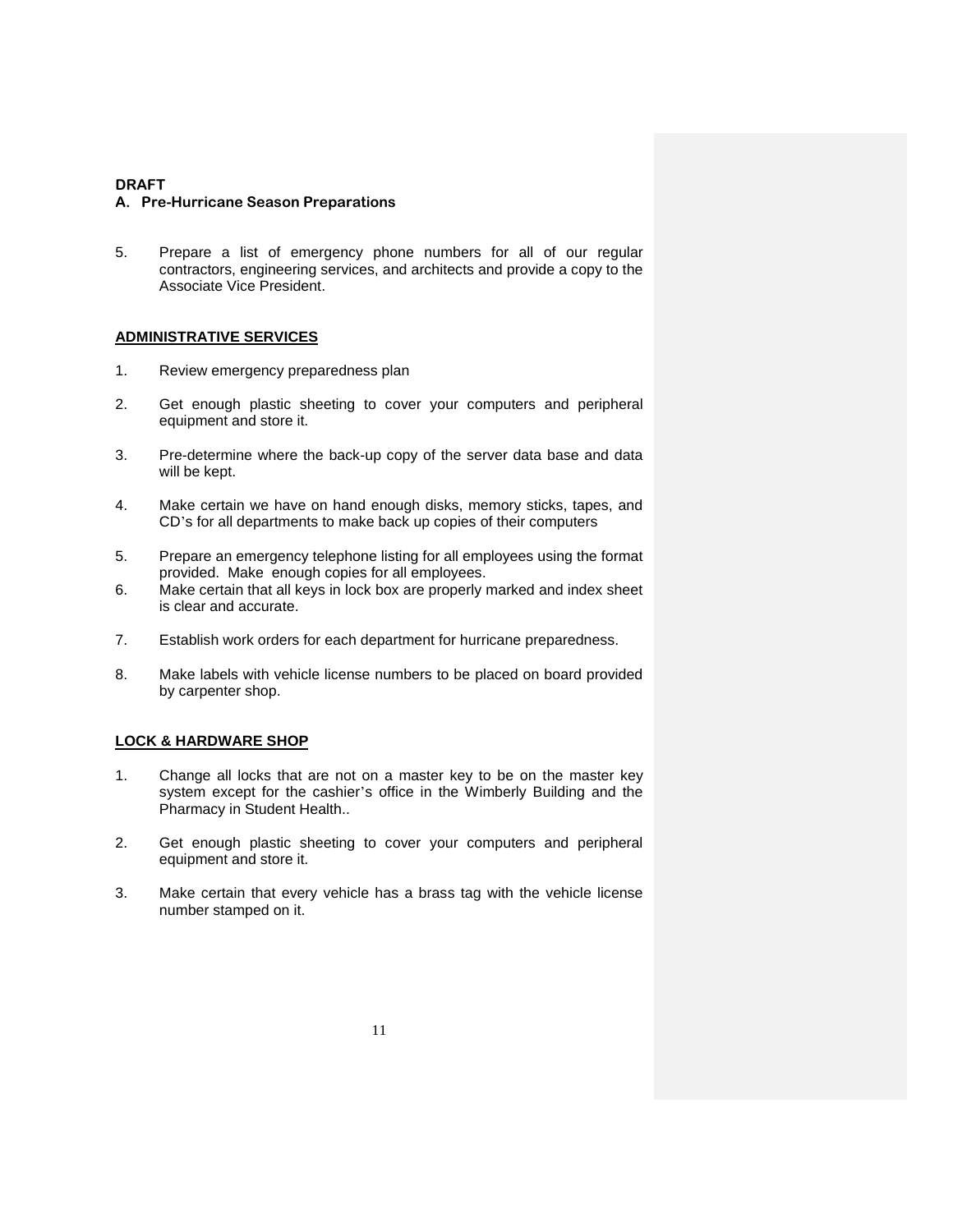#### **Food Service Readiness Hurricane Plan – Pre-Hurricane Season**

- 1. Foodservice Director to meet with University officials to gain latest information and direction the University will be taking.
- 2. Provide to University names and telephone numbers of all management personal.
- 3. University to provide necessary credentials to Foodservice Director to allow admittance to University in case of road closure.
- 4. Have a plan in place with Facilities/Maintenance to install generators at the Main Dining Hall to operate walk-in freezer (#4) and walk-in refrigerator (#1) and at the Setzer Student Center to operate the loading dock freezer.
- 5. Determine from University if food or beverage will need to be provided to any emergency response team(s) they might have in place.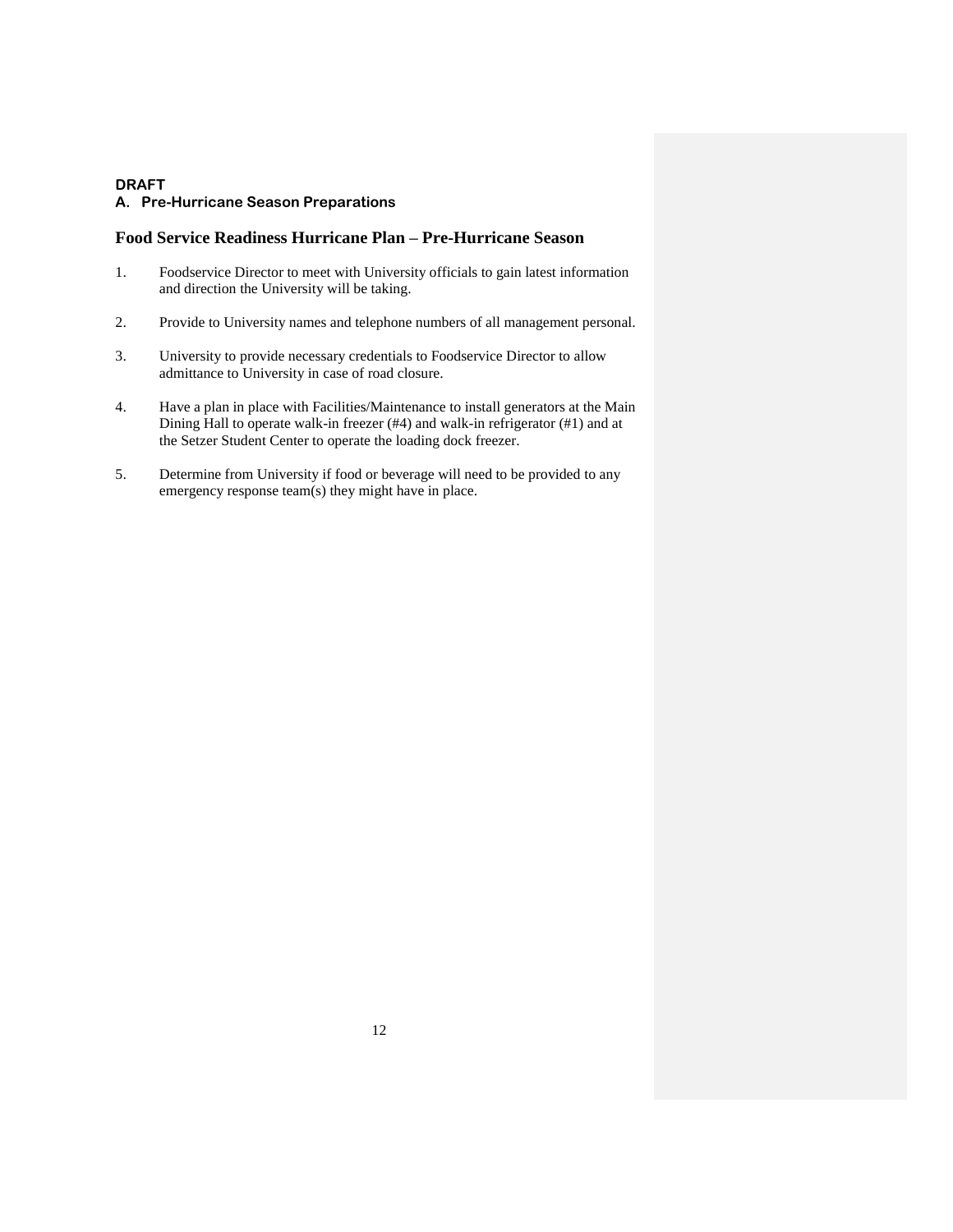# **Student Health Center – Pre-Hurricane Season Preparations**

- 1. Confirm contact numbers of all staff, including at least one contact number located outside hurricane area, when possible.
- 2. Contact Texas Pharmacy Board regarding allowable storage of pharmaceuticals, in the event of a hurricane with prolonged loss of controlled humidity and temperature.
- 3. Verify availability of proper storage containers and temperature/humidity monitors for pharmaceutical and laboratory supplies.
- 4. Assign responsibilities to each staff member and provide each with a checklist of same.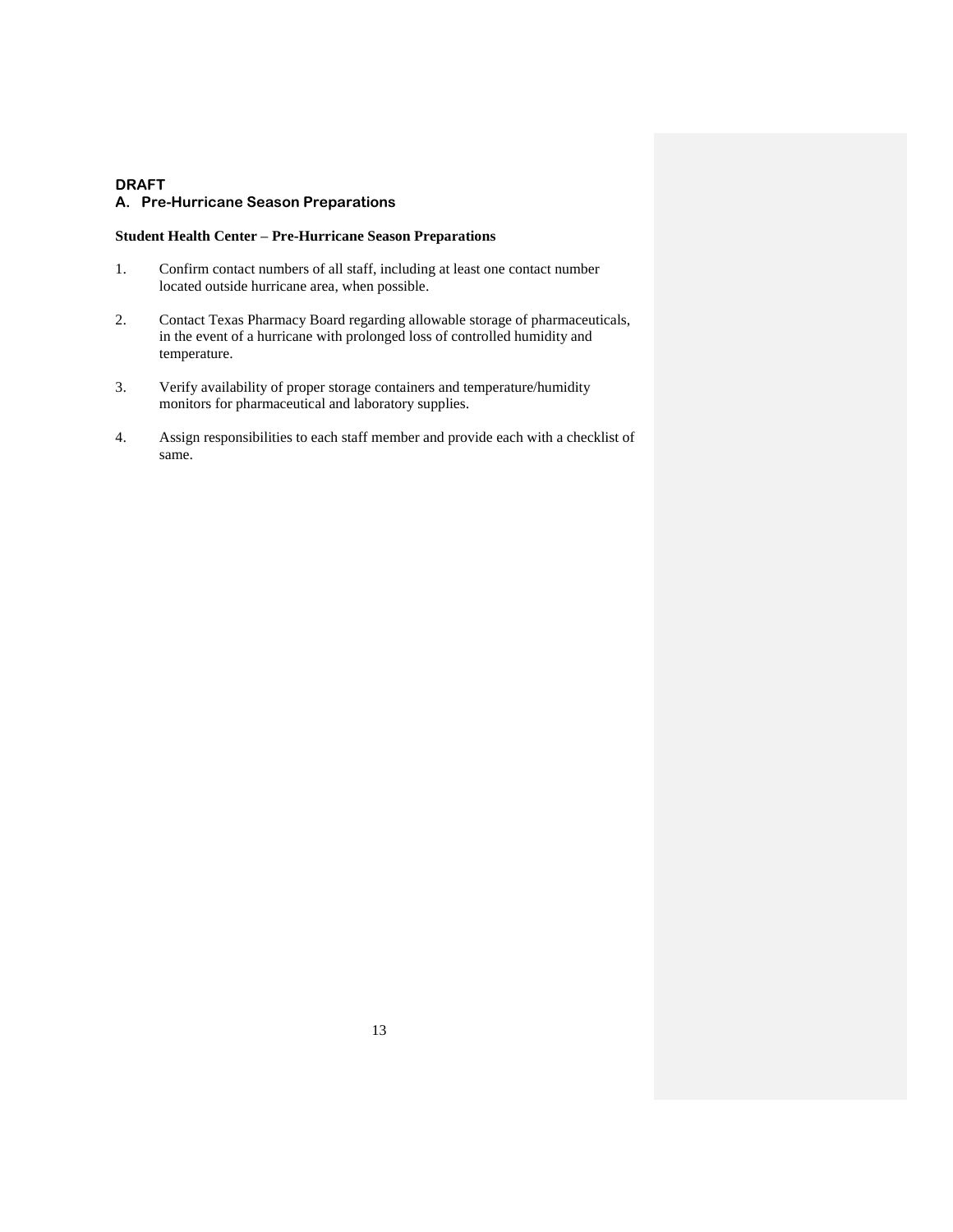#### **Department of Intercollegiate Athletics**

- 1. Update the Department of Intercollegiate Athletics Hurricane Plan each spring.
- 2. Create and continually update a complete staff contact list. A list containing all current information, including evacuation information should be up to date prior to June 1 each year.
- 3. Coaches should continually update a contact list of the student-athletes who participate in their sports, with their current information, including evacuation information. Should be updated prior to the first day of school and updated throughout the school year.
- 4. Be certain department inventory lists are up to date. Secure documentation that may describe equipment, including purchase price and purchase date.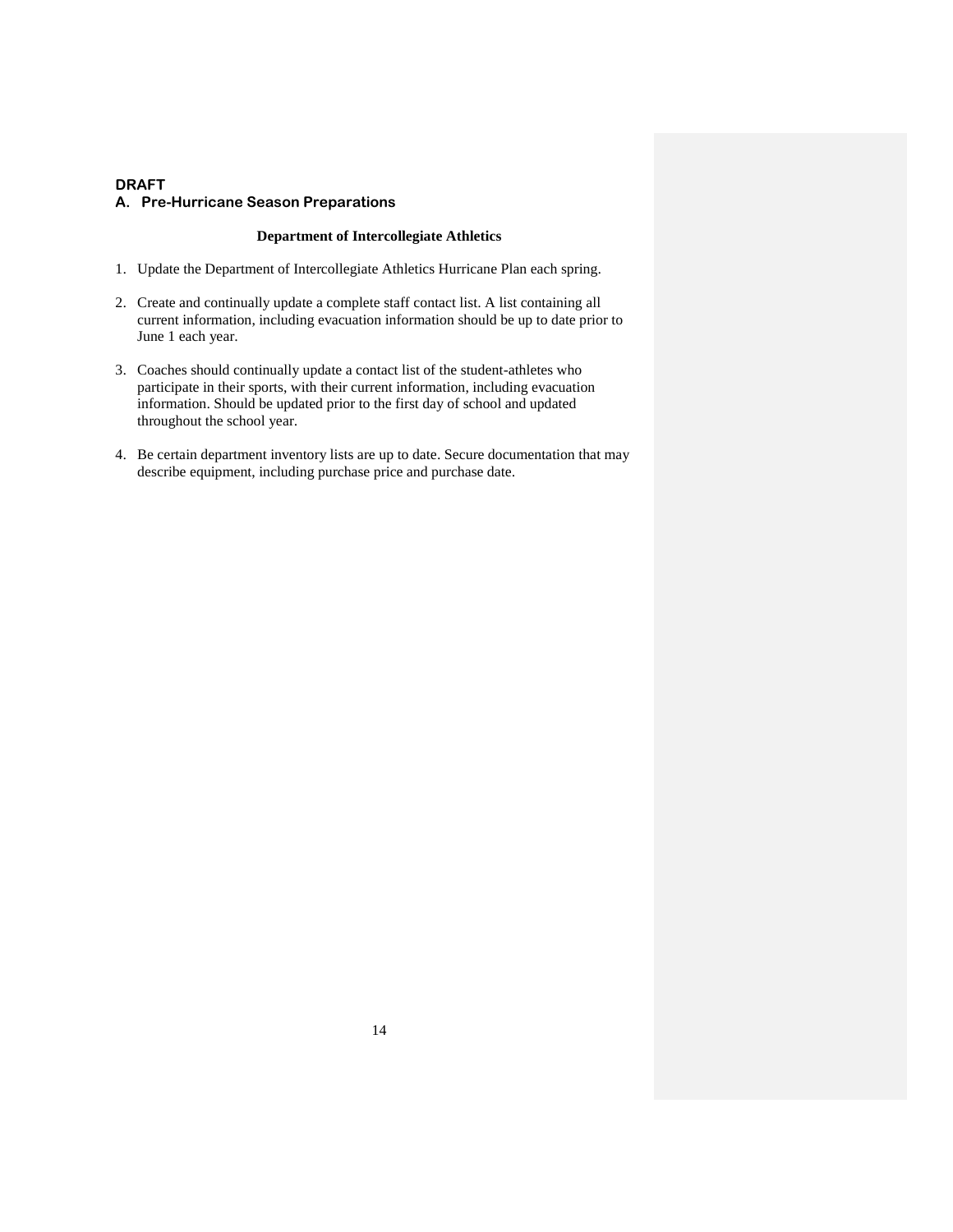**Section B**

**Beginning of Hurricane Season**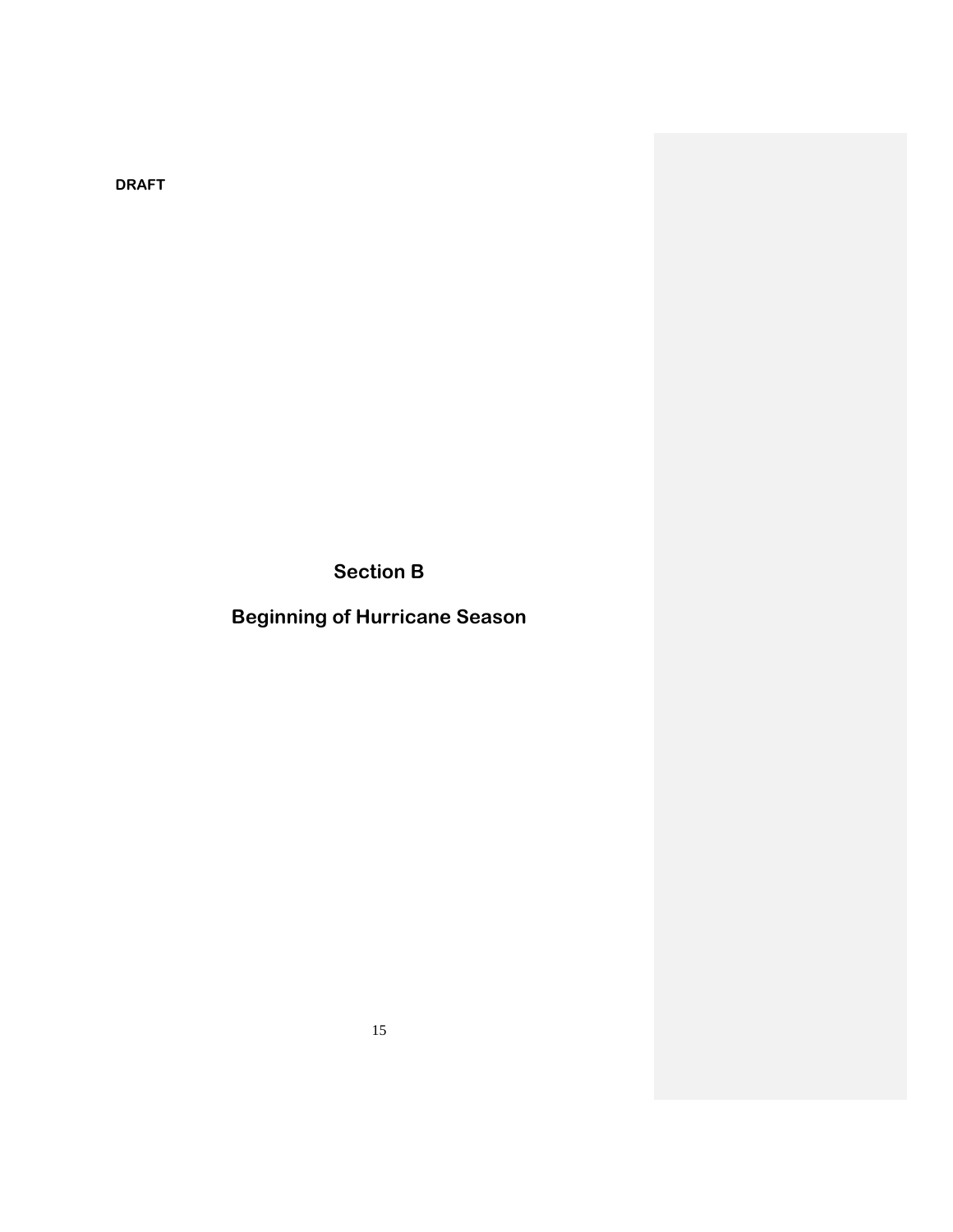### **DRAFT B. Beginning of Hurricane Season – immediately before June 1**

#### **Immediately before June 1 Each Year**

- 1. University to distribute the basic Hurricane Preparedness Plan and require each Administrator and Department Manager to review the Plan and make sure key/new employees are familiar with it.
- 2. Each Department to prepare complete backup of computer data held on computers outside Central Computing.
- 3. Each Department to review current operations for new activities involving materials that will be damaged or lost in the event of prolonged power or other utility outage, and adjust plans to safeguard to the extent possible.
- 4. Each Department Chair or Manager to update list of contact information for employees in the Department, and ensure Dean or Vice President and at least two or three senior employees in the Department have a copy.
- 5. Facilities Maintenance to advise all contractors to minimize loose equipment and materials on campus through November 1, and be prepared to secure and/or remove equipment if storm threatens.
- 6. Student Affairs to review contracts with bus companies for evacuation transport.
- 7. Student Affairs to review arrangements with sister institution(s) for housing evacuated dorm and international students.
- 8. Police Department to issue current year credentials to key personnel who will be needed to initiate clean up and restoration after any storm, and coordinate with DPS.
- 9. University to disseminate contact information list for key personnel, to include cell phone numbers and AOL, Yahoo, Hotmail and other "non-local" email addresses.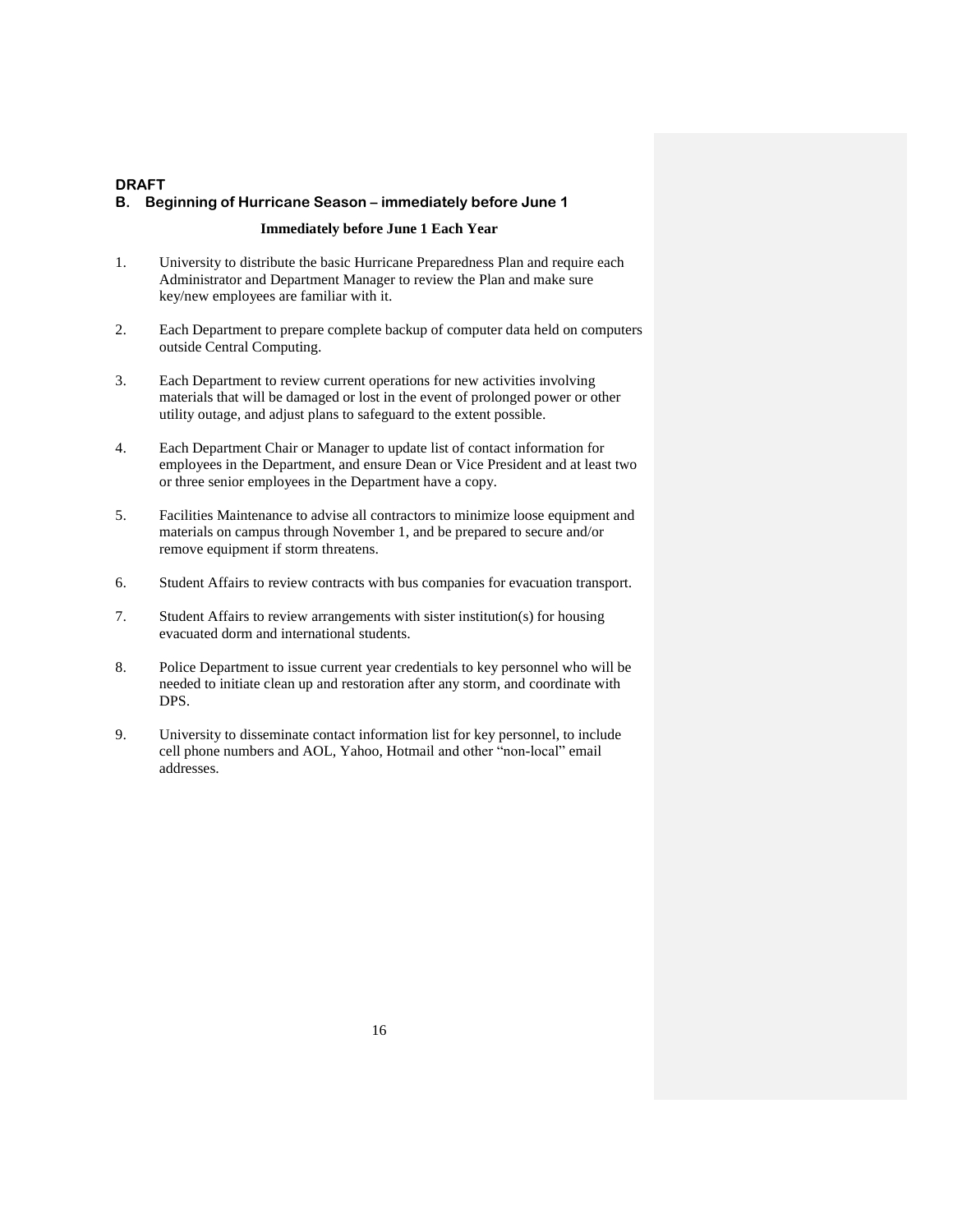**Section C**

**Gulf of Mexico Storm Monitoring**

17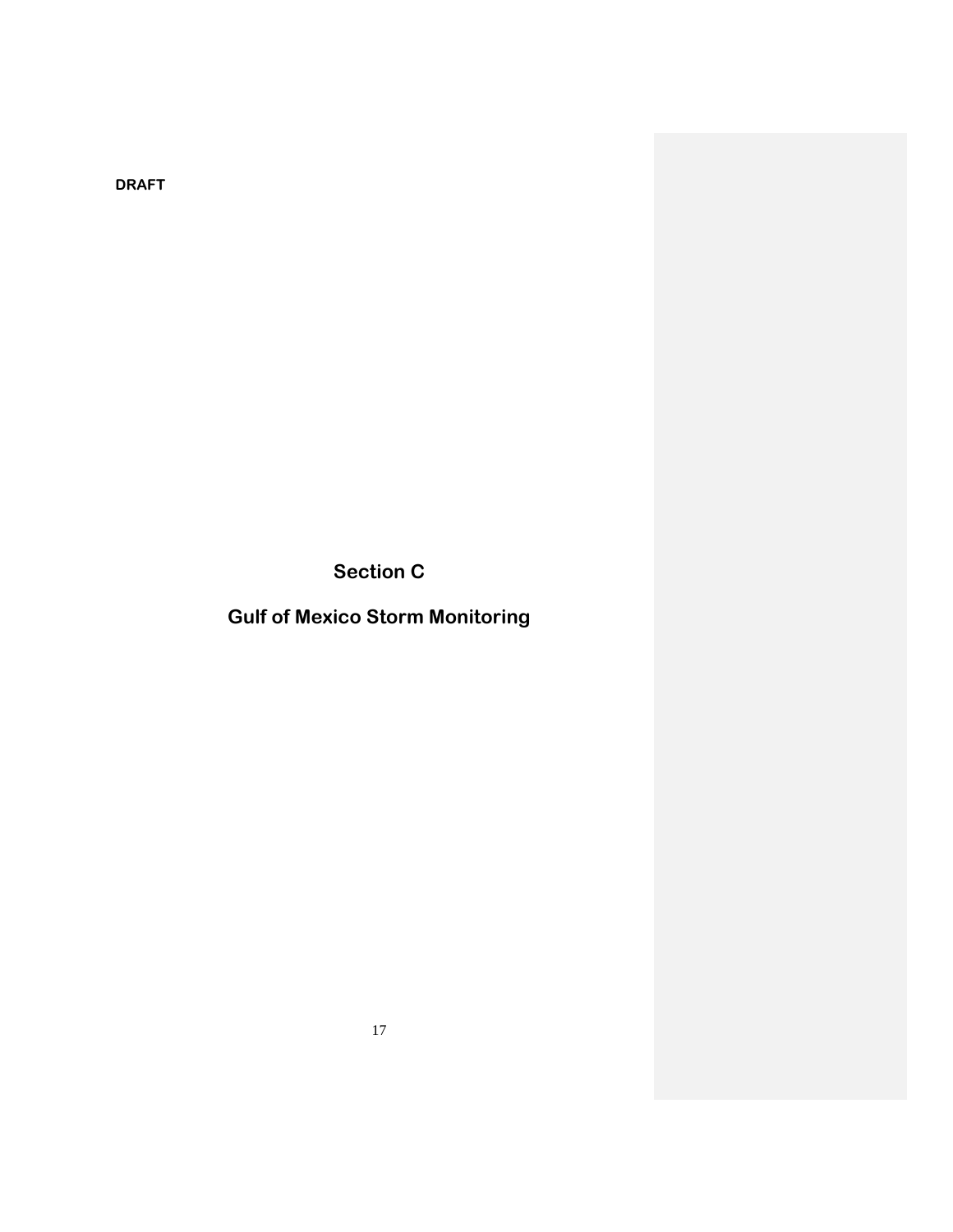#### **C. Gulf of Mexico Storm Monitoring**

### **Tropical Storm or Hurricane enters Gulf of Mexico, or forms or is projected to form in or on approaches to the Gulf of Mexico**

- 1. Storm track and intensity projections by NWS, US Navy and private services monitored by Risk Management and Senior Administration and reviewed (small monitoring group) at least twice daily. (President, VPF, AVPIT. AVPFM. VPSA, Director of Public Relations)
- 2. Facilities Management to review level of gasoline and diesel fuel in the Facilities Management tanks and order more if necessary.
- 3. Senior Administrators to meet with university community leaders [e.g., executives; deans; academic directors; IT leadership; presidents of Faculty Senate, Council of Instructional Departments (academic chairs), Student Government Association; chief of University Police; residence hall, directors of Human Resources, Physical Plant, Public Relations] as soon as it becomes likely that storm will move into the Gulf, in order to discuss status, receive suggestions/input, update situation, review assignments, etc.
- 4. Public Relations to Update Emergency Web Site
- 5. Public Relations to disseminate updates to Web, Media, Telephone Announcements, and Staff

### **Additional Department Specific Checklist Items Initiated**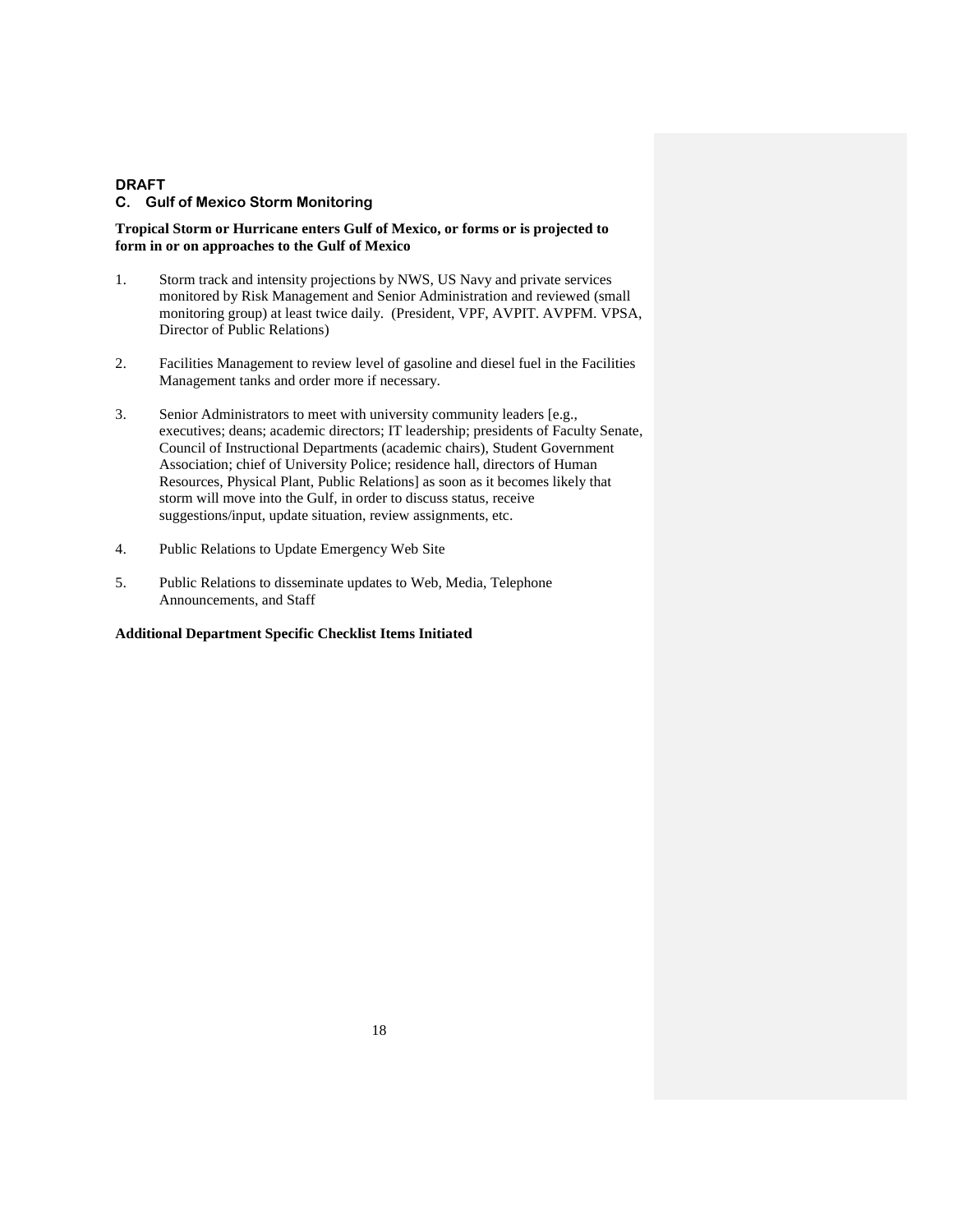FACILITIES MANAGEMENT -- EMERGENCY MANAGEMENT PROCEDURE MANUAL FOR A HURRICANE EVENT (MAY 1, 2006)

# **PHASE II Preparation for a Hurricane Warning**

# **WAREHOUSE**

- 1. Collect all pallets and other materials sitting outside. Pallets go into the dumpster; received material is brought into the warehouse and if there is not enough room take it to TRI-Supply.
- 2. Make certain there are window personnel available to handle material requests from shop personnel. Be certain to account for all material removed from warehouse.
- 3. Order a delivery of gasoline and diesel fuel to fill underground tanks.
- 4. Enter as much data as possible to the facility focus program so that records will be up-to date.
- 5. Fuel all vehicles.

6. Locate plastic sheeting and have it ready to cover your computer equipment.

7. Back up any computer data that resides on your machine to a CD, disk, memory stick, or tape and secure it in the safe located in the planning office. Be sure to identify it as your copy.

# **GROUNDS DEPARTMENT**

- 1. Begin cleaning of the storage yard and tie down or bring inside any items that could fly around in a wind event.
- 2. Fuel up all grounds vehicles and equipment. Fill all gasoline and diesel fuel containers. Make certain mixed fuel containers are well marked. Fill chain saws.
- 3. Call waste removal company and have them empty all waste containers including any roll-off containers.
- 4. Collect lids from waste containers and tip concrete containers over. Take lids to TRI-Supply.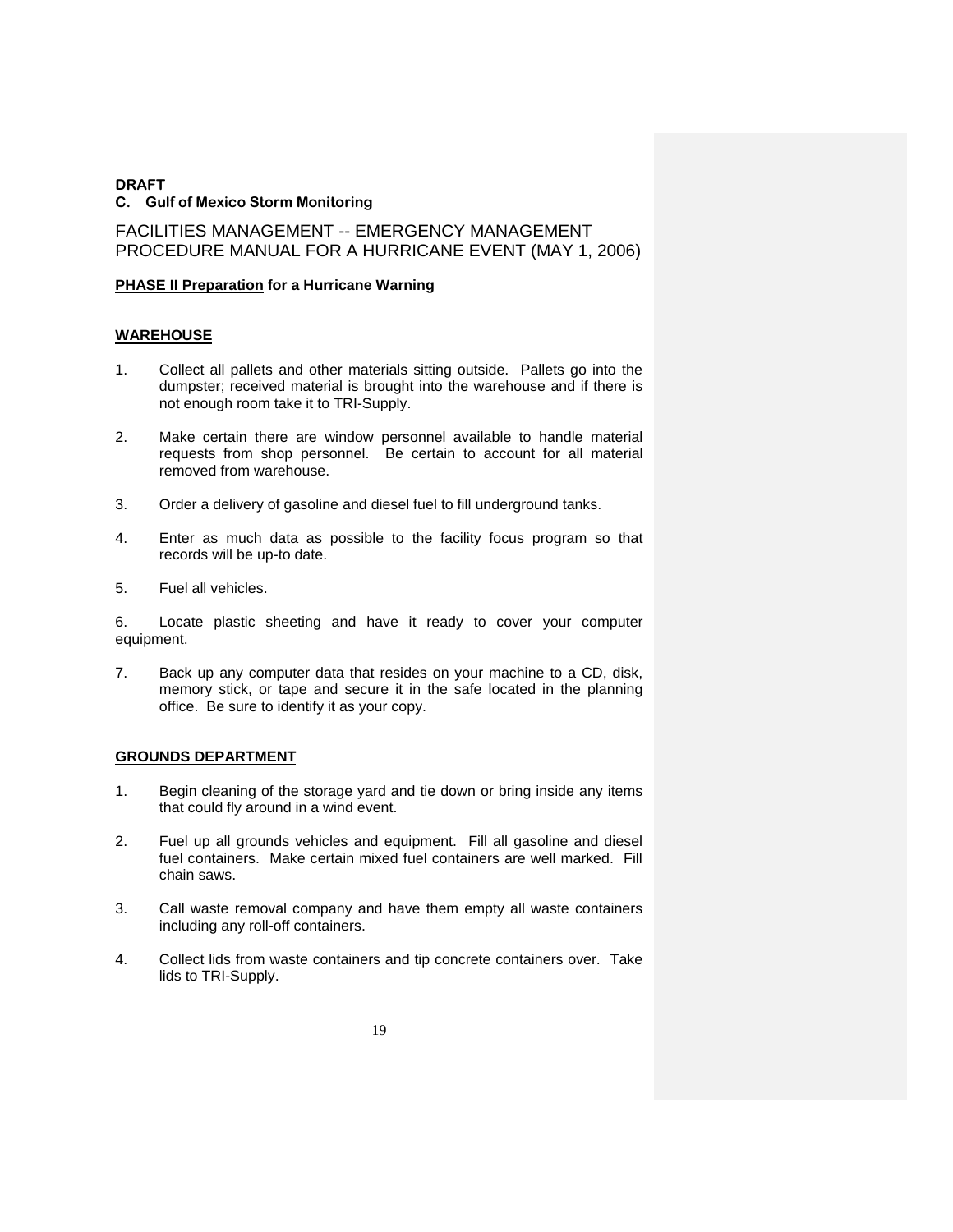#### **C. Gulf of Mexico Storm Monitoring**

- 5. Collect all tops to smokers outpost and take to TRI-Supply. Move all concrete ash trays to inside building.
- 6. Fill all water containers.
- 7. Check and clean all catch basins and storm drains in streets and parking lots.
- 8. Check and clean storm drains in quadrangle including leaves in the area of the drains.
- 9. Contact dump truck rental company to deliver dump trucks.
- 10. Locate plastic sheeting and have it ready to cover your computer equipment.
- 11. Back up any computer data that resides on your machine to a CD, disk, memory stick, or tape and secure it in the safe located in the planning office. Be sure to identify it as your copy.
- 12. Get barriers from TRI-Supply and distribute them to the intersections that lead on to the campus including parking lots. Do not block the streets with them just leave them on the corners.

### **CUSTODIAL DEPARTMENT**

- 1. Pick up exterior entrance mats and bring inside buildings. Pick up interior mats and store them in closet or mechanical rooms. Do not leave at the entrance to the buildings or in the hallways.
- 2. Make certain that all wet vacuums with the attachments are located and in good working condition.
- 3. Fill up all custodial vehicles.
- 4. Locate plastic sheeting and have it ready to cover your computer equipment.
- 5. Back up any computer data that resides on your machine to a CD, disk, memory stick, or tape and secure it in the safe located in the planning office. Be sure to identify it as your copy.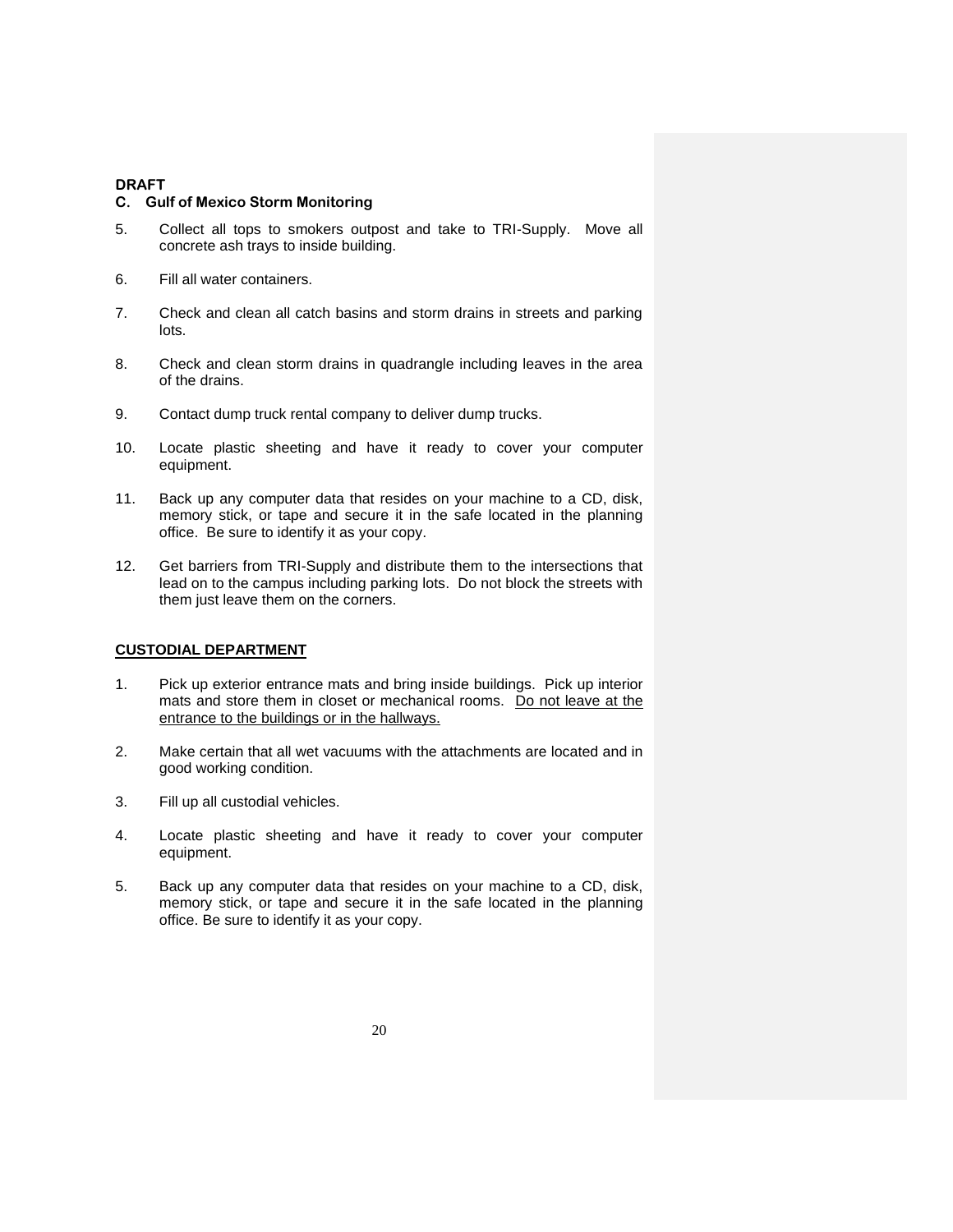### **ELECTRIC SHOP**

- 1. Contact supplier of portable generators and have them delivered to the Small Business Development Center, the Presidents Residence, the Dining Hall, and hook them up.
- 2. Hook up one of our small generators for the fueling station.
- 3. Fuel up all vehicles and equipment.
- 4. Locate plastic sheeting and have it ready to cover your computer equipment.
- 5. Back up any computer data that resides on your machine to a CD, disk, memory stick, or tape and secure it in the safe located in the planning office. Be sure to identify it as your copy.

# **UTILITY SHOP**

- 1. Fuel up all vehicles and equipment.
- 2. Locate and move small portable generator to fueling station so electrical can hook it up.
- 3. Work with fleet to top off all emergency generators. Make certain to pull disconnect switches on generators so that they will not start up automatically in the event of power loss.
- 4. Work with Energy Management to turn off boilers and then shut off natural gas to campus.
- 5. Locate plastic sheeting and have it ready to cover your computer equipment.
- 6. Back up any computer data that resides on your machine to a CD, disk, memory stick, or tape and secure it in the safe located in the planning office. Be sure to identify it as your copy.

# **CARPENTER SHOP**

- 1. Board up the Small Business Development Center
- 2. Take down the wind screens at the tennis courts.
- 3. Take down the satellite dish on the library roof.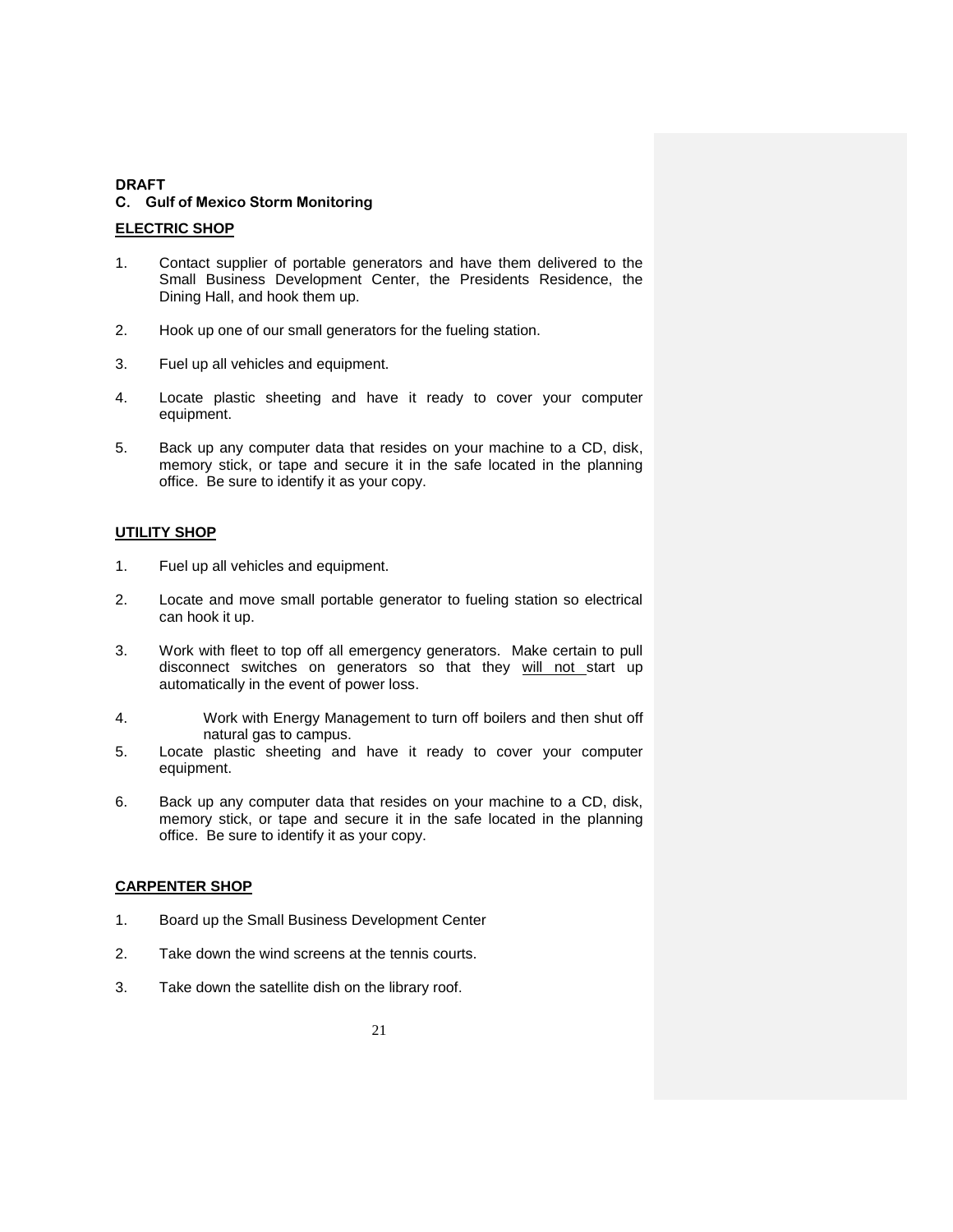#### **C. Gulf of Mexico Storm Monitoring**

- 4. Fuel up all vehicles.
- 5. Take down all scaffolds that we may have erected.
- 6. Locate plastic sheeting and have it ready to cover your computer equipment.
- 7. Back up any computer data that resides on your machine to a CD, disk, memory stick, or tape and secure it in the safe located in the planning office. Be sure to identify it as your copy.

#### **ENERGY MANAGEMENT**

- 1. Work with utility shop to shut down boilers and to turn off campus natural gas.
- 2. Execute a program that does not allow chillers to automatically restart in case of a power failure.
- 3. Board up windows in Building. Materials are in the South Central Plant.
- 4. Fuel up all vehicles.
- 5. Locate plastic sheeting and have it ready to cover your computer equipment.
- 6. Back up any computer data that resides on your machine to a CD, disk, memory stick, or tape and secure it in the safe located in the planning office. Be sure to identify it as your copy.

#### **FLEET MANAGEMENT**

- 1. Make certain emergency generator for fueling pumps is hooked up and ready to energize.
- 2. Top off all stationary generators.
- 3. Fill diesel fuel drum after topping off generators.
- 4. Fill shop vehicle.
- 5. Locate plastic sheeting and have it ready to cover your computer equipment.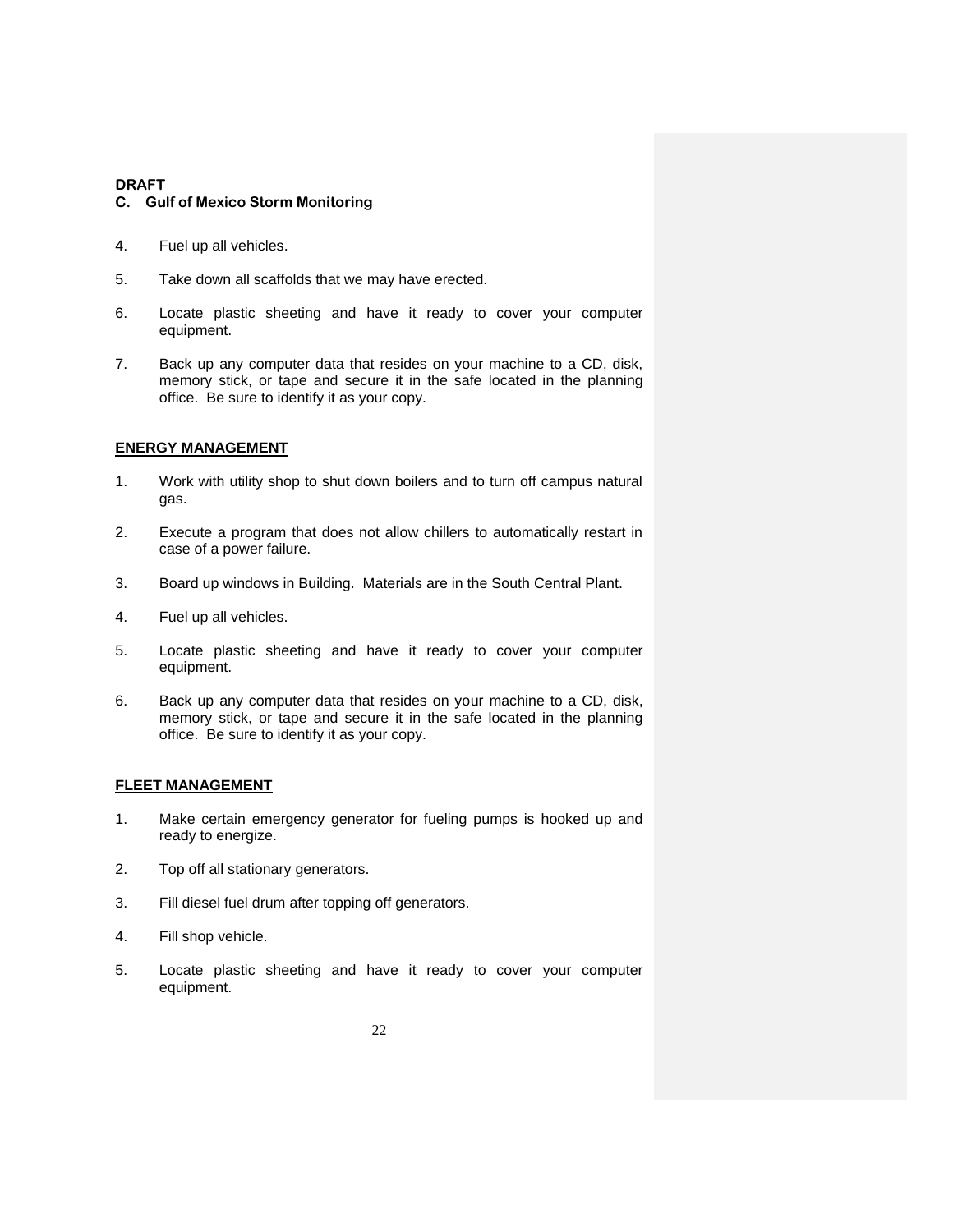#### **C. Gulf of Mexico Storm Monitoring**

6. Back up any computer data that resides on your machine to a CD, disk, memory stick, or tape and secure it in the safe located in the planning office. Be sure to identify it as your copy.

### **FACILITIES PLANNING**

- 1. Notify all contractors to have their construction site free of any debris that can be flying around in a wind storm.
- 2. Notify contractors to secure any cranes or lifts that they may have on site.
- 3. Locate plastic sheeting and have it ready to cover your computer equipment.
- 4. Back up any computer data that resides on your machine to a CD, disk, memory stick, or tape and secure it in the safe located in the planning office. Be sure to identify it as your copy.
- 5. Fuel up all vehicles.

#### **ADMINISTRATIVE SERVICES**

- 1. Make certain that all keys are returned to lock box.
- 2. Locate plastic sheeting and have it ready to cover your computer equipment.
- 3. Establish work orders for hurricane recovery and issue to departments.
- 4. Back up any computer data that resides on your machine to a CD, disk, memory stick, or tape and secure it in the safe located in the planning office. Be sure to identify it as your copy.
- 5. Back-up the main server and store tape in safe in facility planning office.
- 6. Assist departments with making back-up copies of computer information.

### **LOCK & HARDWARE SHOP**

1. Deliver to the Associate Vice President one control key and one core for each Best system on campus. Spare core should be operable with master key for that system.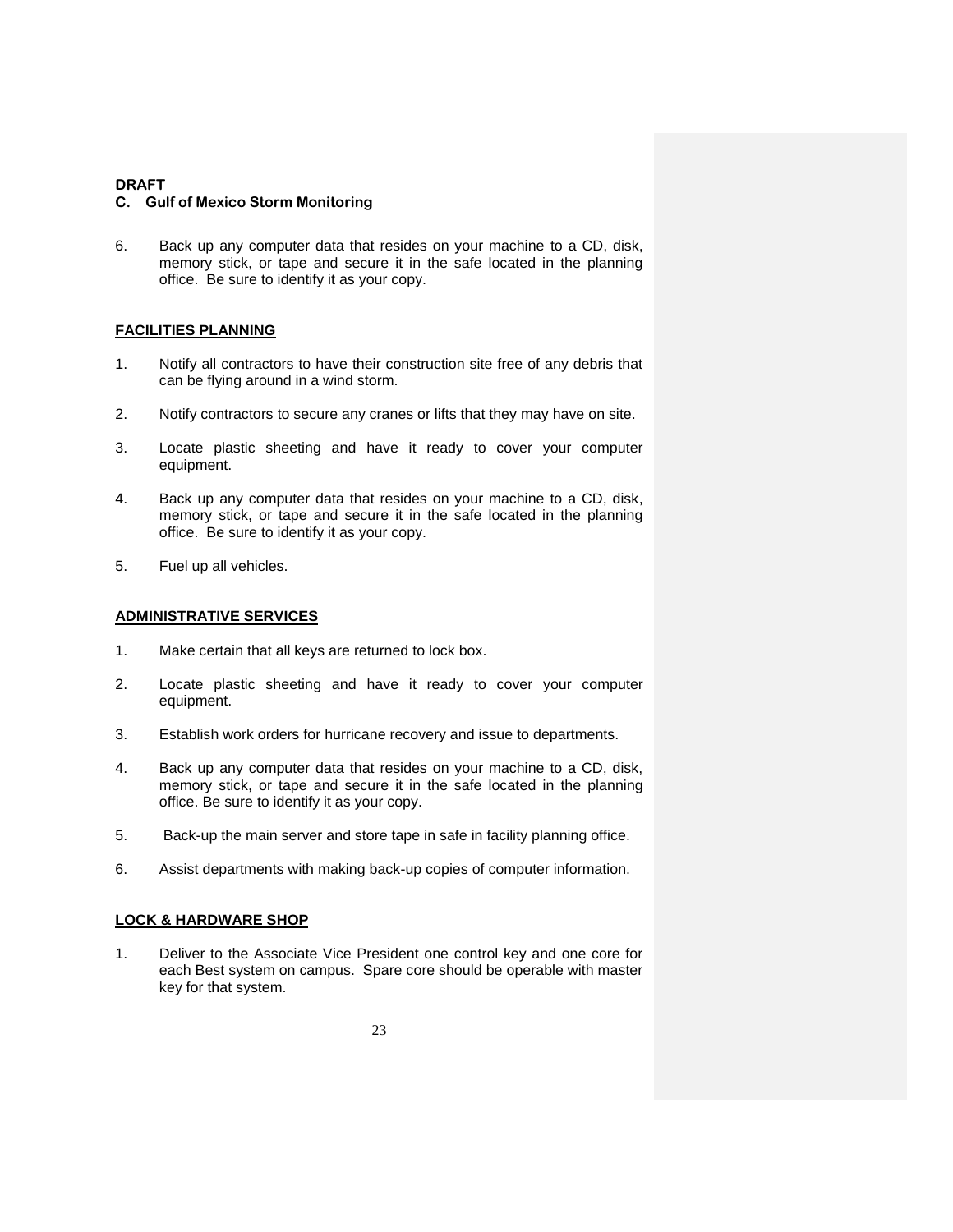# **C. Gulf of Mexico Storm Monitoring**

- 2. Locate plastic sheeting and have it ready to cover your computer equipment.
- 3. Back up any computer data that resides on your machine to a CD, disk, memory stick, or tape and secure it in the safe located in the planning office. Be sure to identify it as your copy.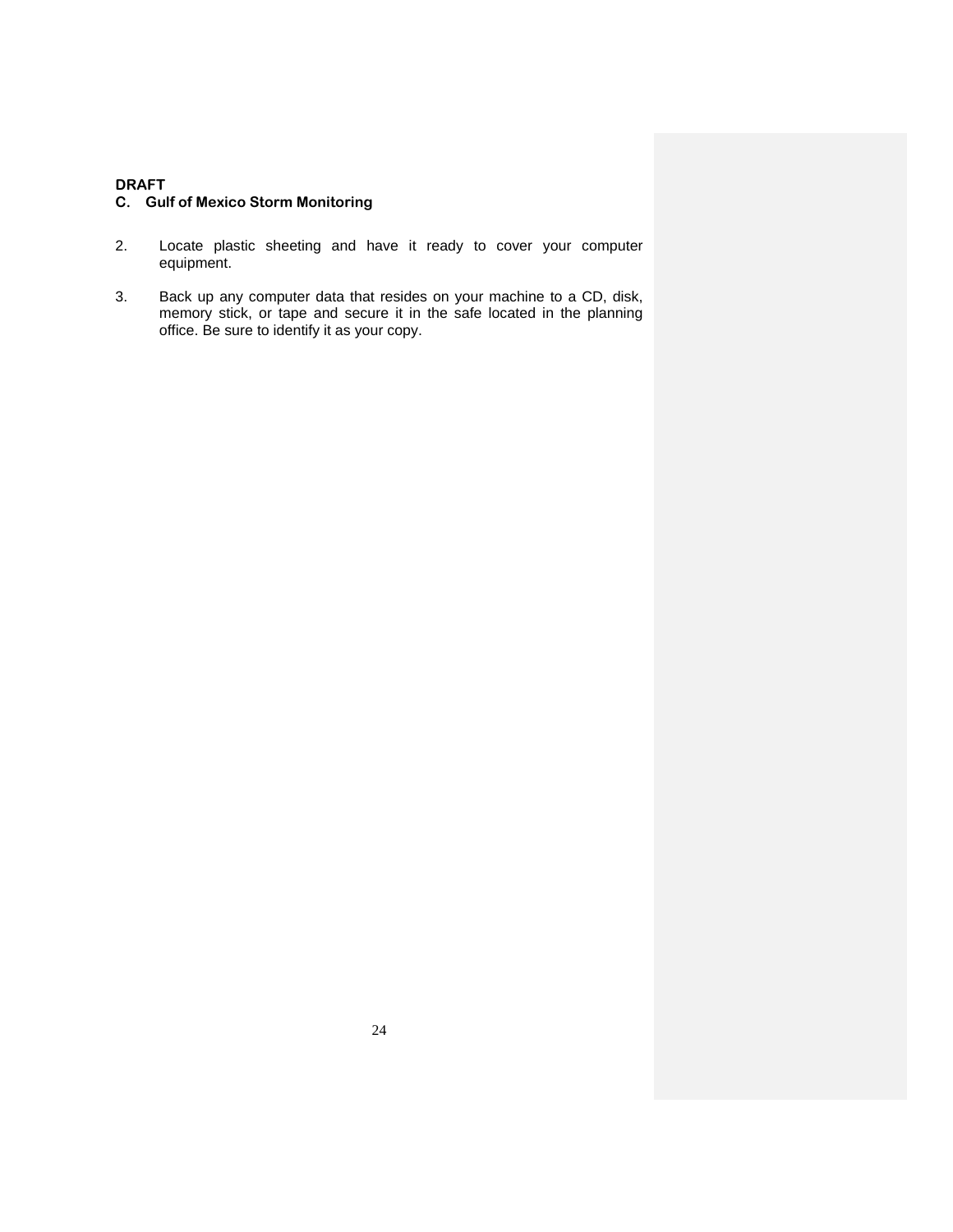# **Police Department**

- 1. Call mandatory meeting of all Police Officers to update job assignments and emergency work schedules.
- 2. Notify any civilian employees required of need to remain on duty during emergency.
- 3. Assign officer to Jefferson County Emergency Management Office to keep Police Chief and President informed.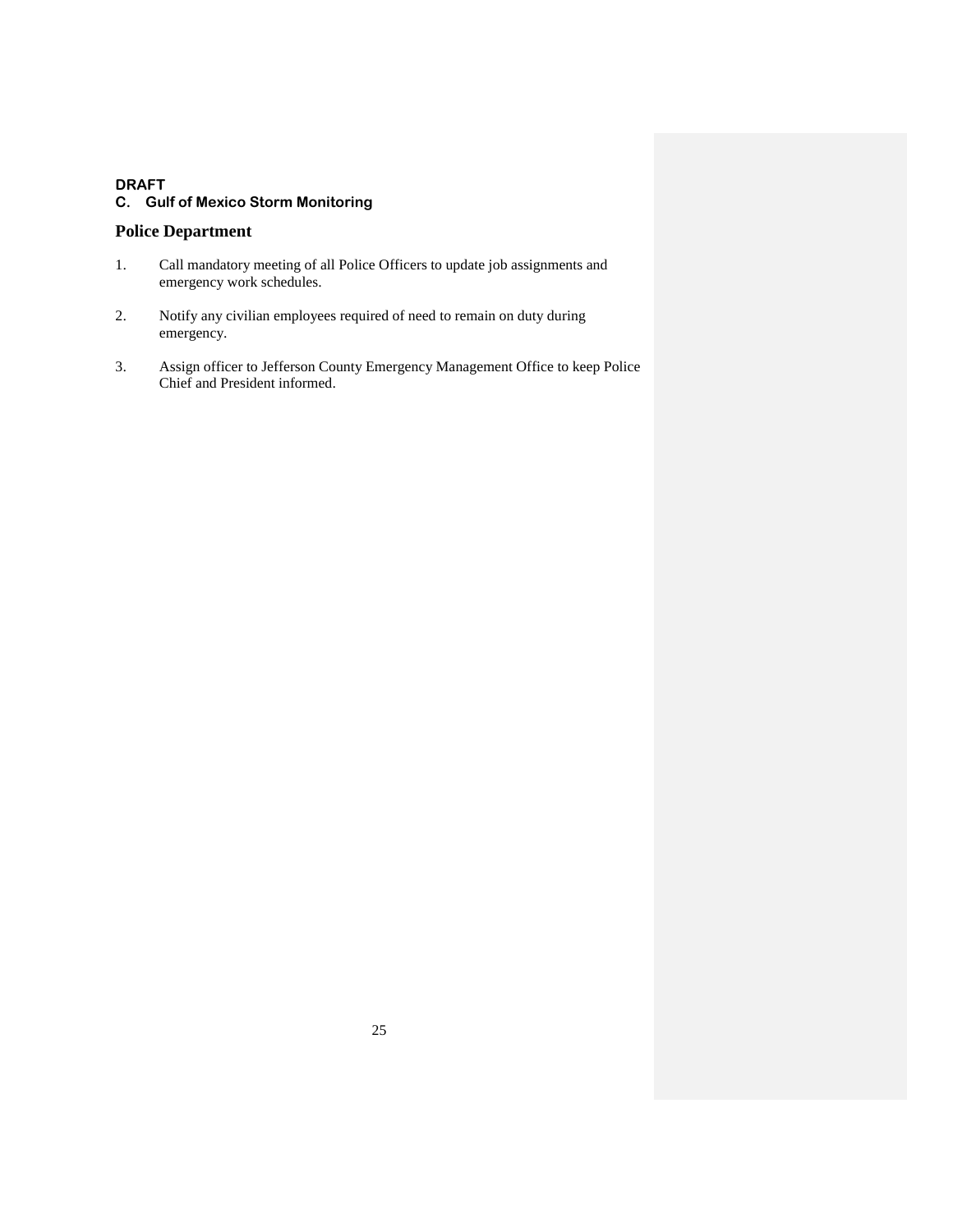# **Microcomputer Support & Services -- Checklist for Hurricane Preparedness (April 2006)**

- 1. Perform complete backup of servers and mission-critical data.
- 2. Test restoring of backups.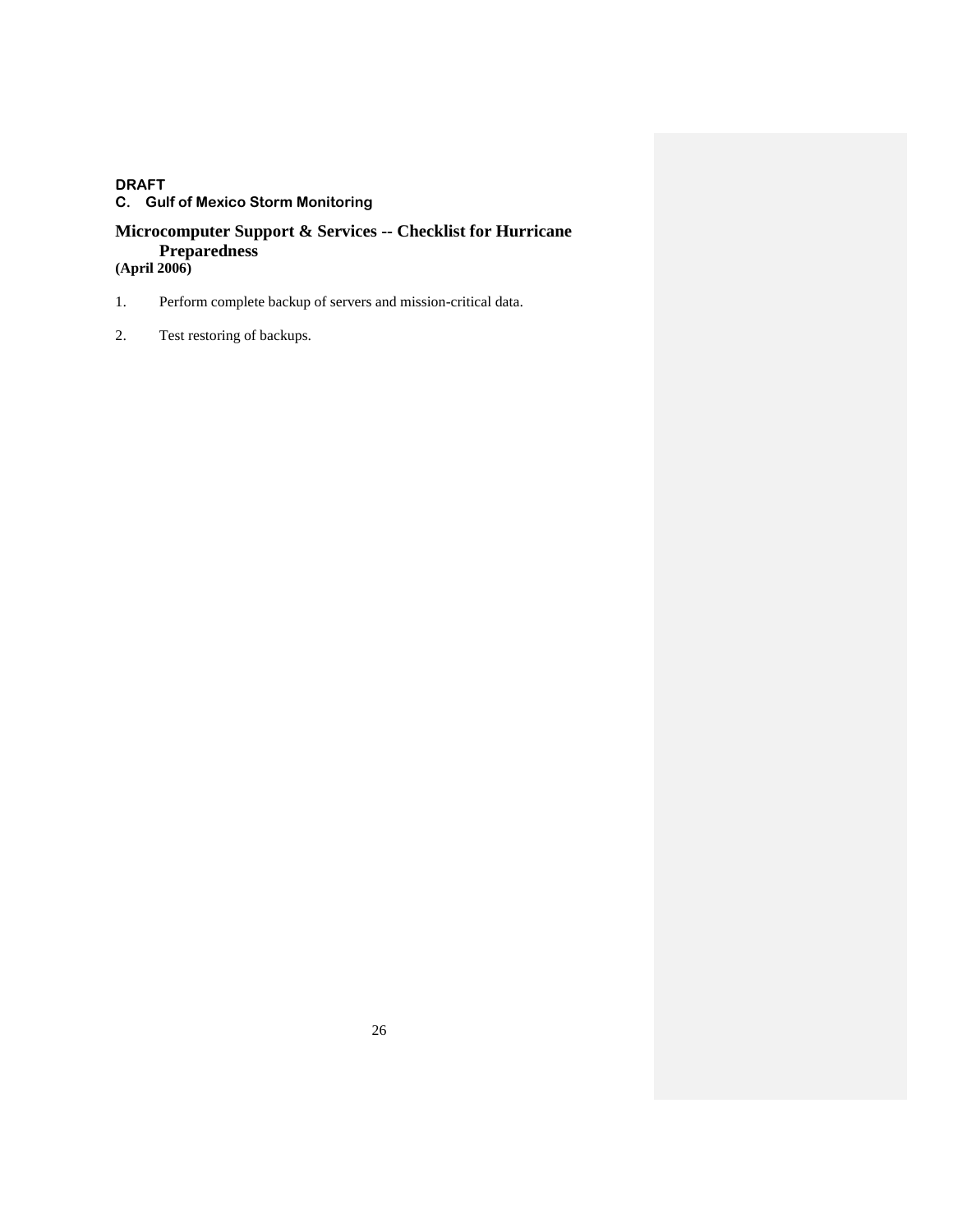# **Finance Department -- Checklist for Hurricane Preparedness**

- 1. Staff meeting to discuss preparedness and assign tasks.
- 2. Evaluate Payroll schedule to be accelerated if necessary. MIRABEAU to request all F3.2's completed, signed and sent to Data Entry immediately.
- 3. Evaluate Financial Aid upcoming disbursement dates.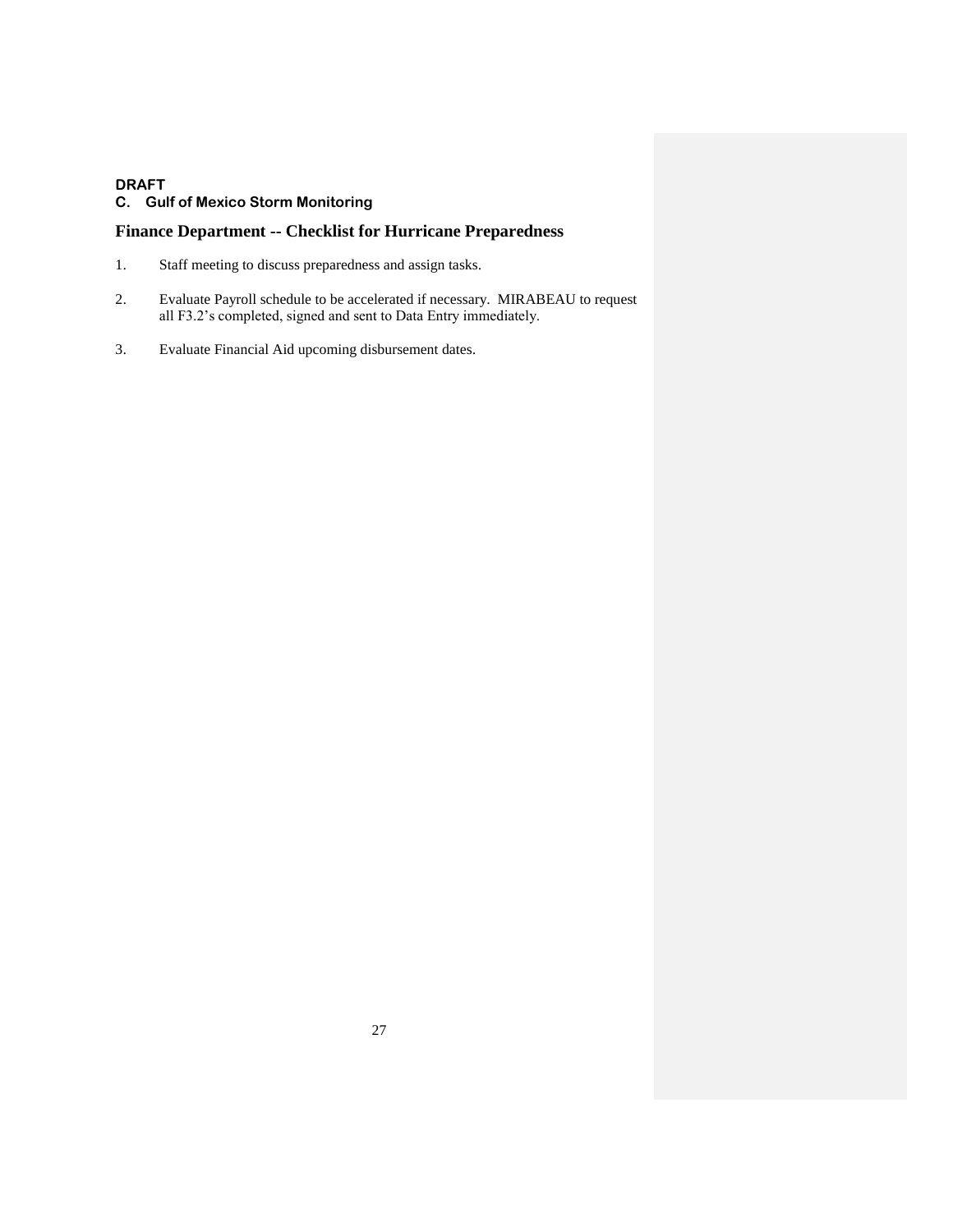# **Student Health Center – Gulf of Mexico Storm Monitoring**

- 1. Review departmental emergency call list with all staff, ensuring that each staff member is aware of their contact responsibility.
- 2. Inventory and begin to pack up all nonessential pharmaceuticals and clinic supplies in secure storage containers and label appropriately.
- 3. Review staff responsibilities and verify that each has a plan for completing them.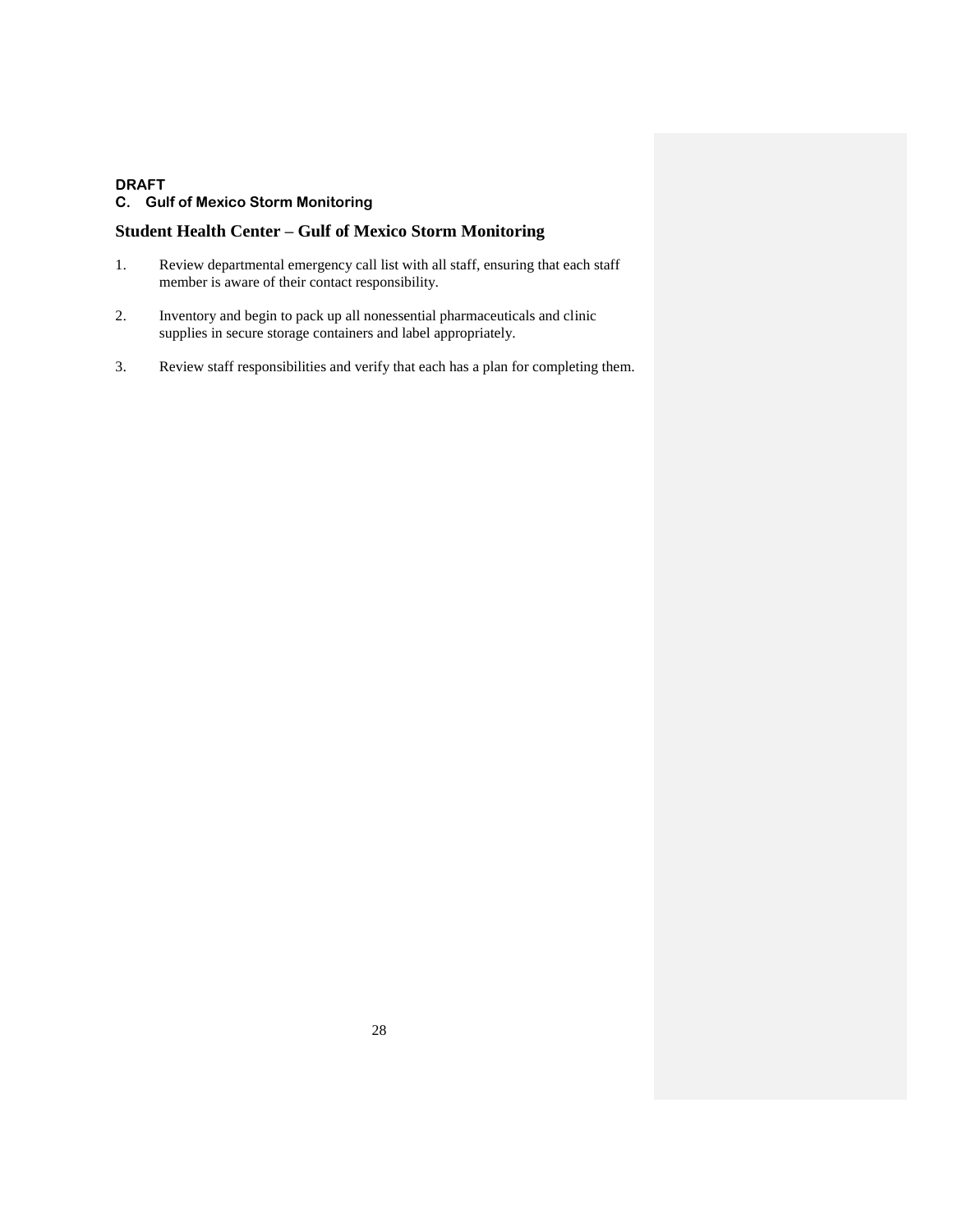# **Department of Intercollegiate Athletics**

- 1. The Department of Intercollegiate Athletics will be advised by the university administration when the campus is under a hurricane threat and when preparation should begin.
- 2. When there is a hurricane threat, the Director of Athletics will conduct a meeting of all coaches and staff members to collect their contact lists of all student-athletes.
- 3. Secure department assets (office, all sports equipment and building contents).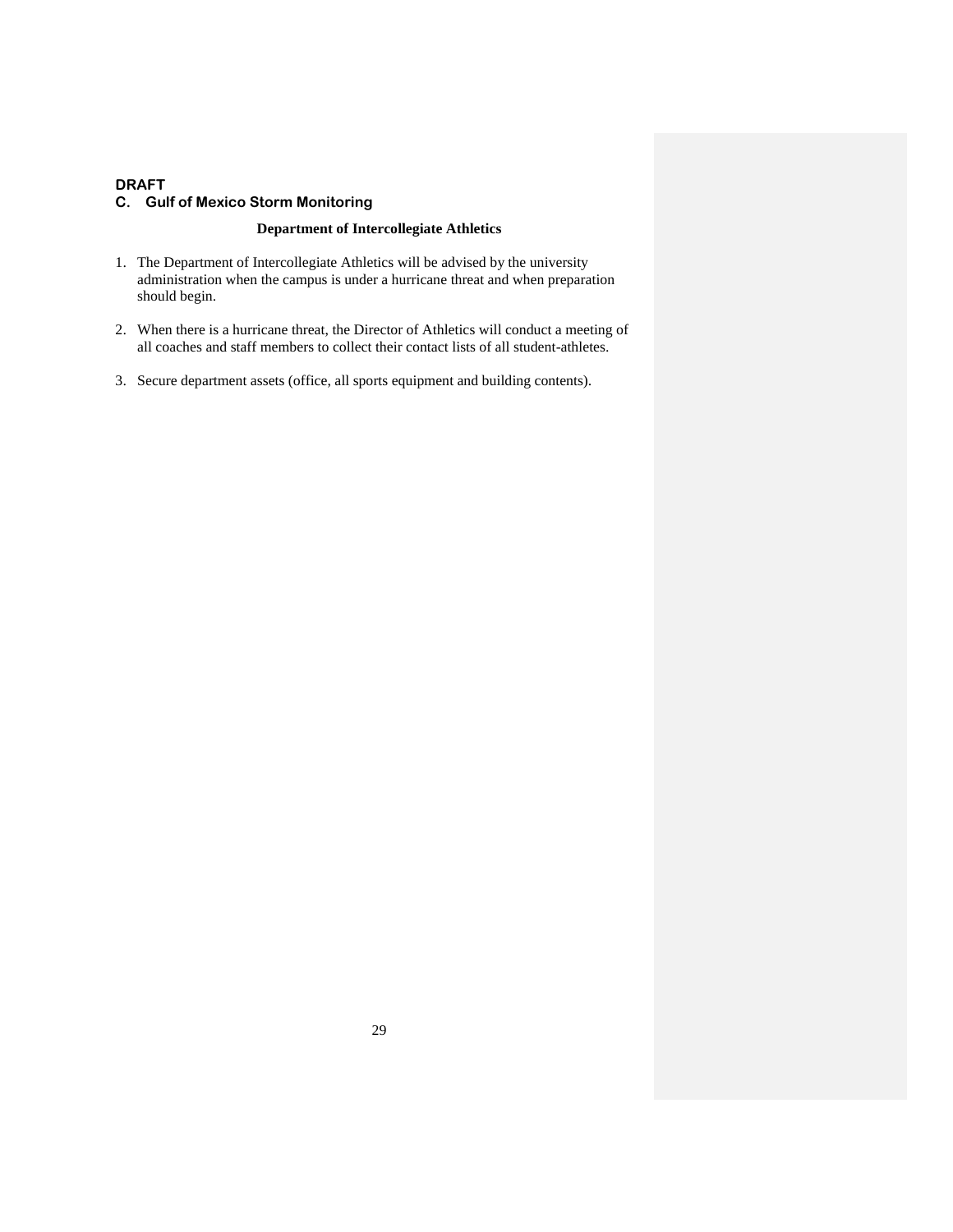**Section D**

**Tropical Storm or Hurricane Threatens Golden Triangle**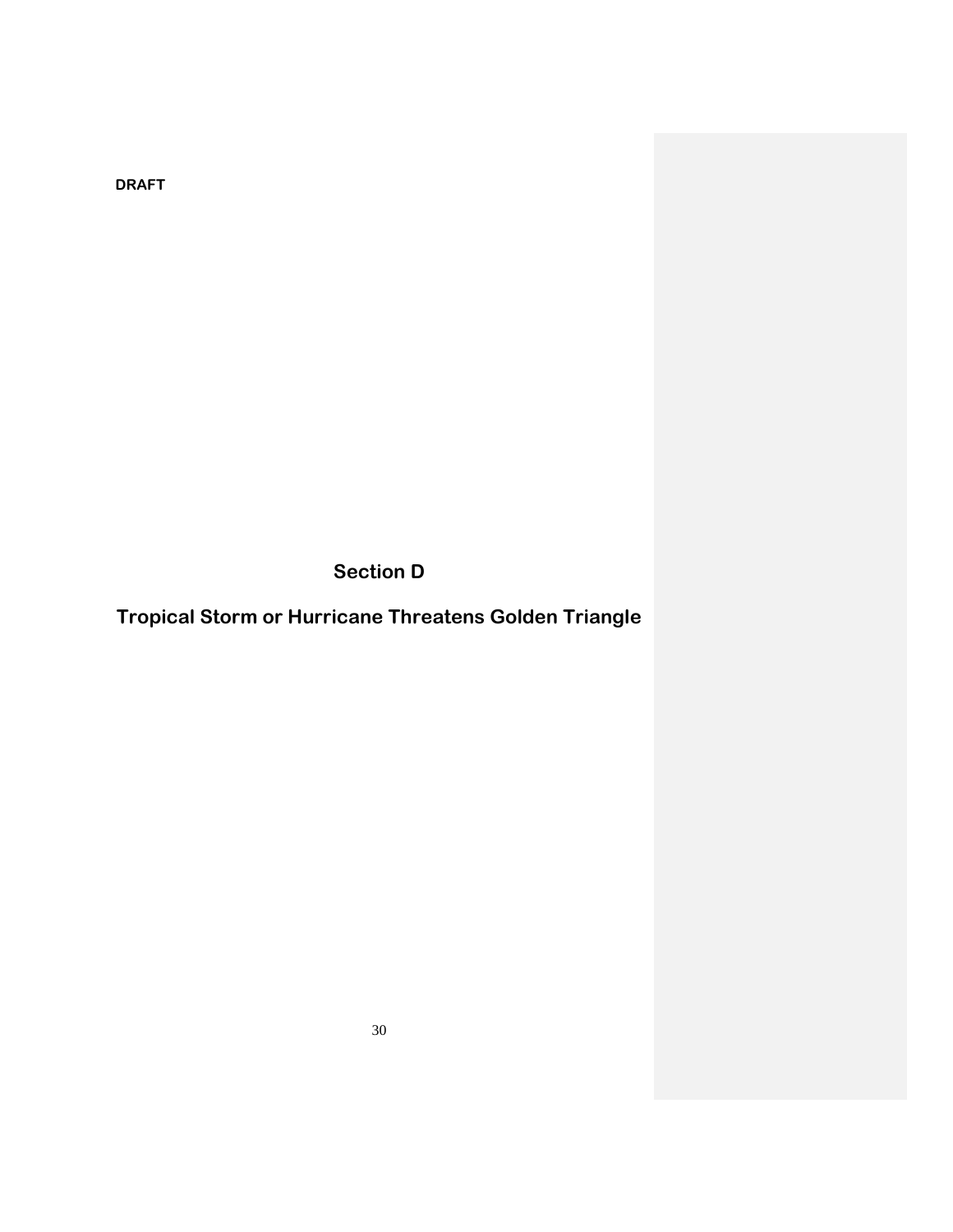# **DRAFT D. Tropical Storm or Hurricane Threatens Golden Triangle**

# **D. Tropical Storm or Hurricane Threatens Golden Triangle**

**Beaumont is in the possible landfall projections of a Category 3, 4 or 5 storm Tropical Storm or Hurricane in 120 to 96 hours or less or a Category 1 or 2 storm in 96 to 72 hours or less.**

1. Decide on probable University closure and schedule, decide on final decision time, activate all Departmental Preparation Plans, and disseminate information.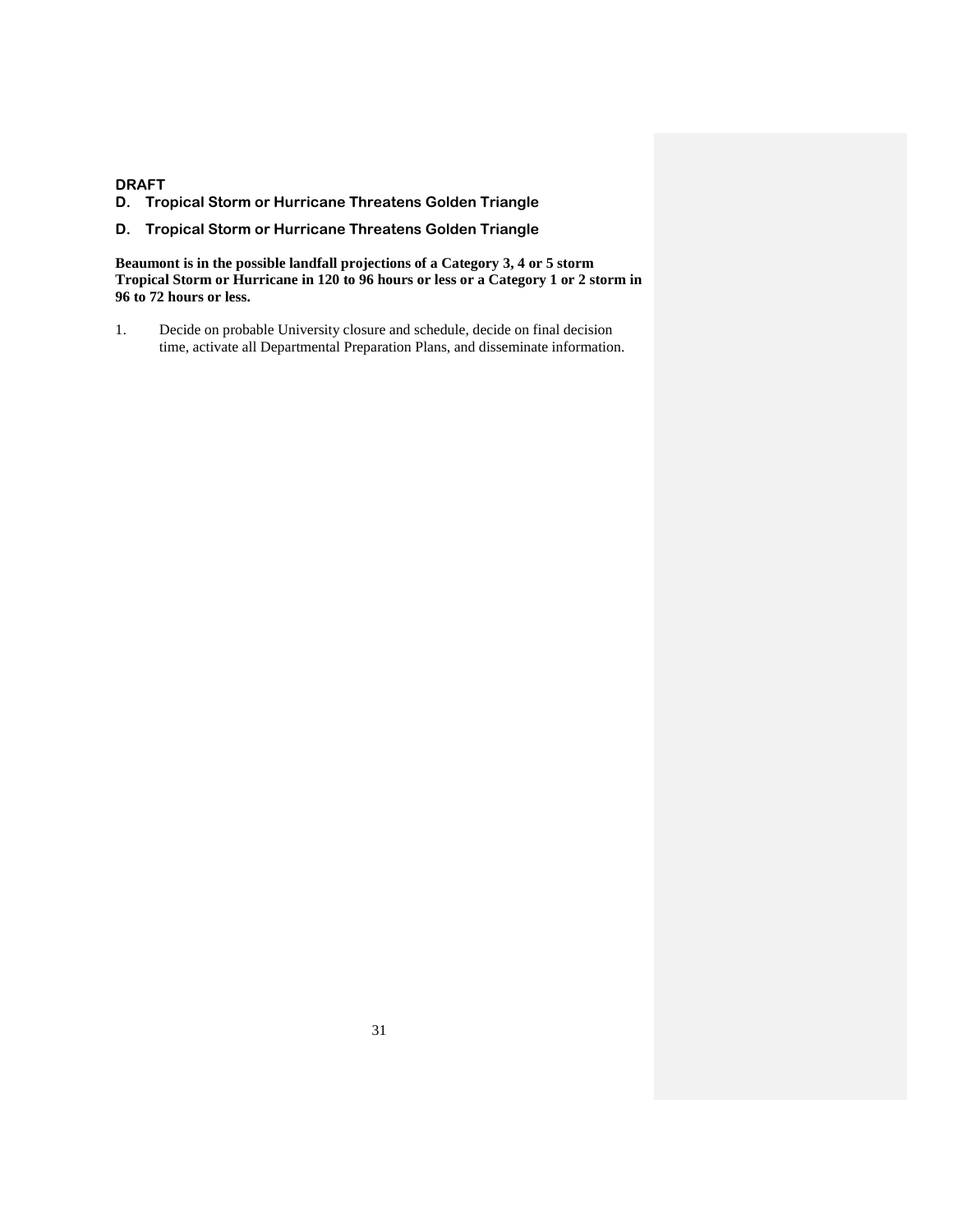**Section E**

**Shut down/Evacuation**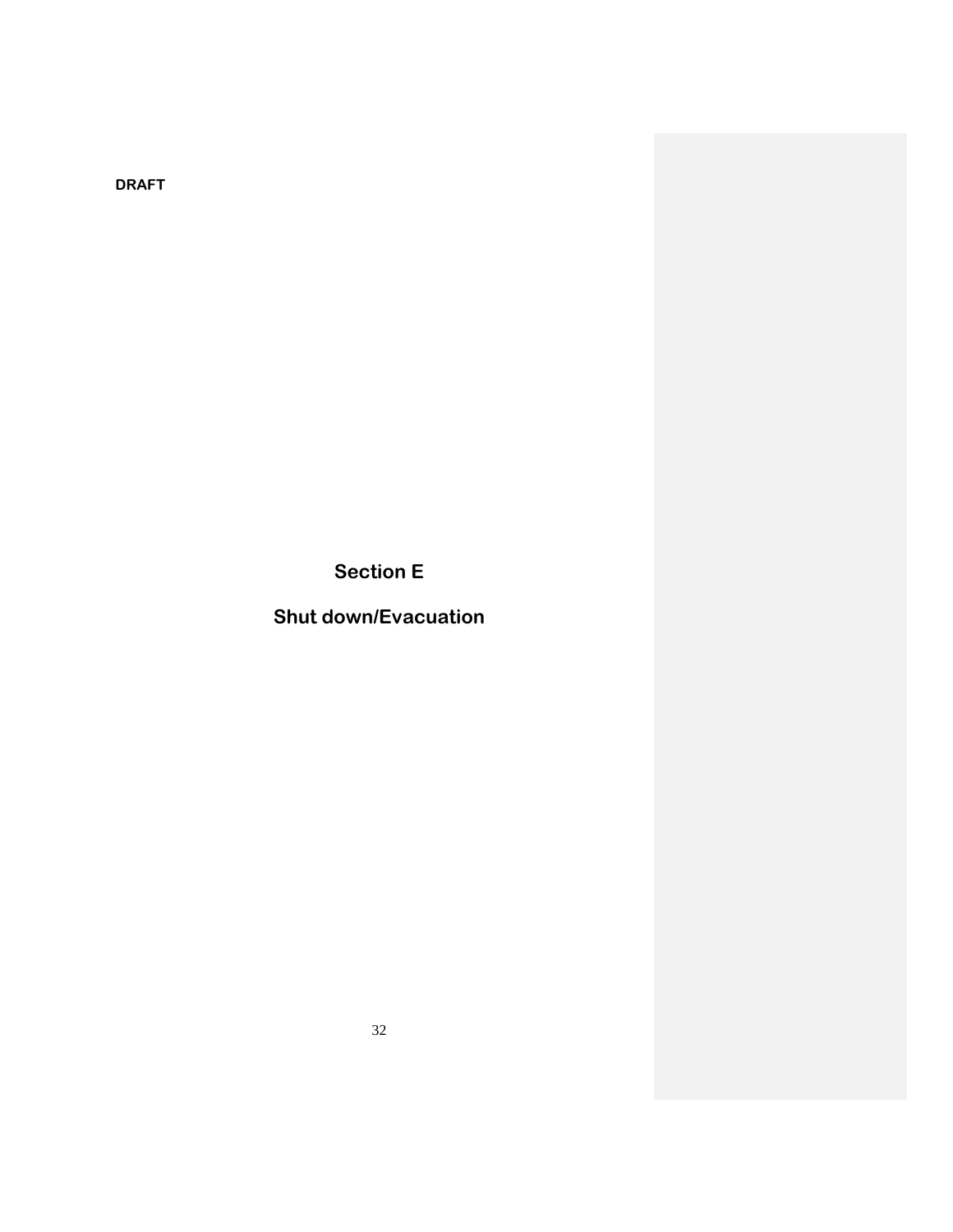#### **E. Shut Down/Evacuation Checklist**

#### **Shut Down/Evacuation Checklist -- General**

- 1. Administration ensures that all units have been notified to initiate Shut Down/Evacuation plans, and monitors progress.
- 2. University informs and maintains contact with Jefferson County Emergency Management.
- 3. University informiniorms and maintains contact with System Office.
	- 4. Administration continues to monitor storm reports and forecasts.

# **Additional Department Specific Checklist Items Initiated**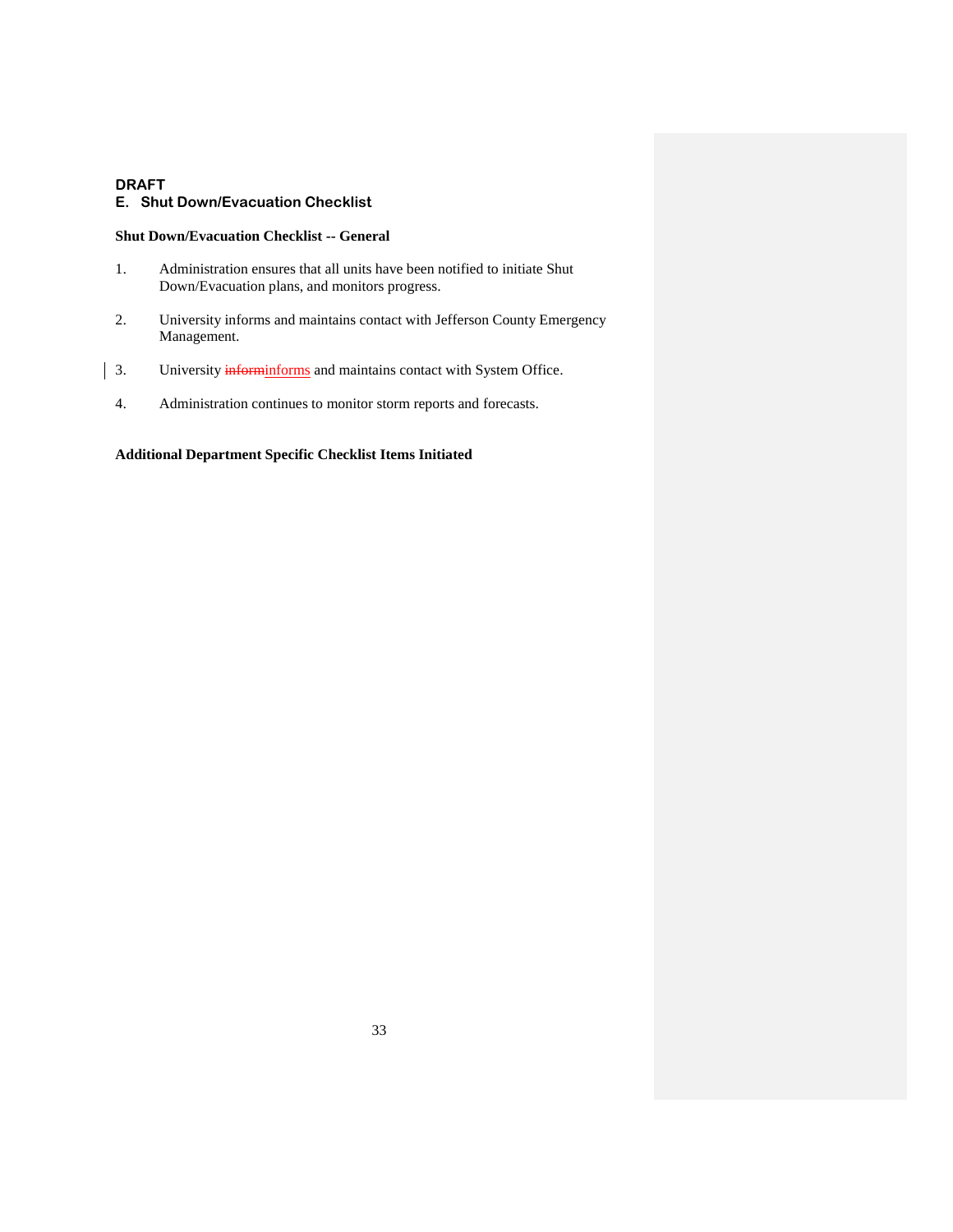### **DRAFT E. Shut Down/Evacuation Checklist**

# FACILITIES MANAGEMENT -- EMERGENCY MANAGEMENT PROCEDURE MANUAL FOR A HURRICANE EVENT (MAY 1, 2006)

# **PHASE III -- Preparation for School Closing/Evacuation**

### **WAREHOUSE**

- 1. Move vehicles to Cardinal Stadium. Organize vehicles so that large equipment is easily accessible. Deliver all vehicle and equipment keys to the dispatch office.
- 2. Move all computers up off of the floor unplug them and cover them with the plastic. Just drape the plastic over to top. Do not close up in plastic bags.
- 3. Collect all personal items and take them with you.
- 4. Clean out the department refrigerator.
- 5. All employees who know their intended evacuation location and provide a number where they can be reached. Once the employee has reached their destination, the employee should call the supervisor to notify them of their location. An emergency telephone list will be provided to every employee.
- 6. Be certain to place all radios on chargers before leaving.

### **GROUNDS DEPARTMENT**

- 1. Move vehicles to Cardinal Stadium. Organize vehicles so that large equipment is easily accessible. Deliver all vehicle and equipment keys to the dispatch office.
- 2. Move all computers up off of the floor unplug them and cover them with the plastic. Just drape the plastic over to top. Do not close up in plastic bags.
- 3. Collect all personal items and take them with you.
- 4. Clean out the department refrigerator.
- 5. Be certain to place all radios on chargers before leaving.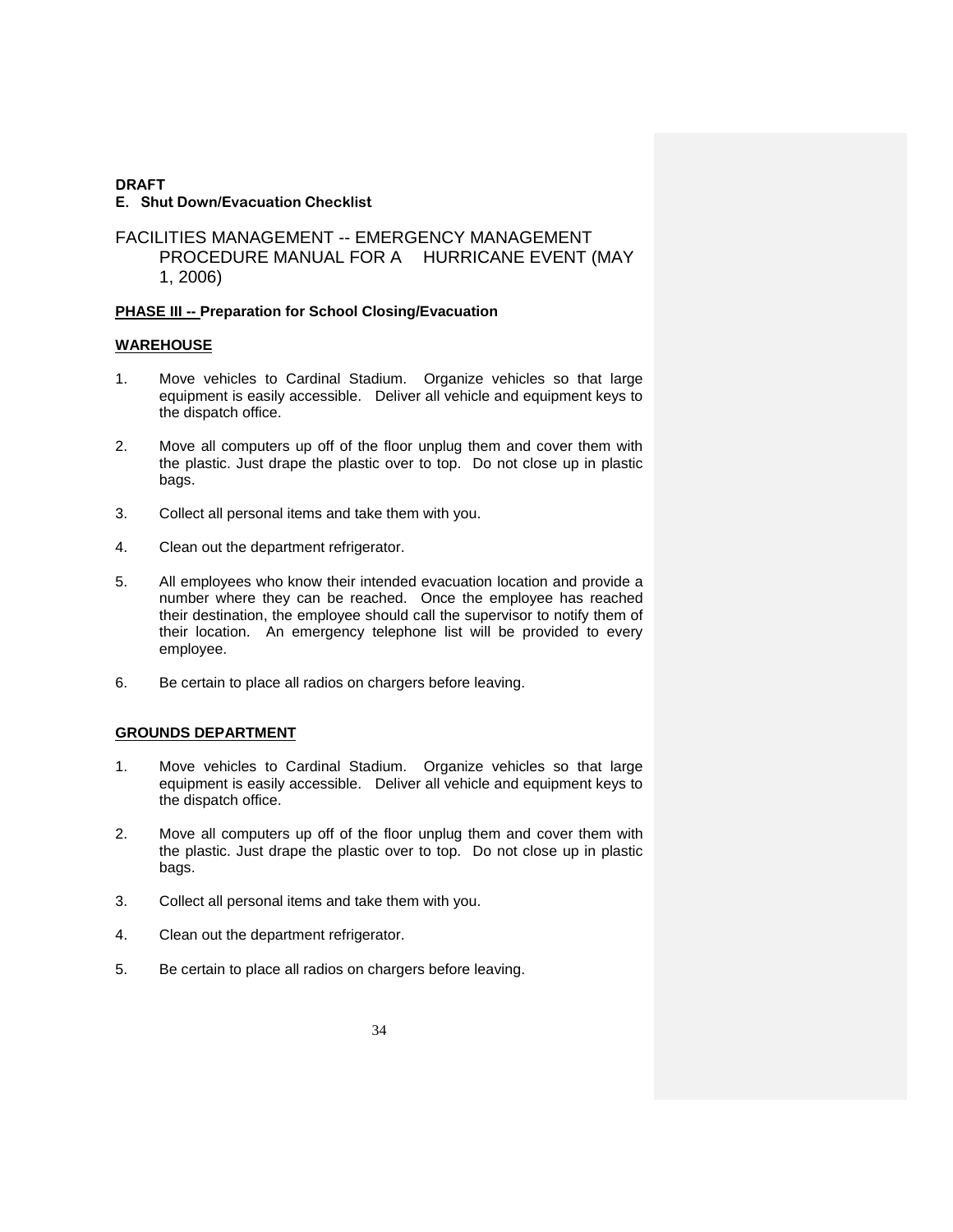#### **E. Shut Down/Evacuation Checklist**

6. All employees who know their intended evacuation location, provide a number where they can be reached. Once the employee has reached their destination call the supervisor to notify them of their location. An emergency telephone list will be provided to every employee.

#### **CUSTODIAL DEPARTMENT**

- 1. Move vehicles to Cardinal Stadium. Organize vehicles so that large equipment is easily accessible. Deliver all vehicle and equipment keys to the dispatch office.
- 2. Move all computers up off of the floor unplug them and cover them with the plastic. Just drape the plastic over to top. Do not close up in plastic bags.
- 3. Collect all personal items and take them with you.
- 4. Clean out the department refrigerator.
- 5. Be certain to place all radios on chargers before leaving.
- 6. All employees who know there intended evacuation location, provide a number where they can be reached. Once the employee has reached their destination call the supervisor to notify them of their location. An emergency telephone list will be provided to every employee.

#### **ELECTRIC SHOP**

- 1. Move vehicles to Cardinal Stadium. Organize vehicles so that large equipment is easily accessible. Deliver all vehicle and equipment keys to the dispatch office.
- 2. Move all computers up off of the floor unplug them and cover them with the plastic. Just drape the plastic over to top. Do not close up in plastic bags.
- 3. Collect all personal items and take them with you.
- 4. Clean out the department refrigerator.
- 5. Be certain to place all radios on chargers before leaving.
- 6. All employees who know their intended evacuation location, provide a number where they can be reached. Once the employee has reached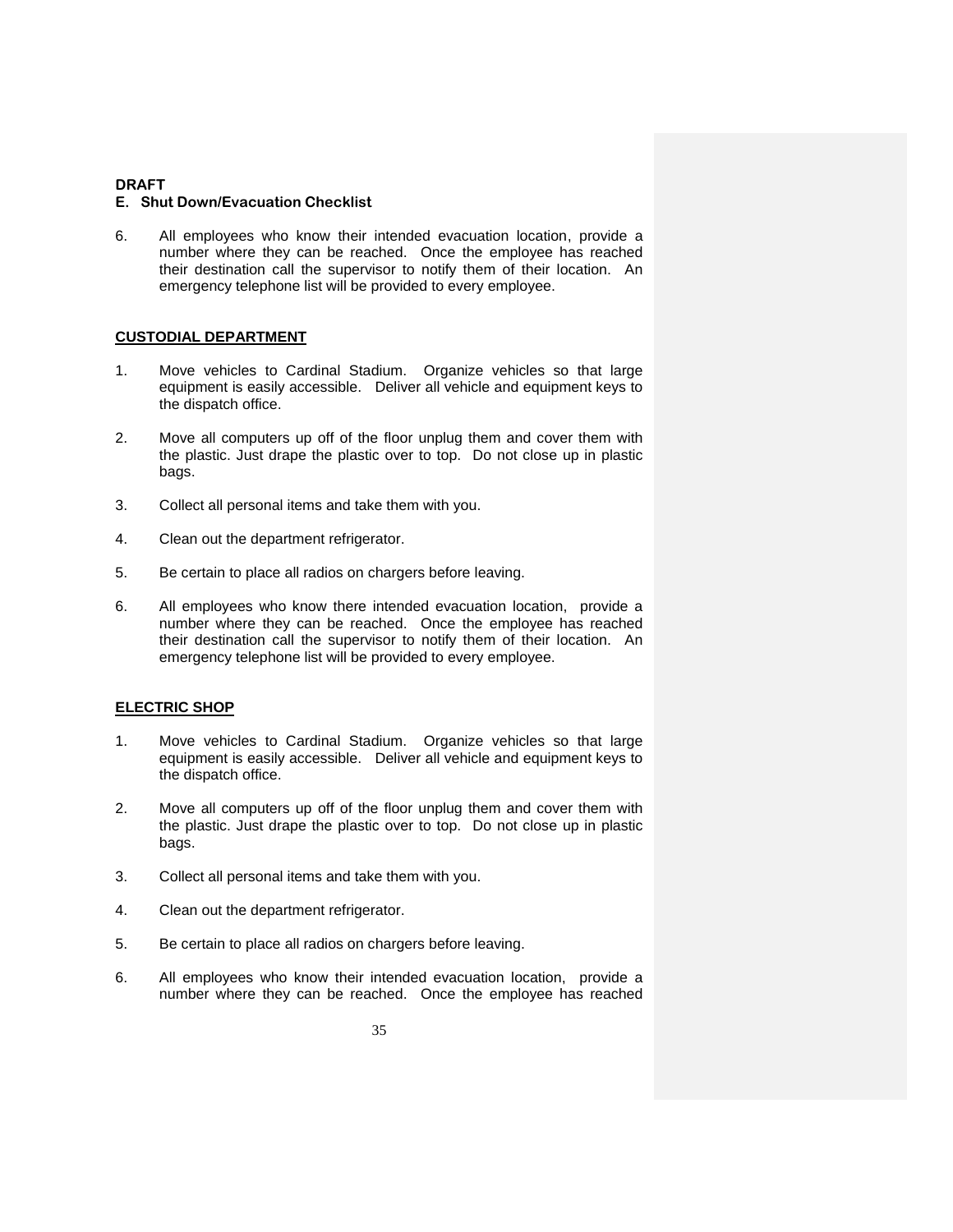#### **E. Shut Down/Evacuation Checklist**

their destination call the supervisor to notify them of their location. An emergency telephone list will be provided to every employee.

#### **UTILITY SHOP**

- 1. Move vehicles to Cardinal Stadium. Organize vehicles so that large equipment is easily accessible. Deliver all vehicle and equipment keys to the dispatch office.
- 2. Move all computers up off of the floor unplug them and cover them with the plastic. Just drape the plastic over to top. Do not close up in plastic bags.
- 3. Collect all personal items and take them with you.
- 4. Clean out the department refrigerator.
- 5. Be certain to place all radios on chargers before leaving.
- 6. Turn off all natural gas to the campus.
- 7. All employees who know their intended evacuation location, provide a number where they can be reached. Once the employee has reached their destination call the supervisor to notify them of their location. An emergency telephone list will be provided to every employee.

#### **CARPENTER SHOP**

- 1. Move vehicles to Cardinal Stadium. Organize vehicles so that large equipment is easily accessible. Deliver all vehicle and equipment keys to the dispatch office.
- 2. Move all computers up off of the floor unplug them and cover them with the plastic. Just drape the plastic over to top. Do not close up in plastic bags.
- 3. Collect all personal items and take them with you.
- 4. Clean out the department refrigerator.
- 5. Be certain to place all radios on chargers before leaving.
- 6. All employees who know their intended evacuation location, provide a number where they can be reached. Once the employee has reached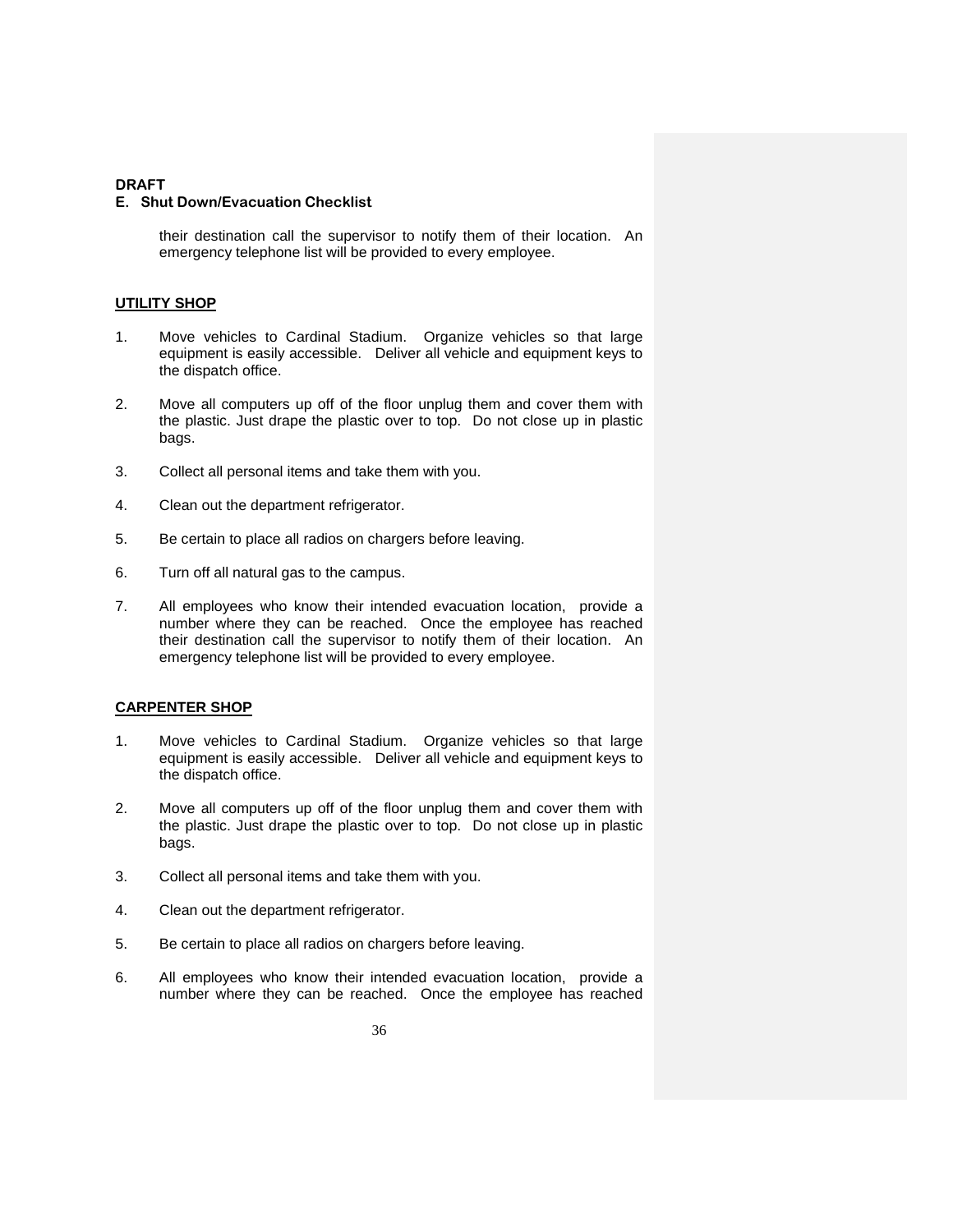#### **E. Shut Down/Evacuation Checklist**

their destination call the supervisor to notify them of their location. An emergency telephone list will be provided to every employee.

#### **ENERGY MANAGEMENT**

- 1. Move vehicles to Cardinal Stadium. Organize vehicles so that large equipment is easily accessible. Deliver all vehicle and equipment keys to the dispatch office.
- 2. Move all computers up off of the floor unplug them and cover them with the plastic. Just drape the plastic over to top. Do not close up in plastic bags.
- 3. Collect all personal items and take them with you.
- 4. Clean out the department refrigerator.
- 5. Be certain to place all radios on chargers before leaving.
- 6. All employees who know their intended evacuation location, provide a number where they can be reached. Once the employee has reached their destination call the supervisor to notify them of their location. An emergency telephone list will be provided to every employee.

#### **FLEET MANAGEMENT**

- 1. Move vehicles to Cardinal Stadium. Organize vehicles so that large equipment is easily accessible. Deliver all vehicle and equipment keys to the dispatch office.
- 2. Move all computers up off of the floor unplug them and cover them with the plastic. Just drape the plastic over to top. Do not close up in plastic bags.
- 3. Collect all personal items and take them with you.
- 4. Clean out the department refrigerator.
- 5. Be certain to place all radios on chargers before leaving.
- 6. All employees who know their intended evacuation location, provide a number where they can be reached. Once the employee has reached their destination call the supervisor to notify them of their location. An emergency telephone list will be provided to every employee.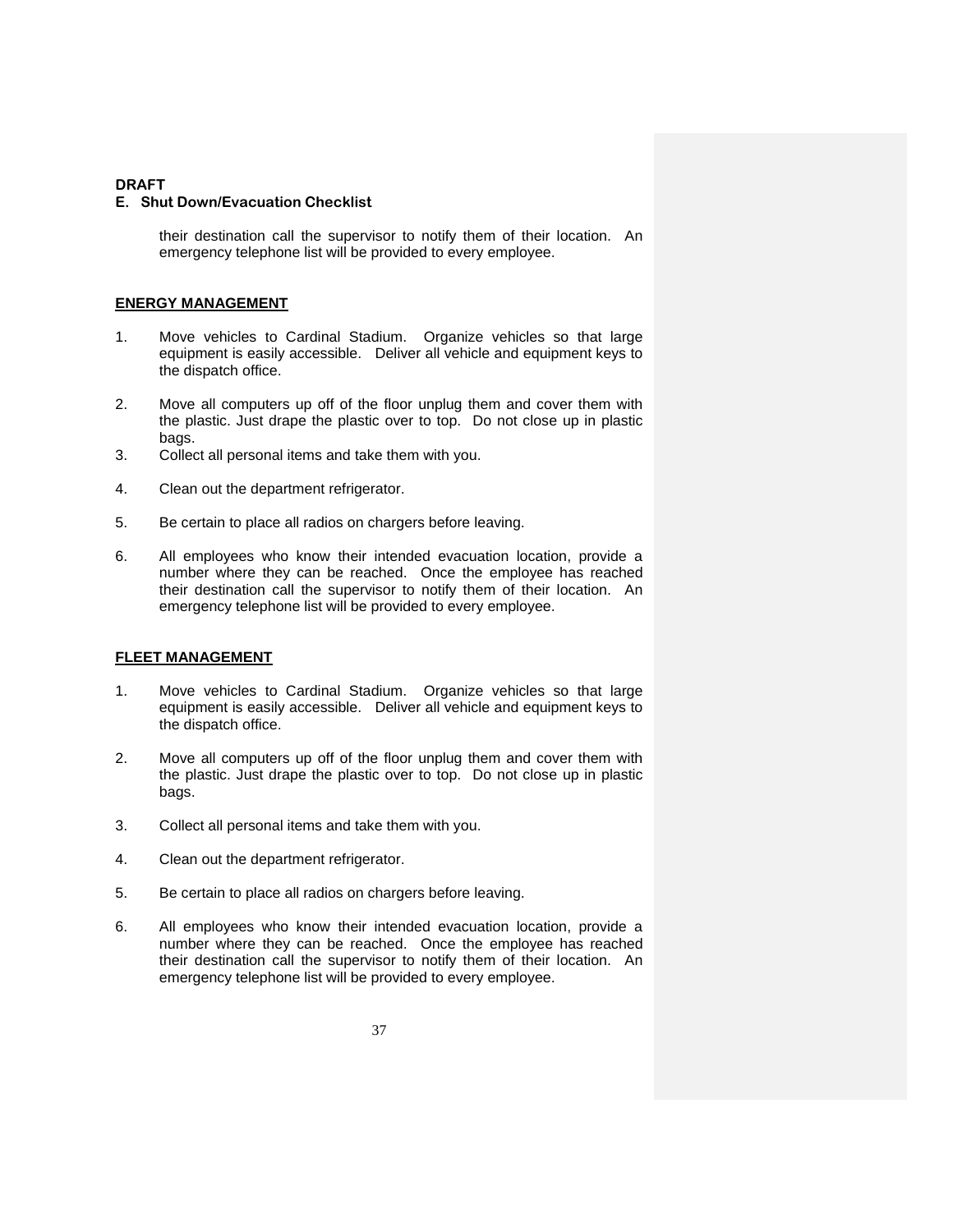### **E. Shut Down/Evacuation Checklist**

### **FACILITIES PLANNING**

- 1. Move vehicles to Cardinal Stadium. Organize vehicles so that large equipment is easily accessible. Deliver all vehicle and equipment keys to the dispatch office.
- 2. Move all computers up off of the floor unplug them and cover them with the plastic. Just drape the plastic over to top. Do not close up in plastic bags.
- 3. Collect all personal items and take them with you.
- 4. Clean out the department refrigerator.
- 5. Be certain to place all radios on chargers before leaving.
- 6. All employees who know their intended evacuation location, provide a number where they can be reached. Once the employee has reached their destination call the supervisor to notify them of their location. An emergency telephone list will be provided to every employee.

## **ADMINISTRATIVE SERVICES**

- 1. Move vehicles to Cardinal Stadium. Organize vehicles so that large equipment is easily accessible. Deliver all vehicle and equipment keys to the dispatch office.
- 2. Move all computers up off of the floor unplug them and cover them with the plastic. Just drape the plastic over to top. Do not close up in plastic bags.
- 3. Collect all personal items and take them with you.
- 4. Clean out the department refrigerator.
- 5. Make certain that all vehicle keys are placed on key board.
- 6. Be certain to place all radios on chargers before leaving.
- 7. All employees who know their intended evacuation location, provide a number where they can be reached. Once the employee has reached their destination call the supervisor to notify them of their location. An emergency telephone list will be provided to every employee.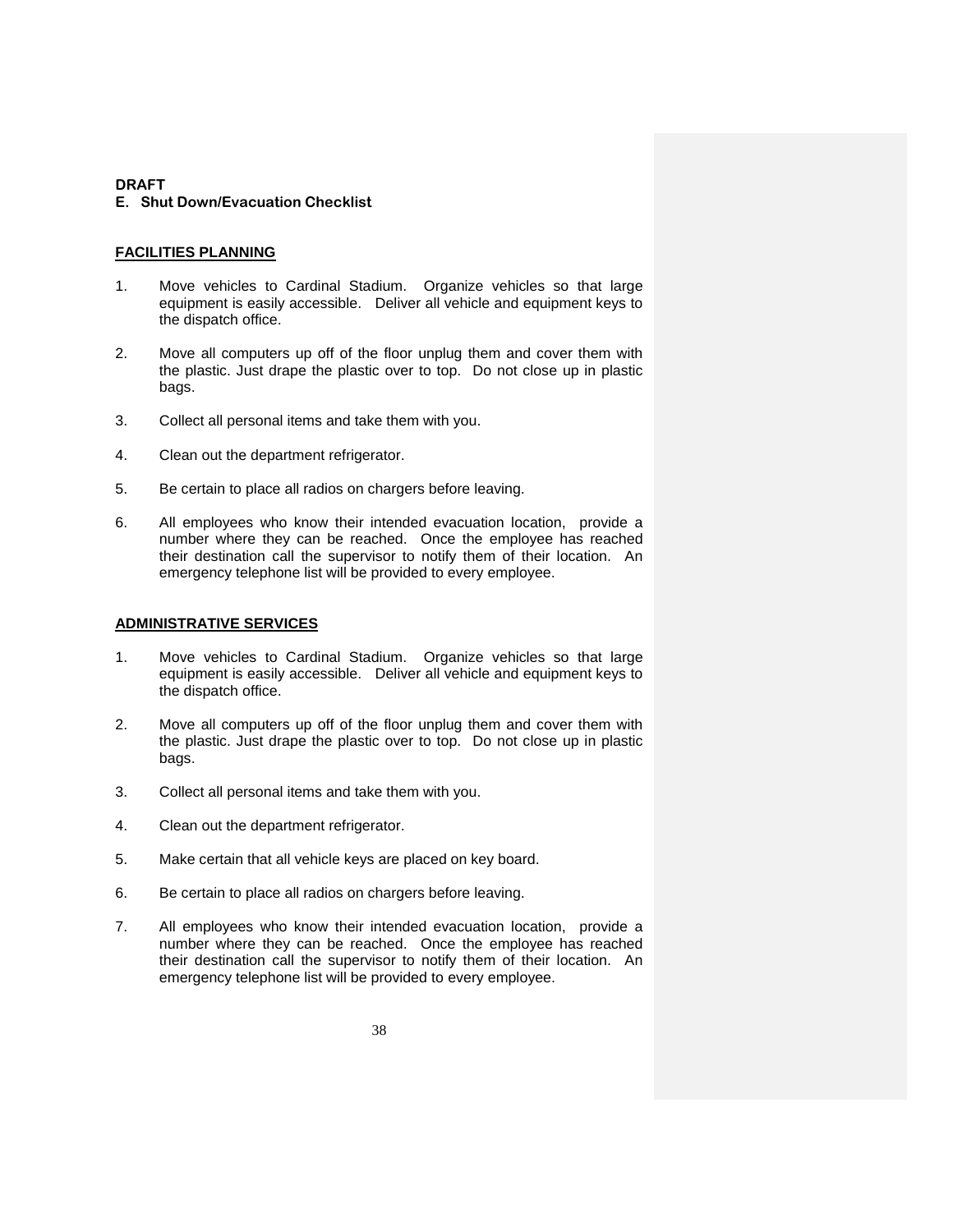## **LOCK & HARDWARE SHOP**

- 1. Move vehicles to Cardinal Stadium. Organize vehicles so that large equipment is easily accessible. Deliver all vehicle and equipment keys to the dispatch office.
- 2. Move all computers up off of the floor unplug them and cover them with the plastic. Just drape the plastic over to top. Do not close up in plastic bags.
- 3. Collect all personal items and take them with you.
- 4. Clean out the department refrigerator.
- 5. Be certain to place all radios on chargers before leaving.
- 6. All employees who know their intended evacuation location, provide a number where they can be reached. Once the employee has reached their destination call the supervisor to notify them of their location. An emergency telephone list will be provided to every employee.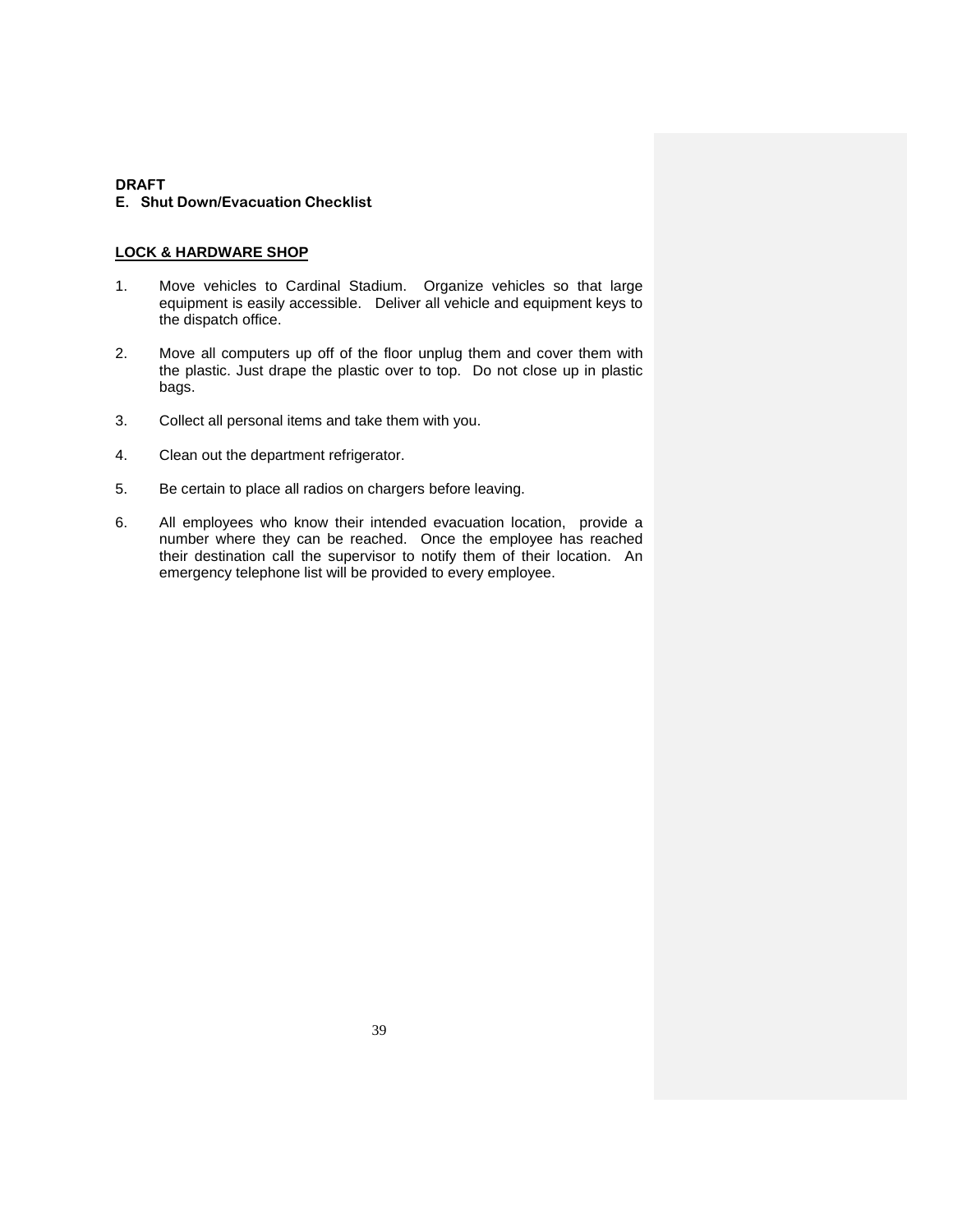## **E. Shut Down/Evacuation Checklist**

## **Police Department Checklist to include**

- 1. Acquisition of non-perishable food and water for up to 30 people for one week (used during post-storm recovery)
- 2. Selection of Police Department "ride out" team.
- 3. Provisions for protection of building to be used as a command post. (Shutters or plywood protection of glass areas.)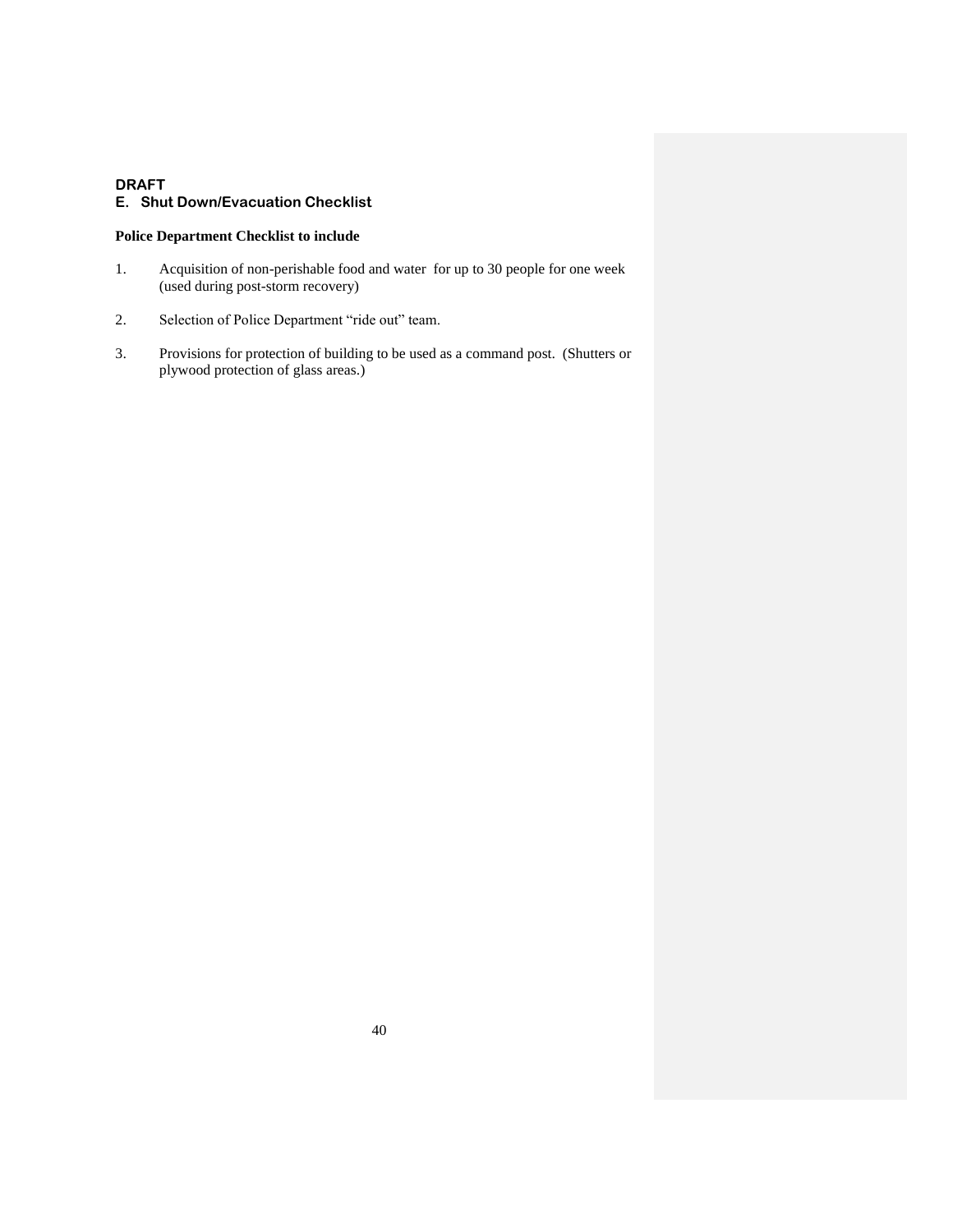### **E. Shut Down/Evacuation Checklist**

### **Public Relations Shut Down/Evacuation Checklist (Revised 6/17/11)**

- 1. Secure Property
- 2. Back-up data, copy files
- 3. Verify Status Of of Web Support (a) Ability To Access (i) Red Dot Server (ii) Lamar.Edu Server ElementFusion-based sites (Lamar.edu, Advancement.lamar.edu, BeACardinal.com (b) ConnectEd system (c) Facebook/Tweeter accounts

**Formatted:** Numbered + Level: 1 + Numbering Style: a, b, c, … + Start at: 2 + Alignment: Left + Aligned at: 0.5" + Indent at: 0.75"

Notify Alternate Web Support

- (a) Verify Standby<br>(b) DNS Router Up **DNS Router Update**
- 64. Check Out out Equipment equipment
	- (a) Laptops, Photo, Etc.
	- (b) Cables, Chargers, Media
- 75. Update And and Distribute distribute Contact contact Information information
	- (a). Locations, Cellularcellular, Alternate-alternate Email email
		- (b) Intended Shelter, Alternategyacuation points, alternates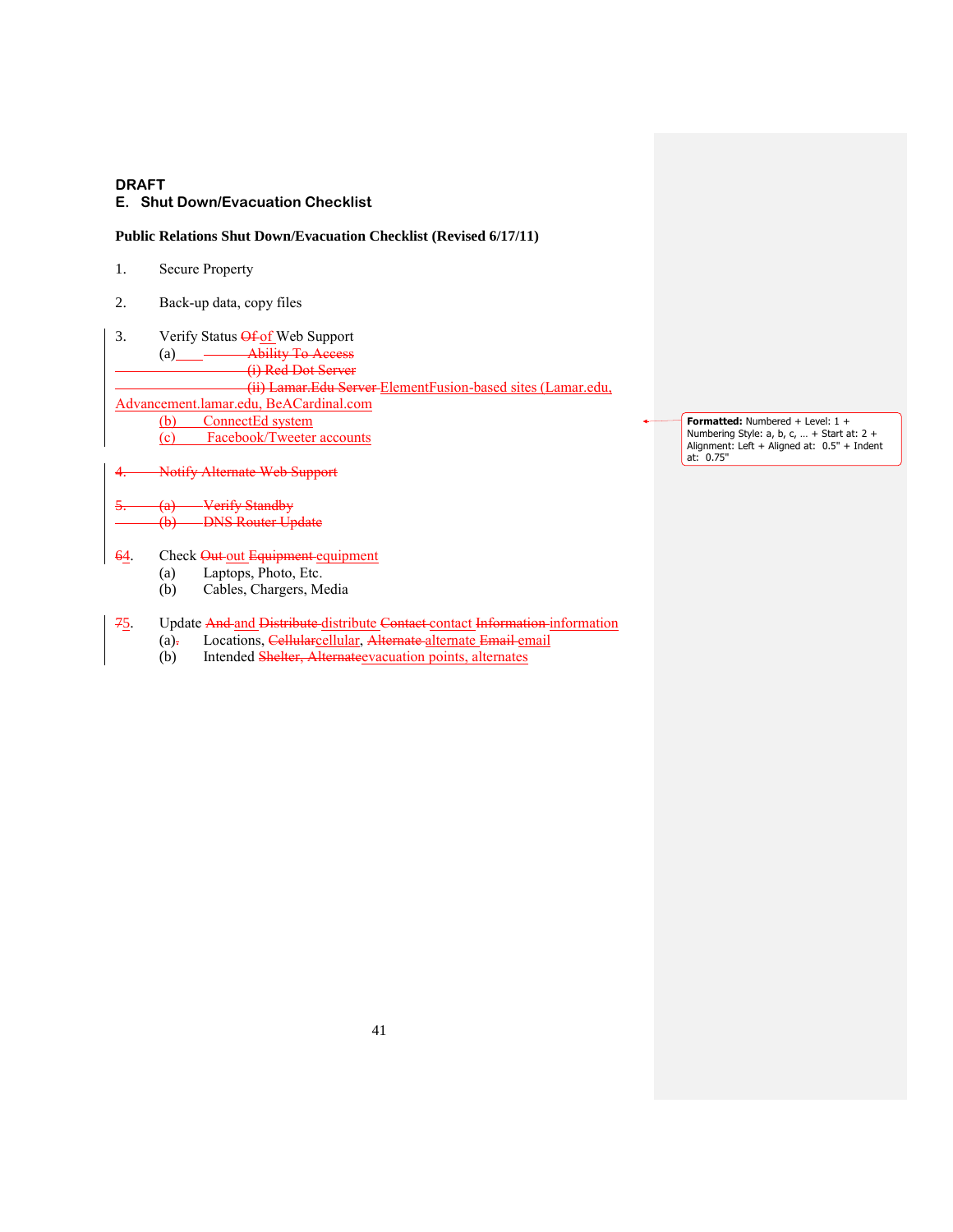## **Department Plan (for Academic Departments without Hazardous or Perishable Materials)**

- 1. Back up University computers and servers that are outside Central Computing, at least to extent of files changed since previous complete back-up. Arrange to safeguard back up tapes and CDs.
- 2. Make certain that university computers, including those in faculty/department offices and labs, are above floor level, away from windows, unplugged and covered to protect against roof and ceiling failure (no bagging!).
- 3. Remind faculty, staff, and students to take personal valuables (e.g., money, jewelry, computer, radio, television, paintings/posters, keepsakes) with them when evacuating.
- 4. Compile lists of intended evacuation locations of employees.
- 5. Designate alternate(s) to act as Department Chair or manager if necessary.
- 6. Remove all food items from refrigerators.
- 7. Instruct employees to lock desk drawers and file cabinets as possible.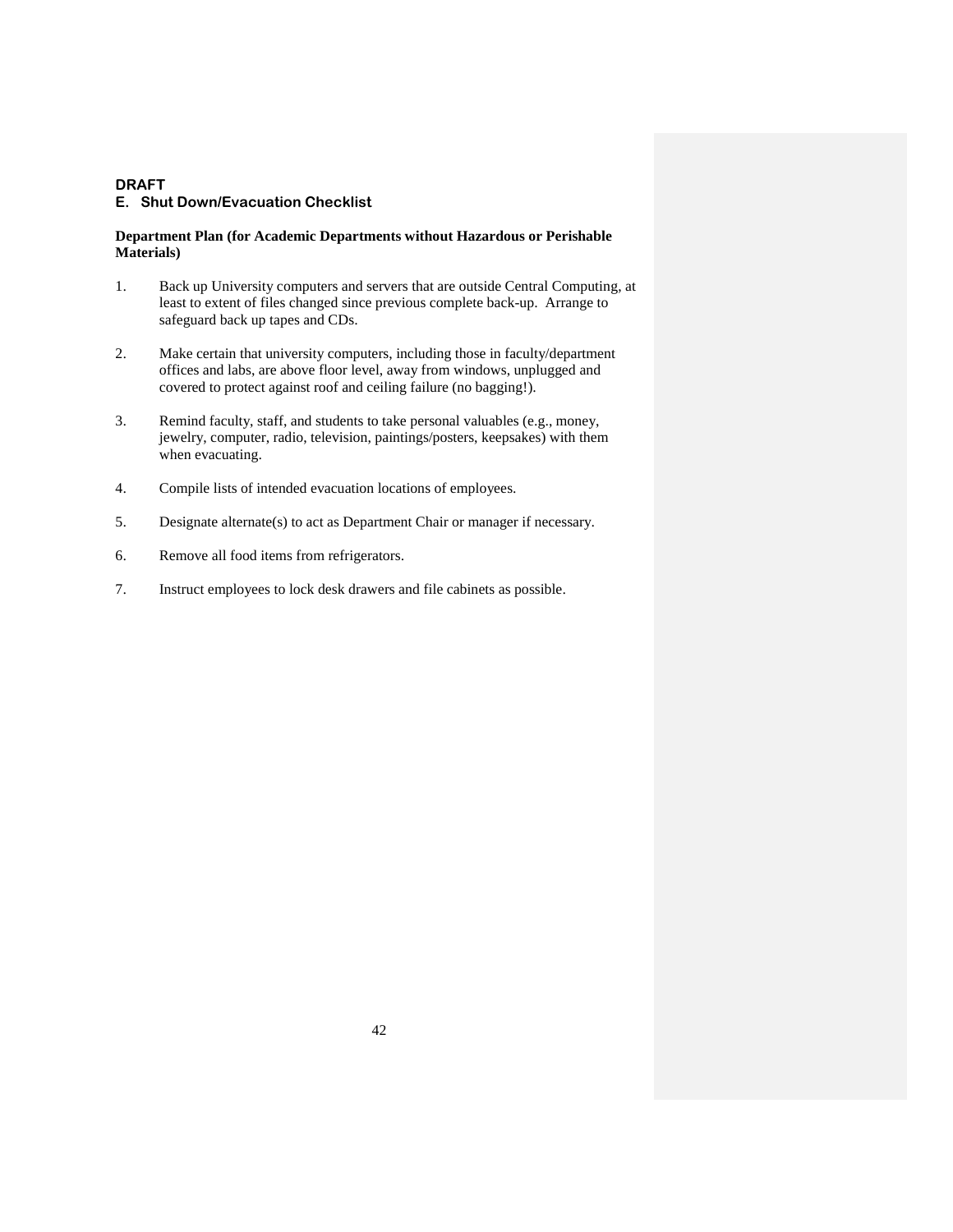### **Specialized Department Plans (for Academic Departments with Hazardous or Perishable Materials – separate plan for each such Department) to include**

- 1. Remove teaching and research items that could spoil/die/be compromised during an extended evacuation (e.g., frozen fetal pigs, toxins, fish, animals, classified work) or provide generators to run critical equipment (e.g., refrigerators, fish tanks).
- 2. Shut down sensitive electronic equipment.
- 3. Secure all hazardous materials, to include radioactive materials, biohazard materials, and water reactive chemicals in the best available storage location. Ensure inventory lists of such materials are up to date.
- 4. Disconnect electronic equipment from power source.
- 5. Perform careful review of consequences of voltage spikes, and power interruption and restoration to any equipment that is to be left connected to the electrical system.

### **There are additional Department Specific Checklists**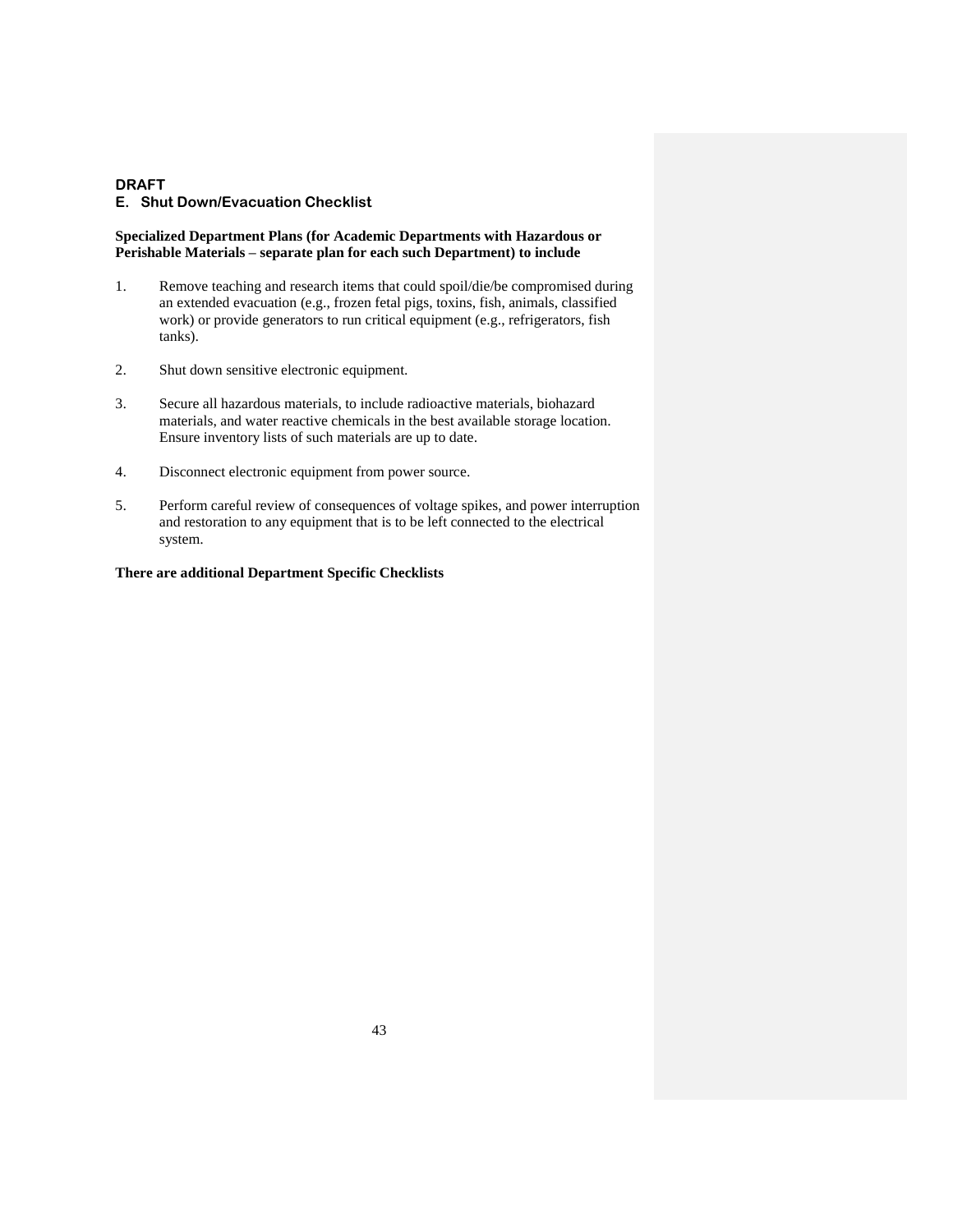## **E. Shut Down/Evacuation Checklist**

**Biology Department Evacuation Checklist (in addition to items on checklist for all Departments) (Proposed Revision 6/28/10)**

- 1. Consolidate refrigerator contents into minimum number of refrigerators.
- 2. Unplug empty refrigerators and prop doors open.
- 3. Water plants in greenhouse.

4. Feed and water rats and mice in Room 210A animal room.Generator hoop-up to - 80 freezer in H202 and consolidate frozen items.

5. Feed fish in Room 109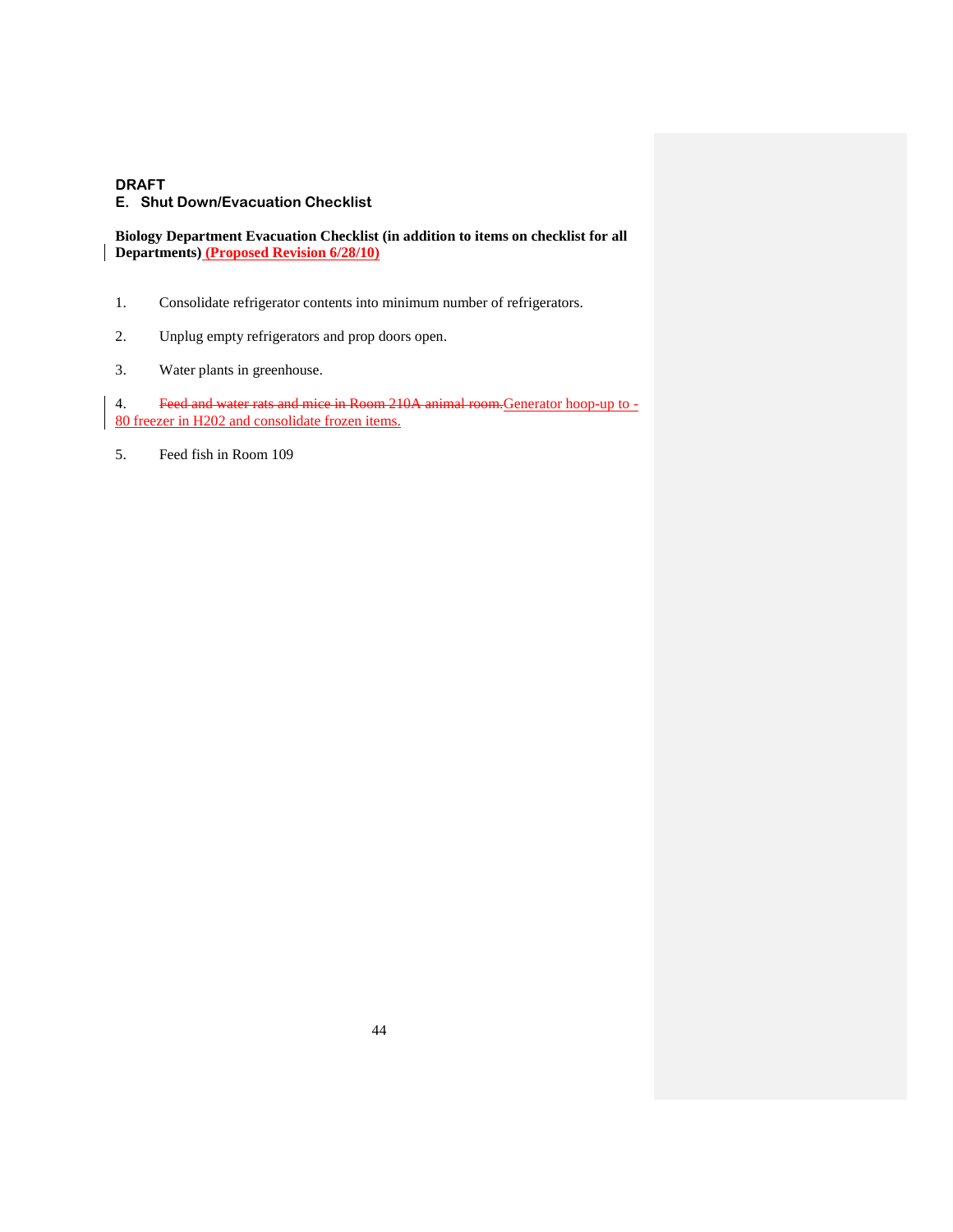## **Chemical Engineering Department Plan for Lab Shutdown for the Hurricane Evacuation/Closure (in addition to items on checklist for all Departments)**

The following is the safety plan for research labs. operated by chemical engineering department in the even of hurricane landing. In case of emergency, please contact the contact person listed for each lab, the department head, Dr. Kuyen Li (x8789 or 409-898- 0368), and the department safety coordinator, Dr. Sidney Lin (x2314 or 832-515-3540).

| Lucas 107                                  |
|--------------------------------------------|
| Process/Product Systems Engineering Lab.   |
| Dr. Helen Lou/ x8207                       |
| a) Log all the computers off.              |
| b) Unplug all the electric power.          |
| c) Lift all the computers from the floor.  |
| d) Cover all the computers with plastic    |
| sheet.                                     |
| e) Each research assistant needs to make a |
| backup of his/her work onto either a zip   |
| drive or CD's.                             |
|                                            |

| <b>Room Number</b>                         | Lucas 120                                     |
|--------------------------------------------|-----------------------------------------------|
| <b>Lab Name</b>                            | Interfacial Phenomena Lab.                    |
| <b>Emergency Contact Person/ extension</b> | Dr. Rafael Tadmor/ x7791 or (409) 363-4938    |
| <b>Safety Plan for Lab Shutdown</b>        | a) Log all the computers off.                 |
|                                            | b) Unplug all the electric power.             |
|                                            | c) Lift all the electronic equipment from the |
|                                            | floor.                                        |
|                                            | d) Cover all the scientific equipment with    |
|                                            | plastic sheet.                                |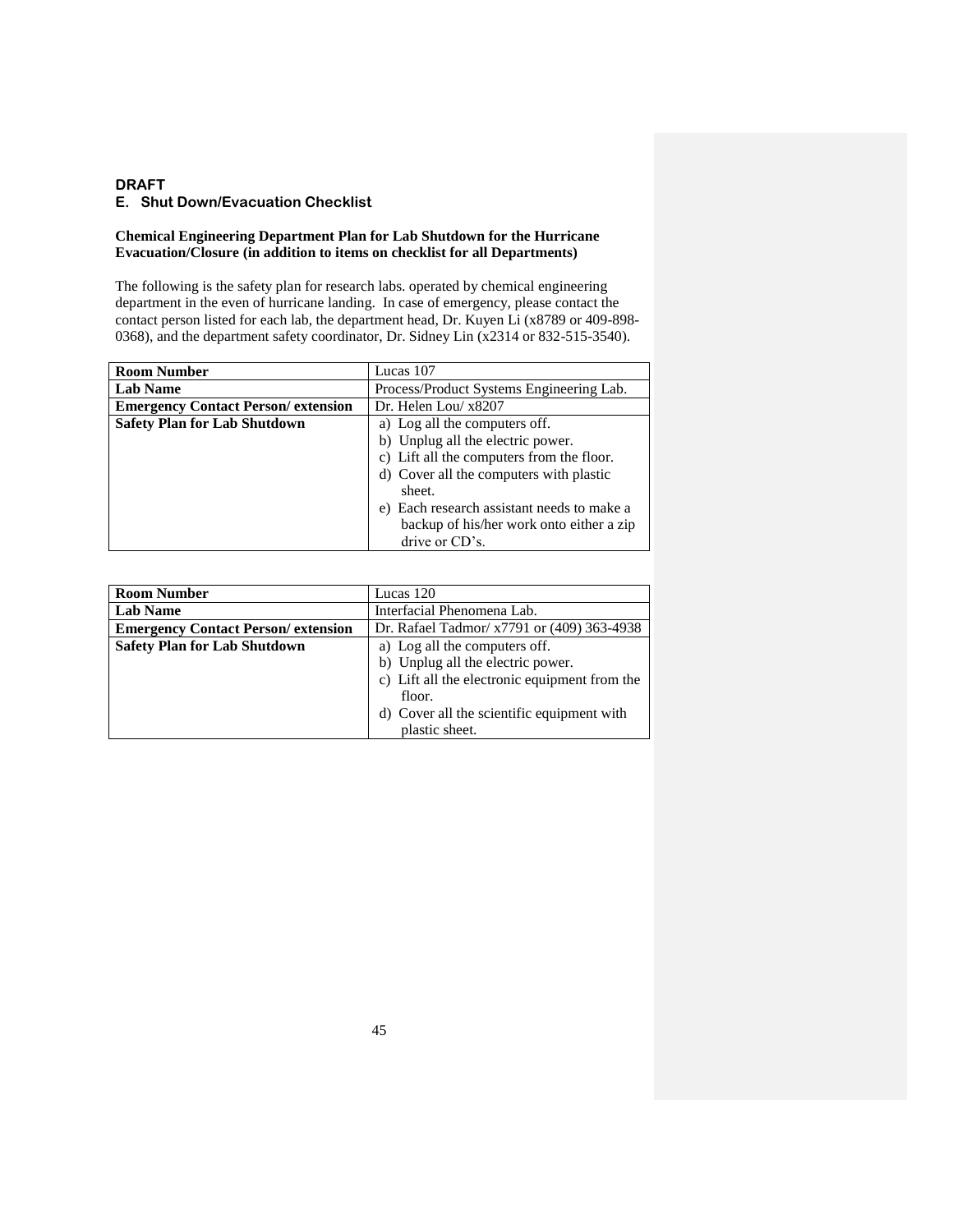| <b>Room Number</b>                         | Lucas 120                                              |
|--------------------------------------------|--------------------------------------------------------|
| <b>Lab Name</b>                            | Photocatalyst Lab.                                     |
| <b>Emergency Contact Person/ extension</b> | Dr. Daniel Chen/ x8786                                 |
| <b>Safety Plan for Lab Shutdown</b>        | a) Lab data will be backed-up on an                    |
|                                            | external hard drive.                                   |
|                                            | b) Switch off all the computers and                    |
|                                            | electrical equipments.                                 |
|                                            | c) Cover the computer, printer and the NO <sub>x</sub> |
|                                            | analyzer with plastic sheets.                          |
|                                            | d) Turn OFF valves of all gas cylinders and            |
|                                            | make sure that they are well                           |
|                                            | secured/fastened.                                      |
|                                            | e) Any equipments lying on the floor and               |
|                                            | all the bottom drawers of the study desk               |
|                                            | will be kept at an elevated level.                     |
|                                            | f) There are no chemicals in this area except          |
|                                            | for the acetone and ethanol, which we                  |
|                                            | use in the Unit operation's lab. These                 |
|                                            | and any other chemicals are secured in a               |
|                                            | special fire-proof closet.                             |

| <b>Room Number</b>                         | Lucas 122                                 |
|--------------------------------------------|-------------------------------------------|
| <b>Lab Name</b>                            | Property Data Lab.                        |
| <b>Emergency Contact Person/ extension</b> | Carl Yaws/ x8787                          |
| <b>Safety Plan for Lab Shutdown</b>        | a) Log all the computers off.             |
|                                            | b) Unplug all the electric power.         |
|                                            | c) Lift all the computers from the floor. |
|                                            | d) Cover all the computers with plastic   |
|                                            | sheet.                                    |

| <b>Room Number</b>                         | Locus $125$                               |
|--------------------------------------------|-------------------------------------------|
| <b>Lab Name</b>                            | <b>Fuel Cell Laboratory</b>               |
| <b>Emergency Contact Person/ extension</b> | David Cocke/ x8372                        |
| <b>Safety Plan for Lab Shutdown</b>        | a) Log all the computers off.             |
|                                            | b) Unplug all the electric power.         |
|                                            | c) Lift all the computers from the floor. |
|                                            | d) Cover all the computers with plastic   |
|                                            | sheet.                                    |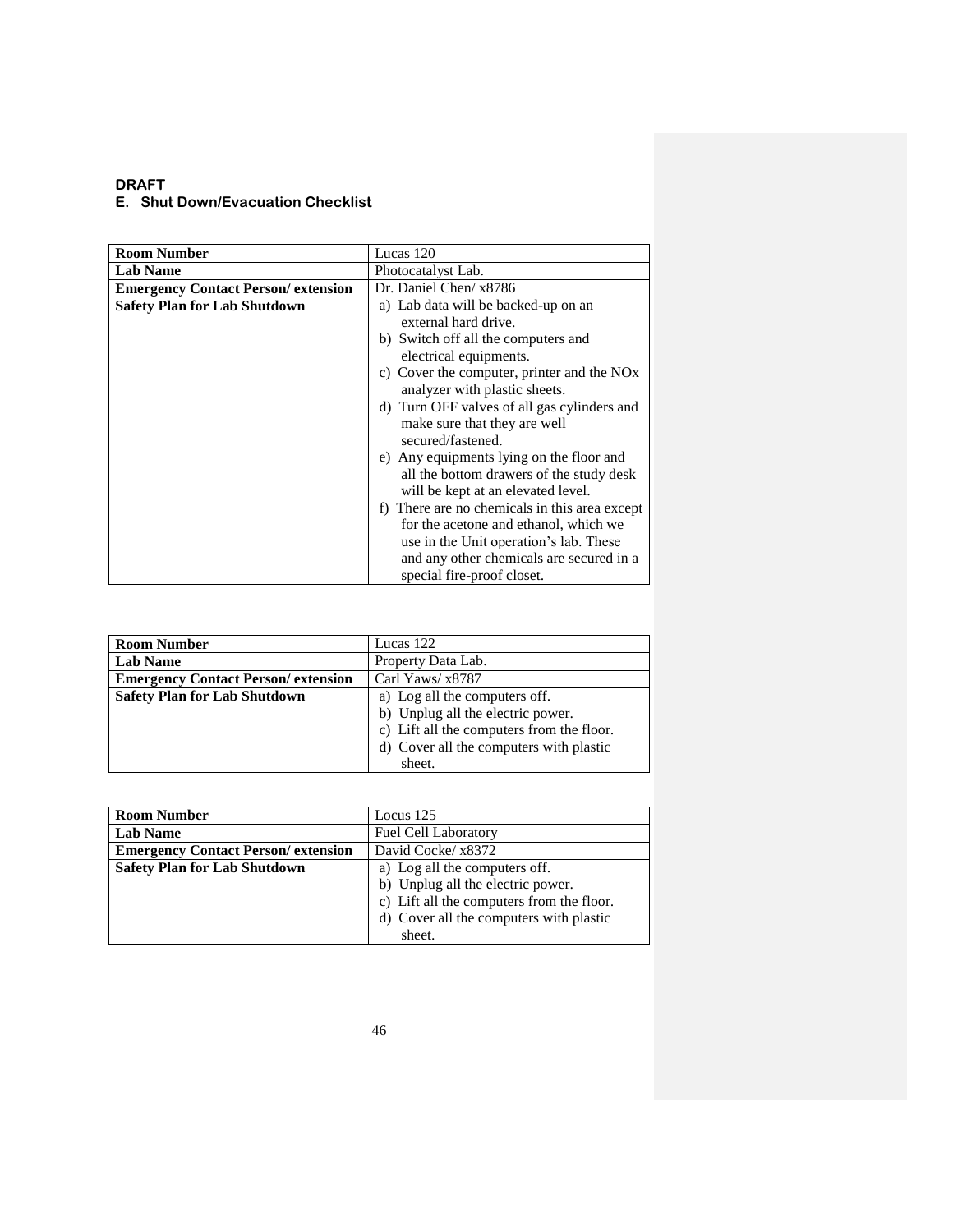| <b>Room Number</b>                         | Cherry 1408                               |
|--------------------------------------------|-------------------------------------------|
| <b>Lab Name</b>                            | X-Ray Lab.                                |
| <b>Emergency Contact Person/ extension</b> | Thomas Ho/ x8790 or (409) 673-2006        |
| <b>Safety Plan for Lab Shutdown</b>        | a) Log the XRF unit and the computer off. |
|                                            | b) Unplug all the electric power.         |
|                                            | c) Shut off cooling water.                |
|                                            | d) Cover the XRF and the computer with    |
|                                            | plastic sheet.                            |
|                                            | e) Report: One research assistant will be |
|                                            | assigned the task and will be required to |
|                                            | report to the professor after the plan is |
|                                            | executed.                                 |

| <b>Room Number</b>                         | Cherry 1408                                   |
|--------------------------------------------|-----------------------------------------------|
| <b>Lab Name</b>                            | XRD Lab.                                      |
| <b>Emergency Contact Person/ extension</b> | David Cocke/ x8372                            |
| <b>Safety Plan for Lab Shutdown</b>        | a) Turn off the D4 and D8 instruments (the    |
|                                            | turn-key switch for D4 and red push-          |
|                                            | switch are at the front of the                |
|                                            | instruments).                                 |
|                                            | b) Log all the computers off.                 |
|                                            | c) Turn off the water cooling system (the     |
|                                            | switch is at the front).                      |
|                                            | d) Unplug all the electric power.             |
|                                            | e) Turn off the switches of the main          |
|                                            | transformer switch box (120/240V, grey        |
|                                            | box, on the wall behind S4 XRF                |
|                                            | instrument).                                  |
|                                            | f) Lift all the computers from the floor.     |
|                                            | Cover all the computers and instruments<br>g) |
|                                            | with plastic sheet.                           |

| <b>Room Number</b>                        | Cherry 1410                               |
|-------------------------------------------|-------------------------------------------|
| <b>Lab Name</b>                           | Computer Simulation Lab.                  |
| <b>Emergency Contact Person/extension</b> | Dr. Kuyen Li/x8789 or (409) 898-0368;     |
|                                           | Dr. Qiang Xu/ x7818 or (313) 492-2864     |
| <b>Safety Plan for Lab Shutdown</b>       | a) Log all the computers off.             |
|                                           | b) Unplug all the electric power.         |
|                                           | c) Lift all the computers from the floor. |
|                                           | d) Cover all the computers with plastic   |
|                                           | sheet.                                    |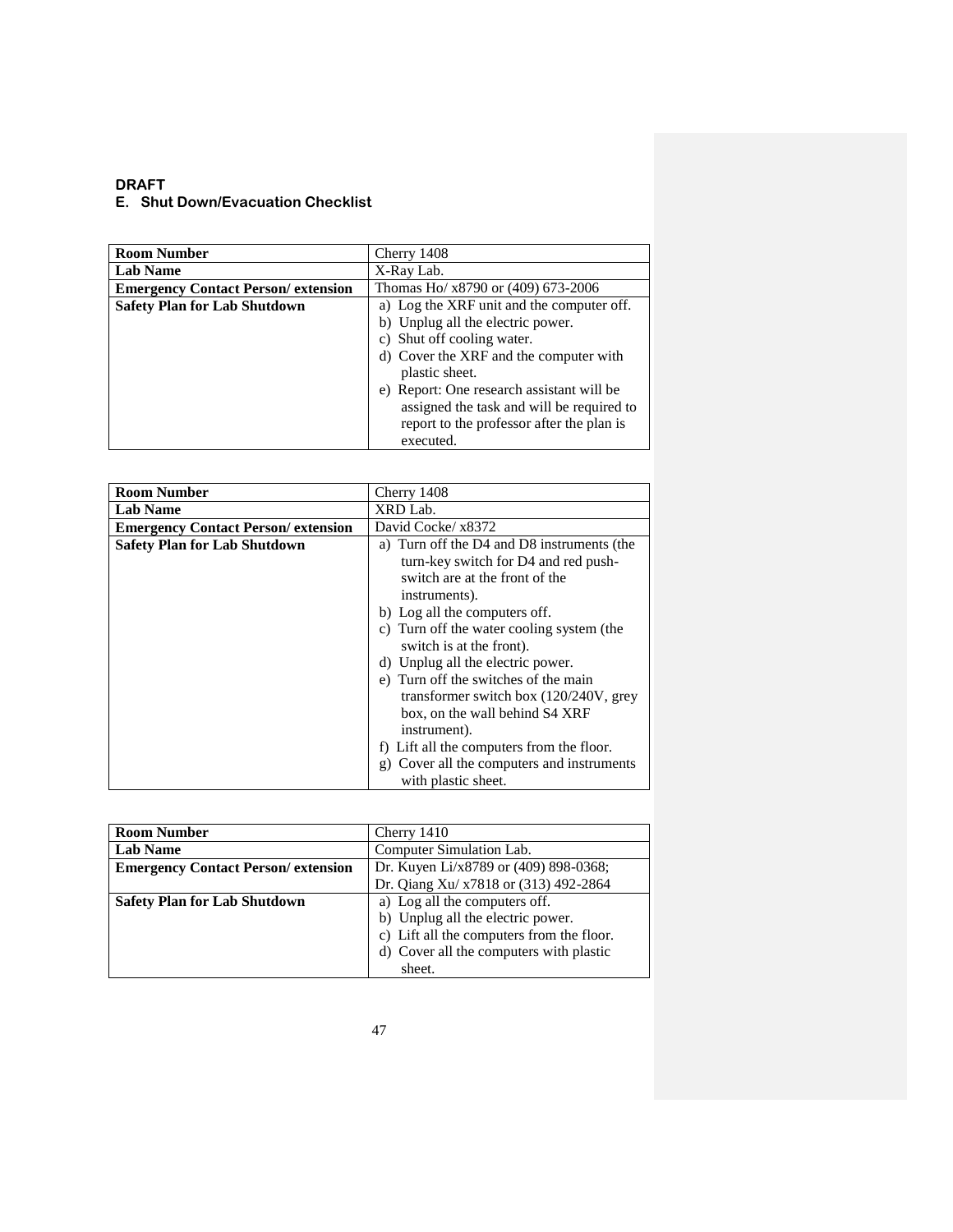| <b>Room Number</b>                         | Cherry 1413                                |
|--------------------------------------------|--------------------------------------------|
| <b>Lab Name</b>                            | Microwave Research Lab.                    |
| <b>Emergency Contact Person/ extension</b> | Thomas Ho/ x8790 or (409) 673-2006         |
| <b>Safety Plan for Lab Shutdown</b>        | a) Log all the microwave units, GCMS and   |
|                                            | computers off.                             |
|                                            | b) Unplug all the electric power.          |
|                                            | c) Lift all the computers from the floor.  |
|                                            | d) Cover all the microwave units, GCMS,    |
|                                            | and computers with plastic sheet.          |
|                                            | e) Lock the cabinets for chemicals.        |
|                                            | f) Report: Each research assistant will be |
|                                            | assigned a specific task or tasks and will |
|                                            | be required to report to the professor     |
|                                            | after the plan is executed.                |

| <b>Room Number</b>                         | Cherry 1414                                                                                                                                                                                                                                                                                                                                                                                                                     |
|--------------------------------------------|---------------------------------------------------------------------------------------------------------------------------------------------------------------------------------------------------------------------------------------------------------------------------------------------------------------------------------------------------------------------------------------------------------------------------------|
| <b>Lab Name</b>                            | Thermal Analysis Lab.                                                                                                                                                                                                                                                                                                                                                                                                           |
| <b>Emergency Contact Person/ extension</b> | David Cocke/ x8372                                                                                                                                                                                                                                                                                                                                                                                                              |
| <b>Safety Plan for Lab Shutdown</b>        | a) Turn off the valves of gas cylinders and<br>liquid nitrogen cylinder<br>b) Turn off the instruments (the switches<br>are usually located on the back of the<br>units)<br>c) Log all the computers off.<br>d) Turn off the water circulation system<br>e) Unplug all the electric power.<br>f) Lift all the computers and instruments<br>from the floor.<br>g) Cover all the computers and instruments<br>with plastic sheet. |

| <b>Room Number</b>                         | Cherry 1415                                                                                                                                                                                                                                                                                                                                                                                        |
|--------------------------------------------|----------------------------------------------------------------------------------------------------------------------------------------------------------------------------------------------------------------------------------------------------------------------------------------------------------------------------------------------------------------------------------------------------|
| <b>Lab Name</b>                            | Photocatalysis & Solar Processing Lab                                                                                                                                                                                                                                                                                                                                                              |
| <b>Emergency Contact Person/ extension</b> | Dr. Daniel Chen/ x8786                                                                                                                                                                                                                                                                                                                                                                             |
| <b>Safety Plan for Lab Shutdown</b>        | a) Back up all the important data and files.<br>b) Turn all the computers and instruments<br>(GC 3800, GCD 1800B and HPLC) off.<br>c) Unplug all the electric power.<br>d) Lift all the computers from the floor.<br>e) Cover all the computers and instruments<br>with plastic sheet.<br>Make sure all chemicals safely kept on<br>f)<br>the shelf, and all gas cylinders secure by<br>the table. |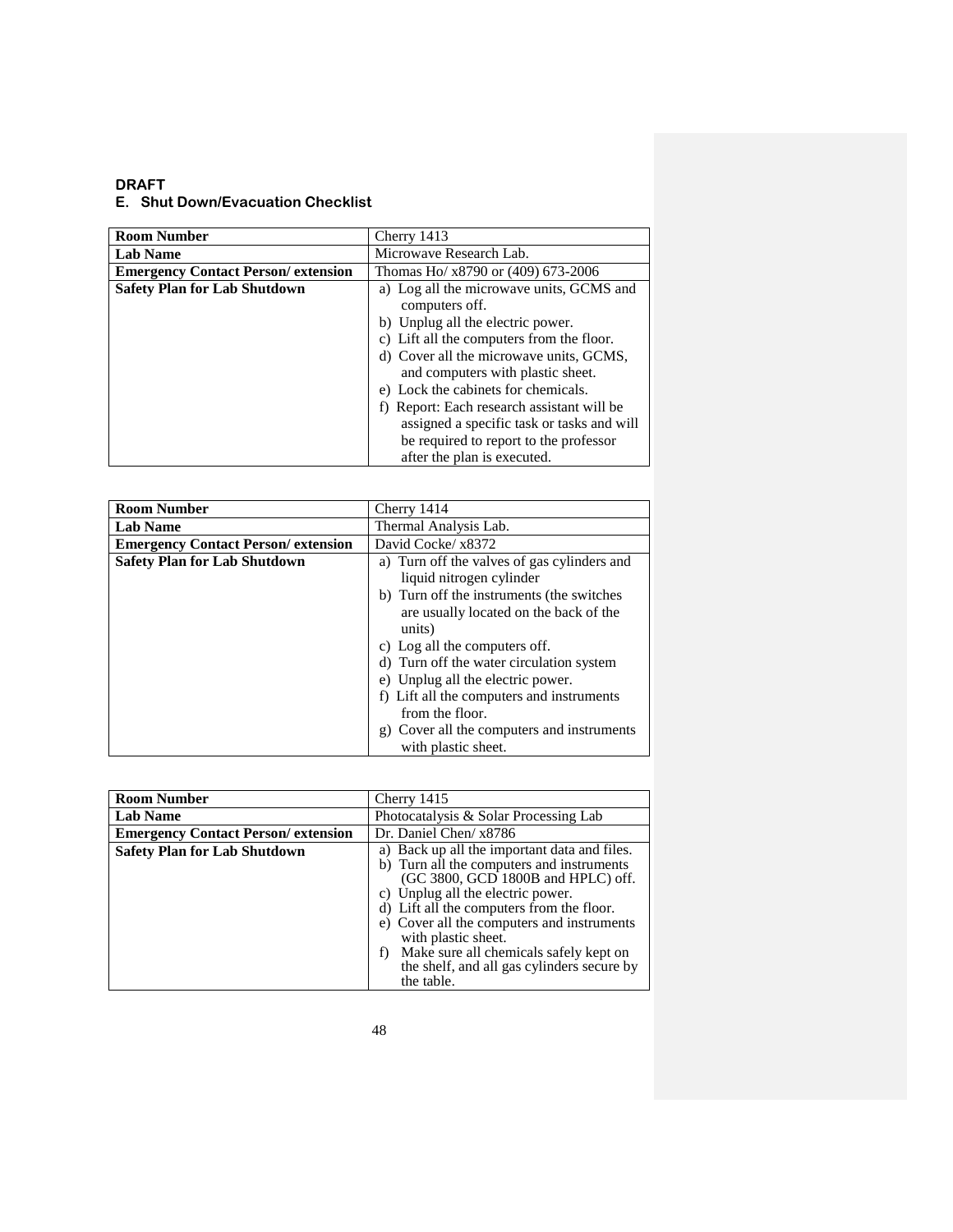| <b>Room Number</b>                         | Cherry 2405                                                                                                                                                                                                                                                |
|--------------------------------------------|------------------------------------------------------------------------------------------------------------------------------------------------------------------------------------------------------------------------------------------------------------|
| <b>Lab Name</b>                            | Microbalance Lab.                                                                                                                                                                                                                                          |
| <b>Emergency Contact Person/ extension</b> | Thomas Ho/ x8790 or (409) 673-2006                                                                                                                                                                                                                         |
| <b>Safety Plan for Lab Shutdown</b>        | a) Log the microbalance off.<br>b) Unplug the electric power.<br>c) Cover the unit with plastic sheet.<br>d) Report: One research assistant will be<br>assigned the task and will be required to<br>report to the professor after the plan is<br>executed. |

| <b>Room Number</b>                         | Chemistry 113                              |
|--------------------------------------------|--------------------------------------------|
| <b>Lab Name</b>                            | Fuel Cell Lab.                             |
| <b>Emergency Contact Person/ extension</b> | Dr. Sidney Lin/ x2314 or (832) 515-3540    |
| <b>Safety Plan for Lab Shutdown</b>        | a) Log all the computers off.              |
|                                            | b) Unplug all the electric power.          |
|                                            | c) Lift all the computers from the floor.  |
|                                            | d) Cover all equipment with plastic sheet. |
|                                            | e) Turn off and secure all gas cylinders.  |
|                                            | Store all flammable chemicals inside the   |
|                                            | flammable cabinet.                         |

| <b>Room Number</b>                         | Chemistry 202                             |
|--------------------------------------------|-------------------------------------------|
| <b>Lab Name</b>                            | Chemistry Lab.                            |
| <b>Emergency Contact Person/ extension</b> | John Gossage/ x8788                       |
| <b>Safety Plan for Lab Shutdown</b>        | a) Log all the computers off.             |
|                                            | b) Unplug all the electric power.         |
|                                            | c) Lift all the computers from the floor. |
|                                            | d) Cover all the computers with plastic   |
|                                            | sheet.                                    |

| <b>Room Number</b>                         | Chemistry 214                             |
|--------------------------------------------|-------------------------------------------|
| <b>Lab Name</b>                            | Polymeric Materials Research Lab.         |
| <b>Emergency Contact Person/ extension</b> | Bing Wang/ x7976 or (409) 543-6645.       |
| <b>Safety Plan for Lab Shutdown</b>        | Log all the computers off.<br>a)          |
|                                            | b) Unplug all the electric power.         |
|                                            | b) Cover all the computers with plastic   |
|                                            | sheet.                                    |
|                                            | d) Move explosive, flammable chemicals    |
|                                            | from the refrigerator to bench top.       |
|                                            | Move explosive, flammable chemicals<br>e) |
|                                            | from shelves onto bench top.              |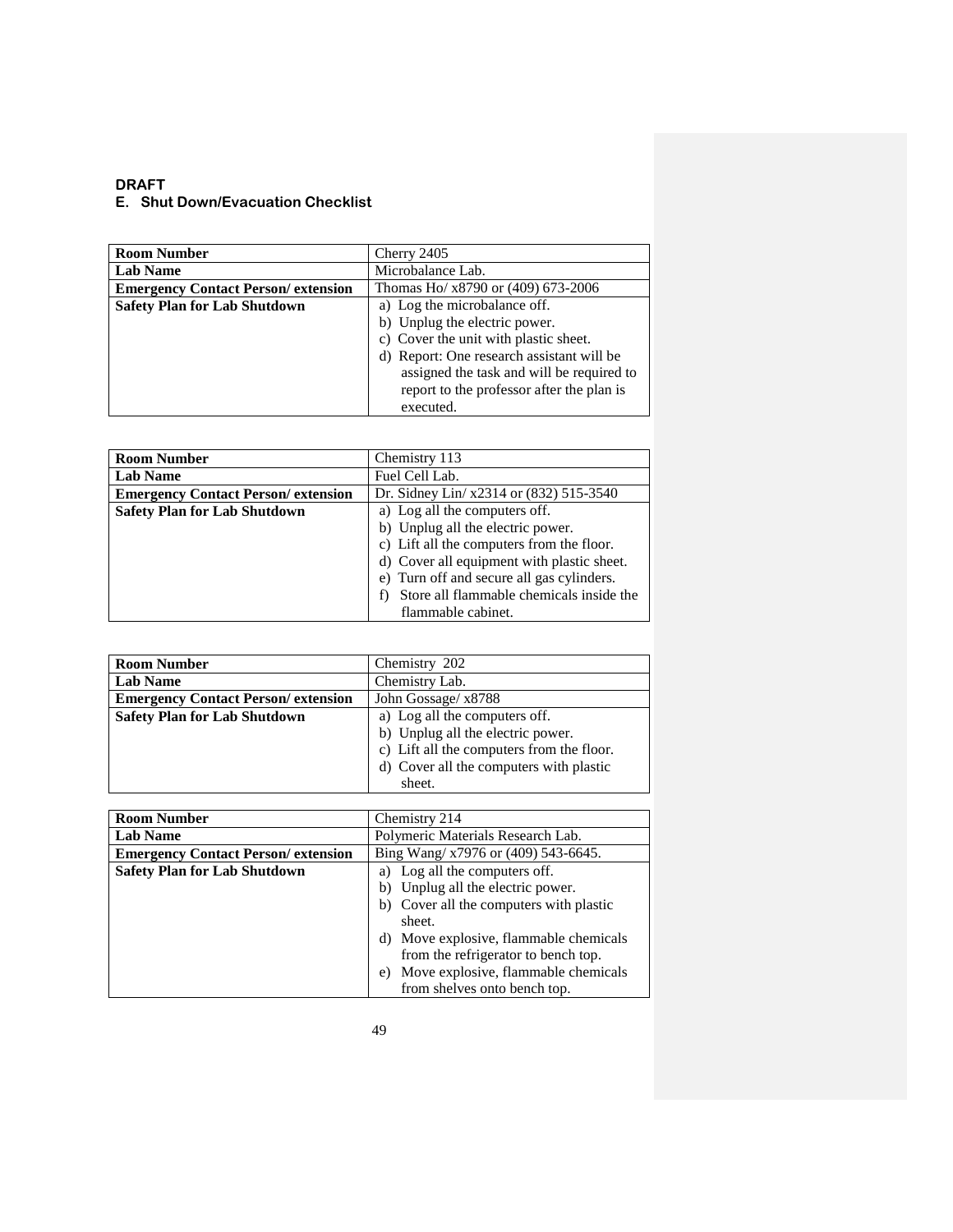### **E. Shut Down/Evacuation Checklist**

#### **Chemistry and Physics Department Plan for Lab Shutdown for the Hurricane Evacuation/Closure (in addition to items on checklist for all Departments)**

- 1. Return hazardous materials to best available storage locations, away from windows, and off floor, to extent possible..
- 2. Review contents of each refrigerator.
- 3. Shut down all electronic equipment and disconnect from power source.
- 4. Update Hazardous Waste Records. Department Chair and Lab Manager to take copies of list of stored wastes with them, and supply one to Director of Risk Management.
- 5. Move all radioactive materials to safest storage. Update records of radioactive materials. Make copies of up to date inventories for Department Chair, authorized users of the material, and for Director of Risk Management.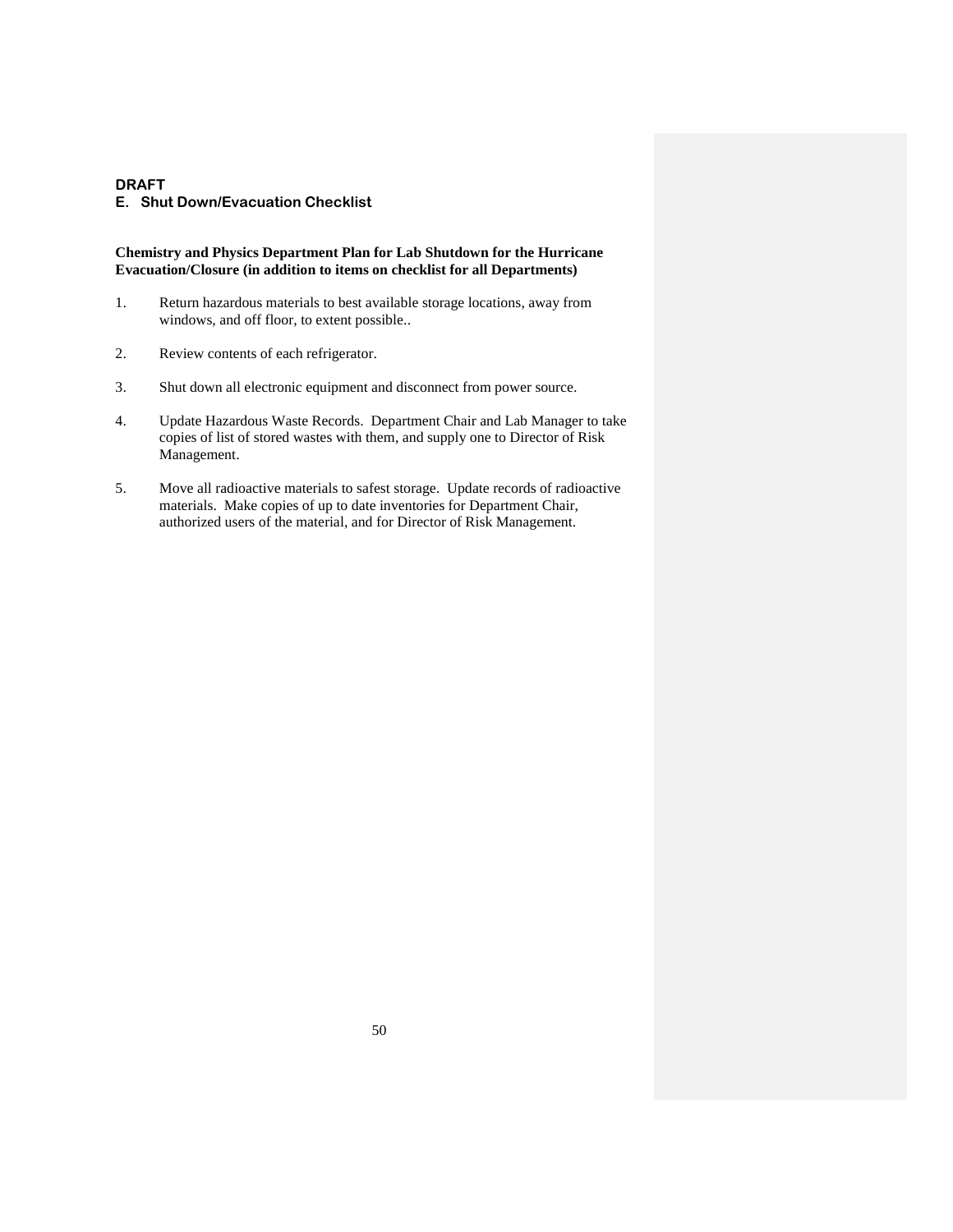## **E. Shut Down/Evacuation Checklist**

## **Student Affairs Evacuation Checklist**

- 1. Decide on place and time for bus departures. Notify bus company.
- 2. Notify students of time and place of pick up and intended destination..
- 3. In coordination with American Campus, attempt to determine number of students needing transportation.
- 4. Inform Police Department of plans.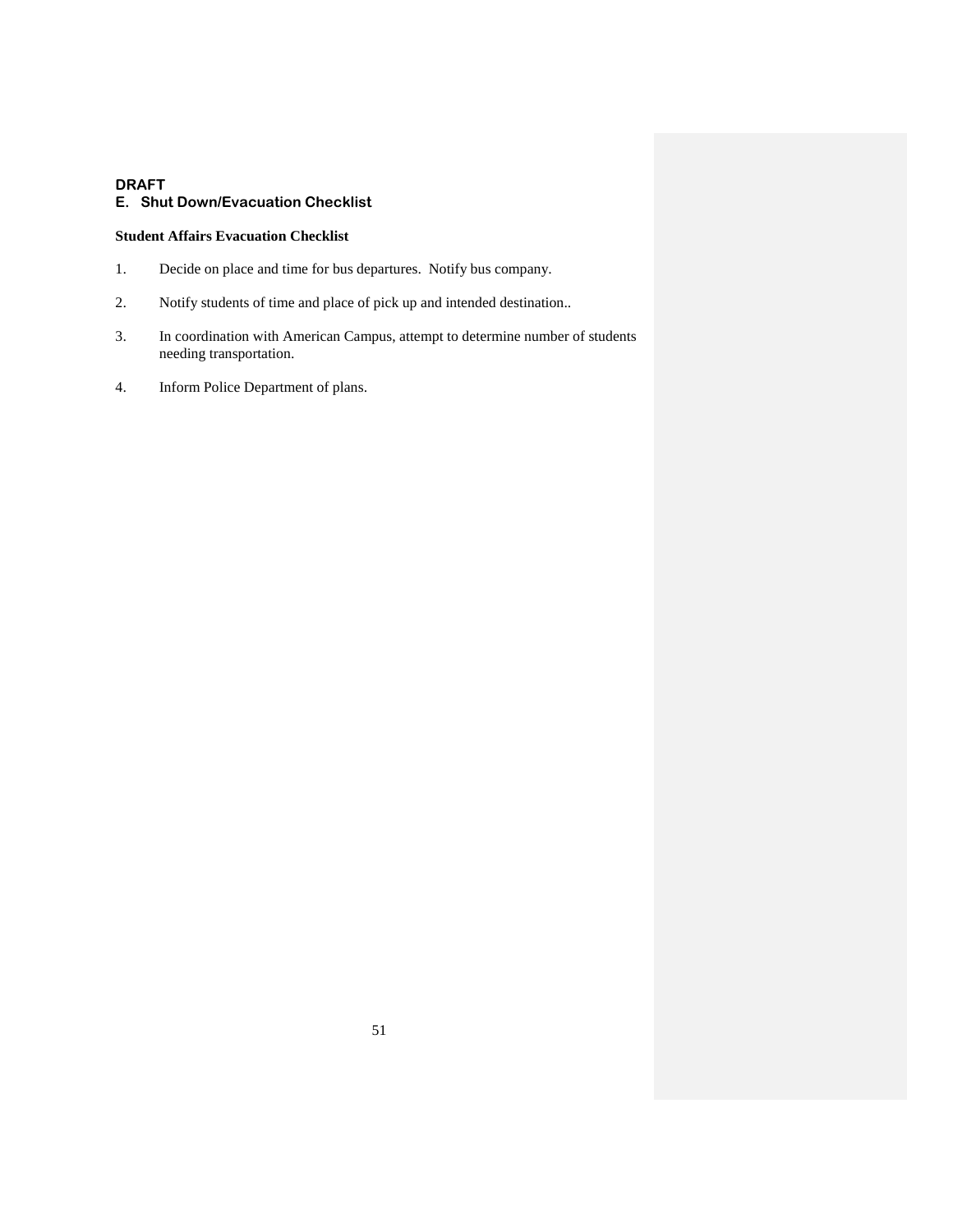### **E. Shut Down/Evacuation Checklist**

### **Cardinal Village Evacuation Checklist.**

- 1. Notify student in writing regarding evacuation procedures; clean out refrigerators, take all important documentation and medicine, along with any other personal valuables.
- 2. Establish a list of students that will need to evacuate with university.
- 3. Residents will be required to sign out and provide emergency contact information.
- 4. Remove and store all exterior supplies, pool furniture and trash receptacles.
- 5. Back-up all data and unplug computers; advise residents to do same.
- 6. Remove all files from bottom shelves; advise residents to do same..
- 7. Take all key rings, master keys and key log.
- 8. Complete unit checks to ensure total evacuation.
- 9. Complete utility shut down procedures, gas only.

## **Evacuation Supplies check list.**

Water extraction machine Wet Vacuum Generator with wheels Extra gasoline Submersible Sump pump & hose Extension cords Flashlights **Batteries** Rain jackets Rubber boots Pre-cut plywood for windows and number them Radios Mold and Mildew remedial chemicals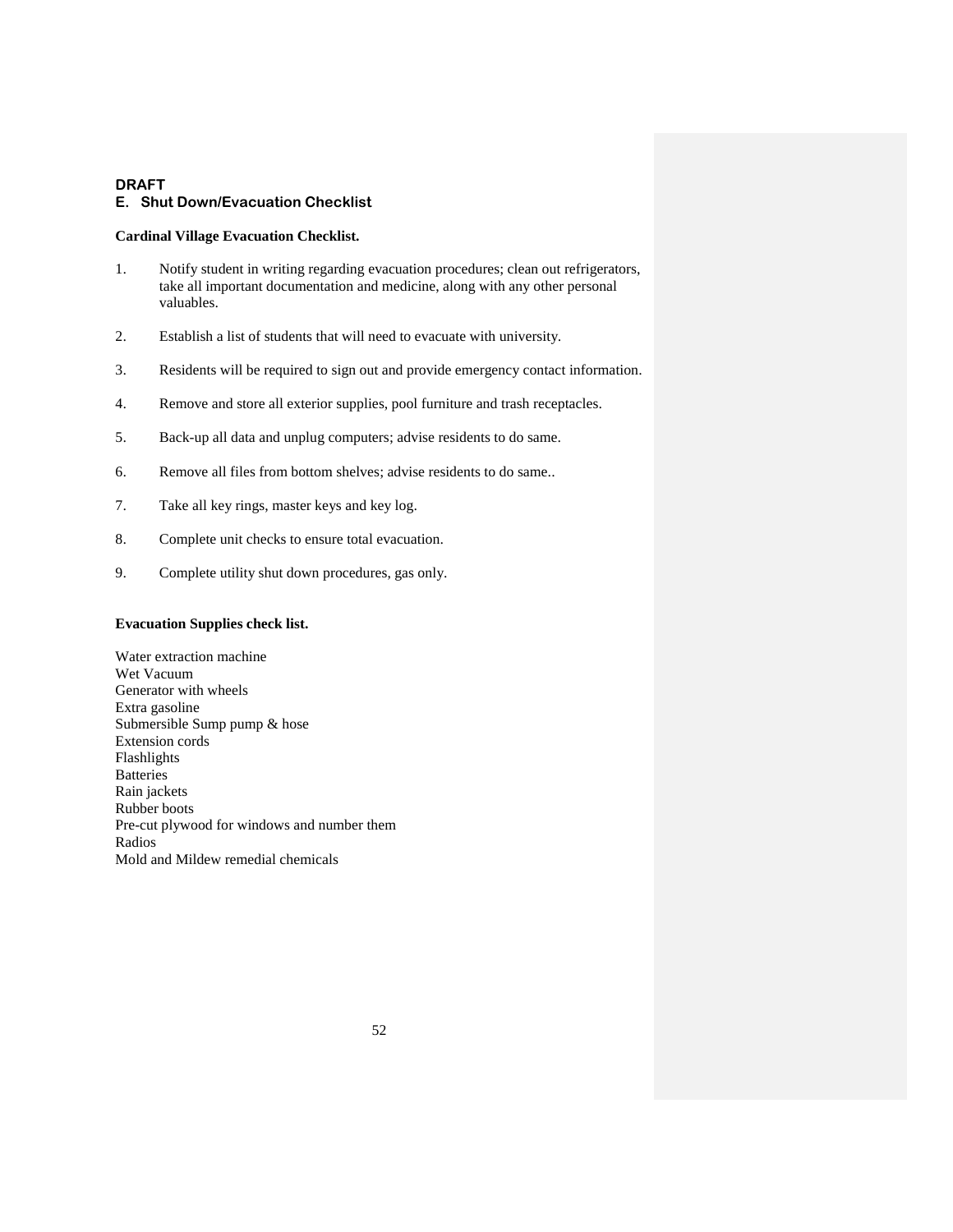### **E. Shut Down/Evacuation Checklist**

#### **Food Service Readiness Hurricane Plan – Hurricane Evacuation/Closure**

- 1. Secure outside of Dining Hall Building. Objects that might become airborne to be put inside building.
- 2. Generators to be readied to operate #1 and #4 refrigeration in the event of power outage.
- 3. All perishable food to be moved to walk-in refrigerator (#1) or walk-in freezer  $(+4)$ .
- 4. All refrigeration units to be disconnected, except for #1 and #4 to protect against damage from a possible power surge when electrical service is restored.
- 5. Foodservice Director to stay in constant contact with University client on what is needed from foodservice and when re-opening of feeding facilities will occur.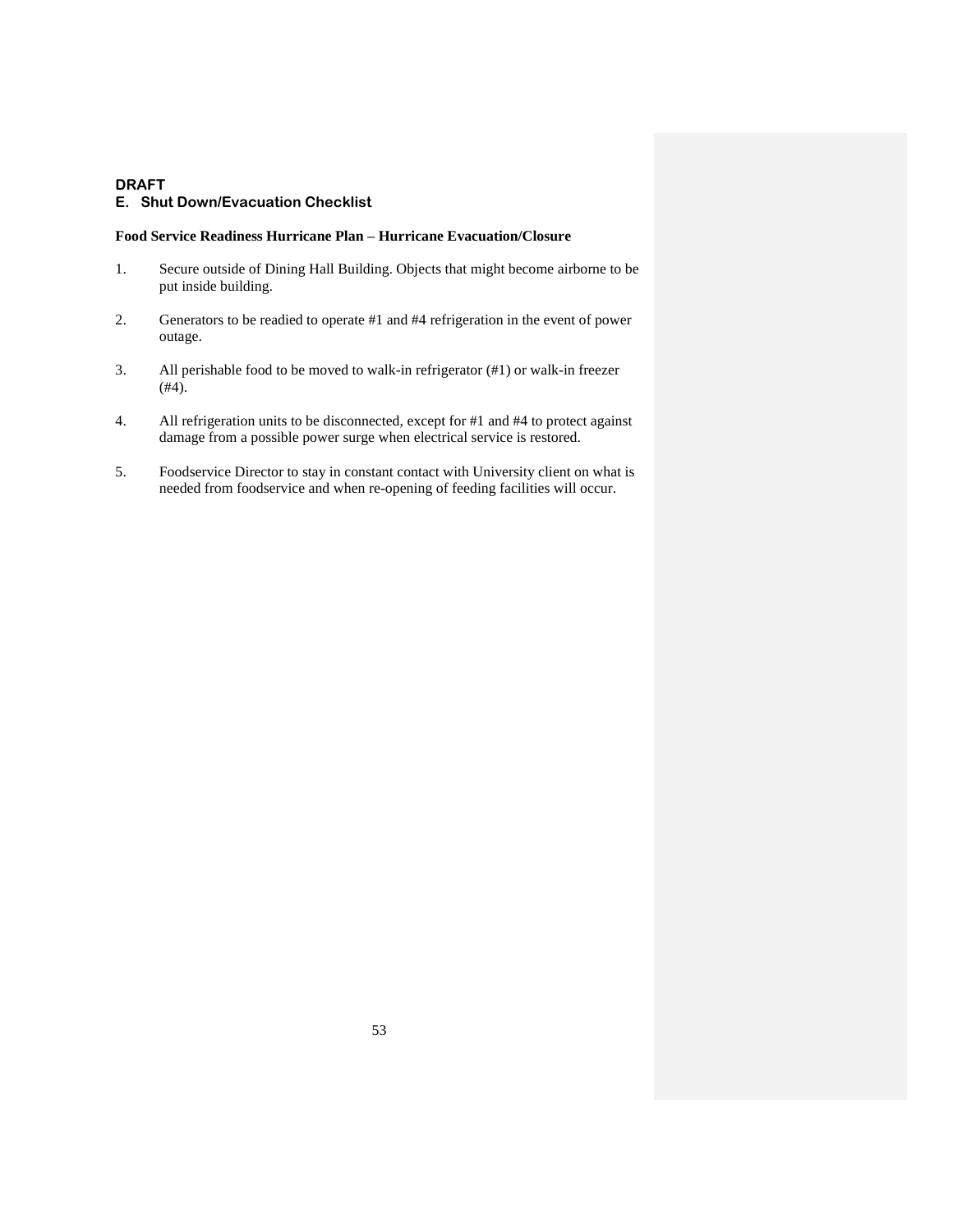#### **Department of Data, Voice and Video Emergency Checklist**

#### **Telephone System Communications**

- 1. Save translations when notified of the potential event to ensure that recent changes are not lost and assist in the recovery process in the event of system damage.
- 2. Secure back-up media to assure that translations are not lost or damaged. A copy of backups should be given to the Director of Data, Voice, and Video Networking to be taken off-site.
- 3. Print and store a current list configuration of the PBX to assure that restoration efforts can be done quickly.
- 4. Set up Disaster Routing on main University telephone number (409) 880-7011 to route to disaster recovery voice mail box (325) 942-2311 located off-site at Angelo State University.
- 5. Power down the PBX systems prior to the event if possible.
- 6. Review safety procedures with all employees prior to the event and assure that updated contact information is available.

#### **Emergency Checklist – Data Communications**

- 1. Backup all DVVN servers when notified of the potential event to ensure that recent changes are not lost and to assist in the recovery process in the event of system damage.
	- (a) DVVN Servers
	- (b) Core Networking Equipment
	- (c) Core Security Equipment
	- (d) End User Devices such as departmental employee personal computers
- 2. Store one complete backup tape in the safe located in the Carl Parker Building Room 104.
- 3. Distribute 1 backup tape and external hard drive to the Senior Network Analyst for off-site storage and recovery purposes.
- 4. Distribute 2 remaining backup tapes and external hard drives to the Director of Data, Voice, and Video Networking and Network Manager for off-site storage and recovery purposes.
- 5. Copy current configurations of Core network equipment and end user devices to CD and distribute to the Director of Data, Voice, and Video Networking and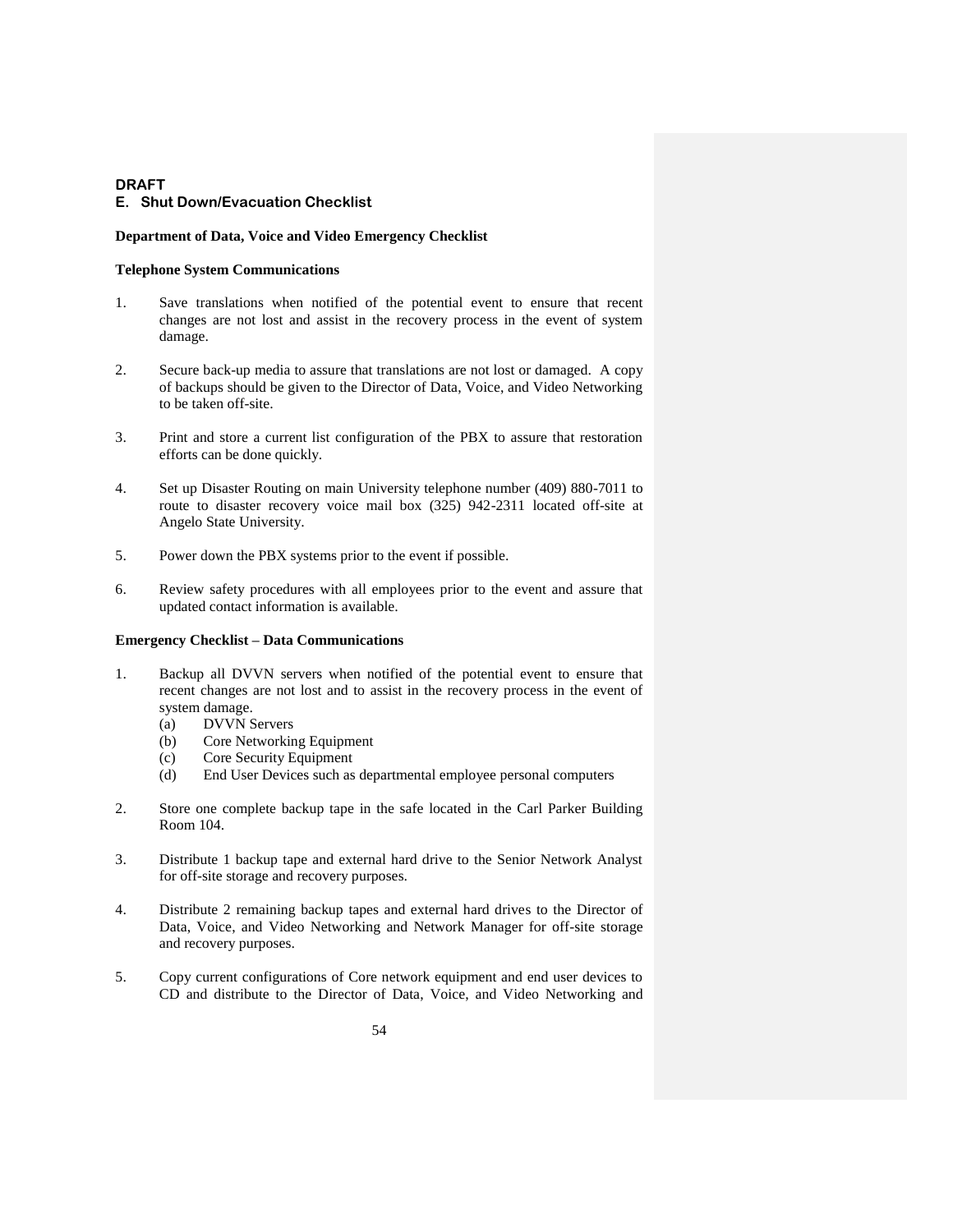Senior Network Analysts.

- 6. Confirm that all DVVN employees have backed up their data to the DVVN server and have secured all equipment and personal computers.
- 7. If necessary, relocate all DVVN owned carts to areas designated by Facilities Management.
- 8. Confirm that all DVVN personnel have updated contact information including personal cell phone numbers and personal email.
- 9. Assure that all DVVN employees have the conference bridge information and specified meeting times to assist in communication and recovery efforts.
- 10. Begin shut down and power down activities as directed by University Administration.
- 11. Notify University of Texas Network Operations Center in Austin that Lamar University Network services are being shut down in preparation for the event.
- 12. Shut down and power off DVVN servers
- 13. Shut down core fiber distribution switches
- 14. Shut down core switches in Wimberly and Parker
- 15. Shutdown edge routing equipment in Wimberly including the Net Edge
- 16. Evacuate campus and adhere to established conference schedule times as necessary.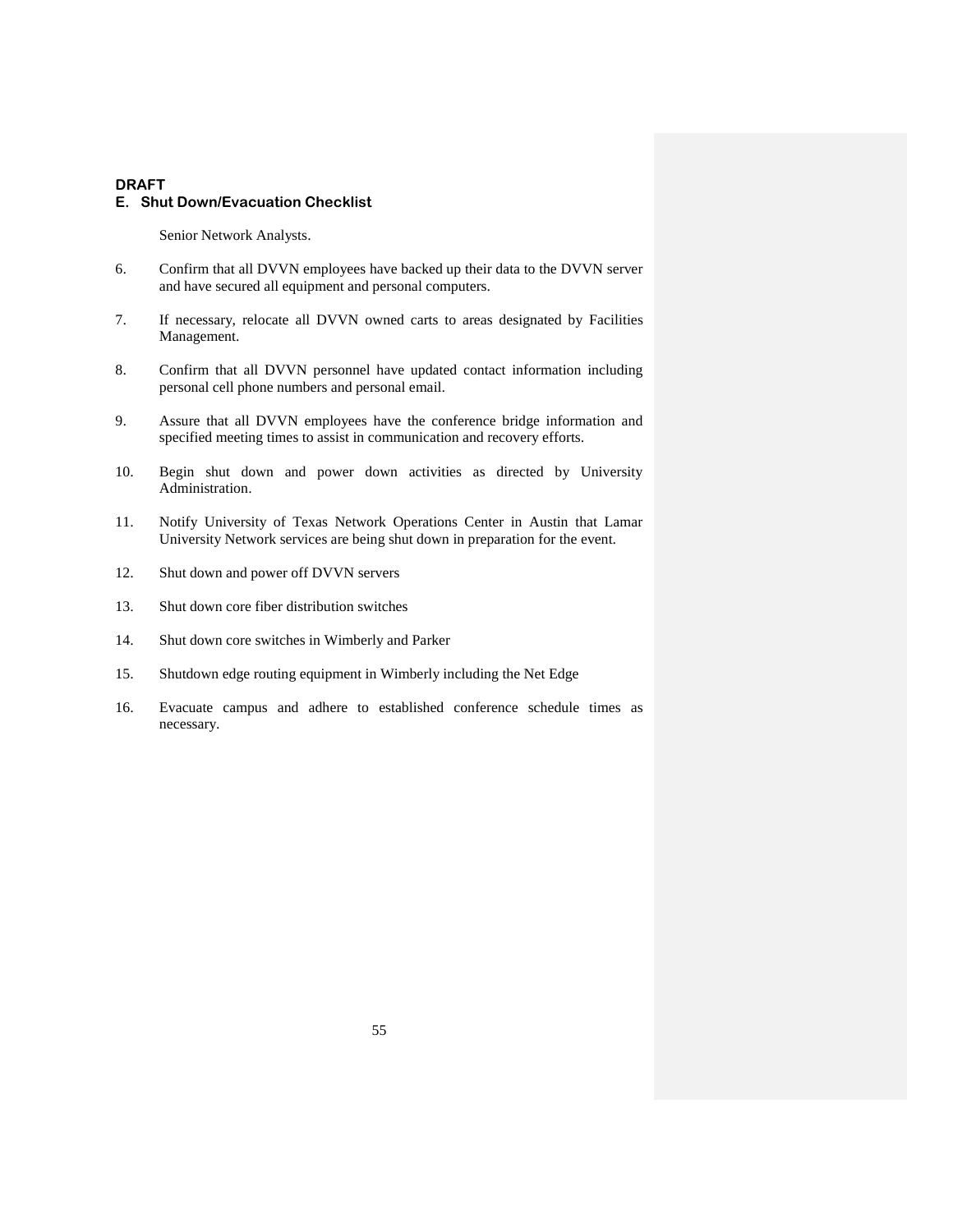### **Central Computing Checklist**

When the campus is under evacuation orders due to imminent danger such as a hurricane, it is critical Central Computing facility in Cherry and DR Shadow facility in Wimberly is secured properly prior to all staff leaving the premises. The DR Shadow facility is our on- site business contingency solution running a production instance of our Administrative ERP systems. Once both facilities are secured, all Central Computing staff is to evacuate campus and adhere to established conference schedule times as necessary to remain in contact as to when we will return to campus to restore computer operations and services.

#### **Computer Center Emergency Check List** – Cherry Engineering Building Facility:

- 1. Inform Central Computing staff with campus official evacuation instructions and initiate emergency operations
- 2. Review Disaster Recovery plan with staff
- 3. Remind staff to take with them items of value
- 4. Move important items in your office you don't want to get wet to table or desk top and cover with plastic.
- 5. Determine when to begin critical job streams for the 3 campuses, if time permits, other wise perform full backup procedures.
- 6. Notify administrative staff at Lamar Institute of Technology, Lamar State College – Orange, and Lamar University to submit immediately "State of Emergency" job stream and/or system outage.
- 7. Notify server owners Central Computing is initiating State of Emergency full backup and shut down procedures.
- 8. Communicate to students, faculty, and staff through MyLamar when computer operations and services will be shut down.
- 9. Make a copy of all full backup tapes. Send copy by Federal Express to Sam Houston State University and Emergency Response Team member will take a copy with them.
- 10. Instruct staff to shut down, unplug, move PC's from floor to desktop, and cover with plastic.
- 11. Shutdown and power off all servers in Computer Center.
- 12. Shutdown and power off all printers and VAX workstations in Computer Center.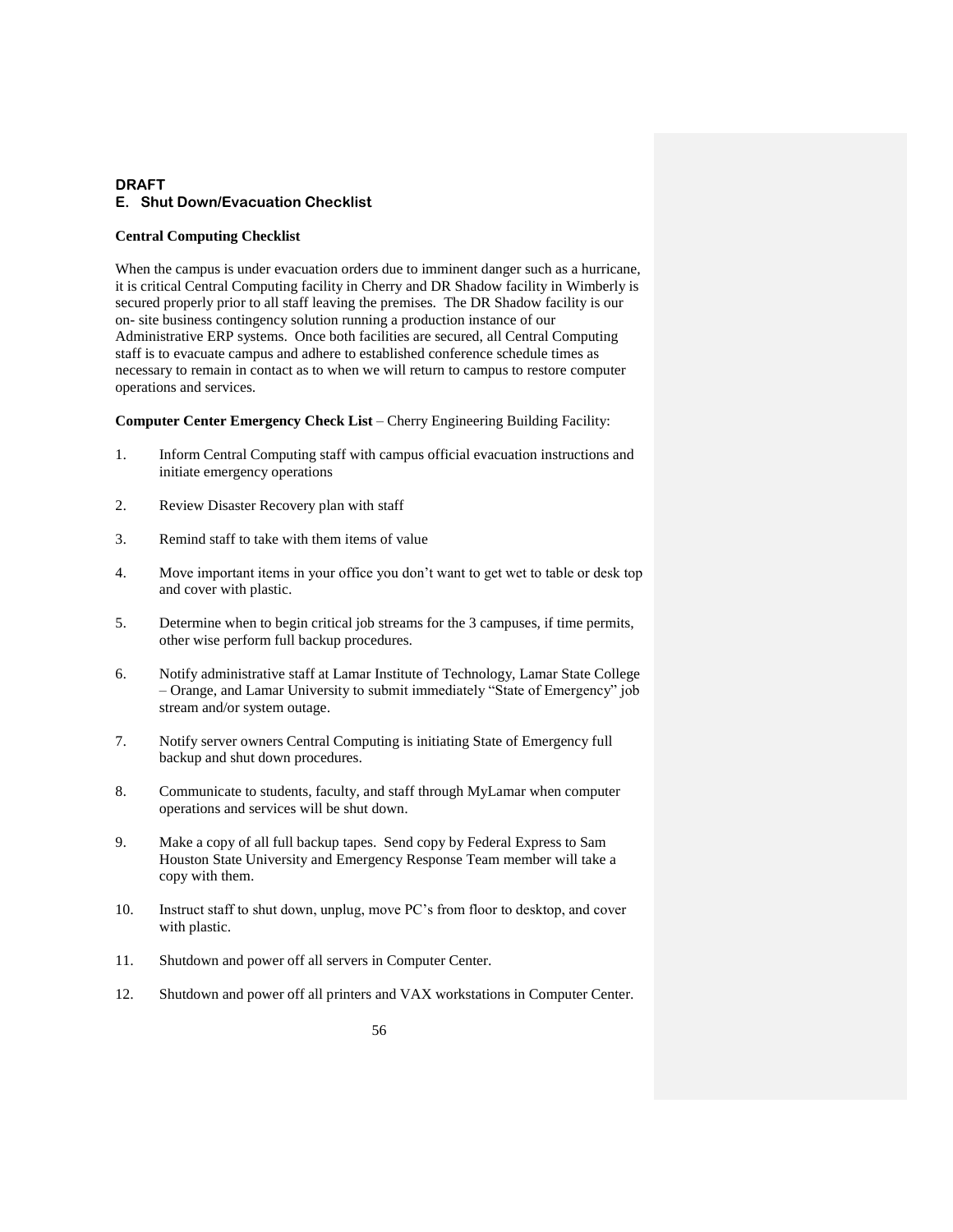- 13. Shutdown and power off all PC's in Computer Center.
- 14. Shutdown and power off Burster, Shredder, Sealer, and Tape Reel devices in Computer Center.
- 15. Pull power receptacles from false floor, unplug, and rest on floor tiles.
- 16. Pull floor tiles at front and back doors to trap flood waters below.
- 17. Clean out refrigerator and unplug.
- 18. Unplug microwave and coffee maker.
- 19. Turn all lights off except the emergency lights.
- 20. Call Security to report Computer Center is secure.
- 21. Lock all doors.
- 22. Use of sand bags or other materials is recommended to block water from entering, if materials are on hand.

**DR Shadow Emergency Check List** – Wimberly Student Services Building Facility:

- 1. Shut down, unplug, and cover PC and Monitor and keyboard with plastic.
- 2. Execute full backup on DR Shadow. Make a copy and place in Carl Parker Building vault. Emergency Response Team Member will take a copy with them.
- 3. Shutdown and power off Shadow server and cover monitor and keyboard with plastic.
- 4. Shutdown and power off large printers.
- 5. Unplug all receptacles.
- 6. Turn off all lights.
- 7. Lock the door.
- 8. Evacuate campus and adhere to established conference schedule times as necessary.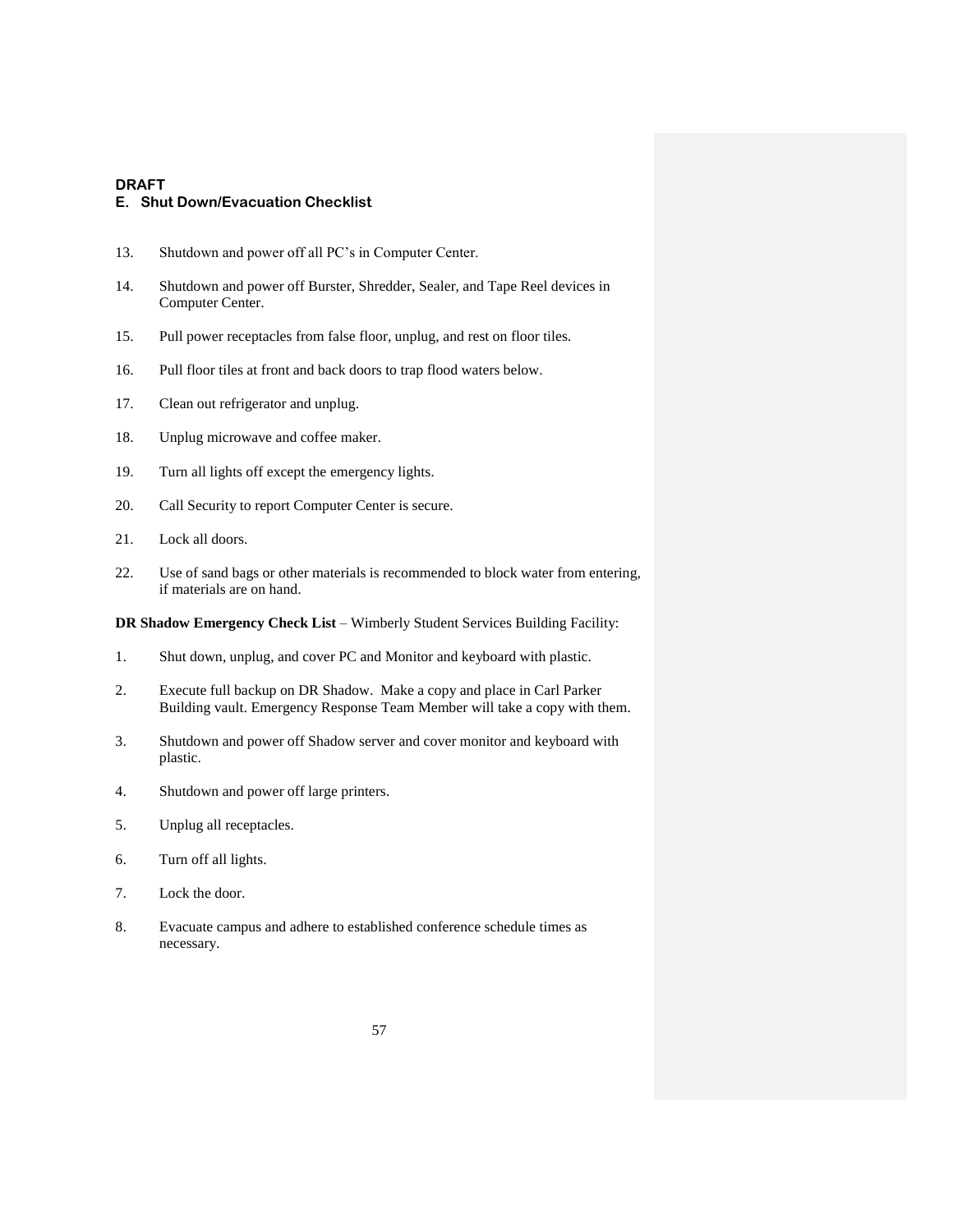### **E. Shut Down/Evacuation Checklist**

### **Microcomputer Support & Services -- Checklist for Hurricane Evacuation (April 2006)**

- 1. Secure alternate location for redundant equipment.
- 2. Perform complete backup of servers and mission-critical data.
- 3. Move redundant equipment to alternate location.
- 4. Relocate backups for critical information.
- 5. Create and distribute secondary mail accounts for essential personnel.
- 6. Compile list of contact information (cell numbers, alternate email, planned relocation).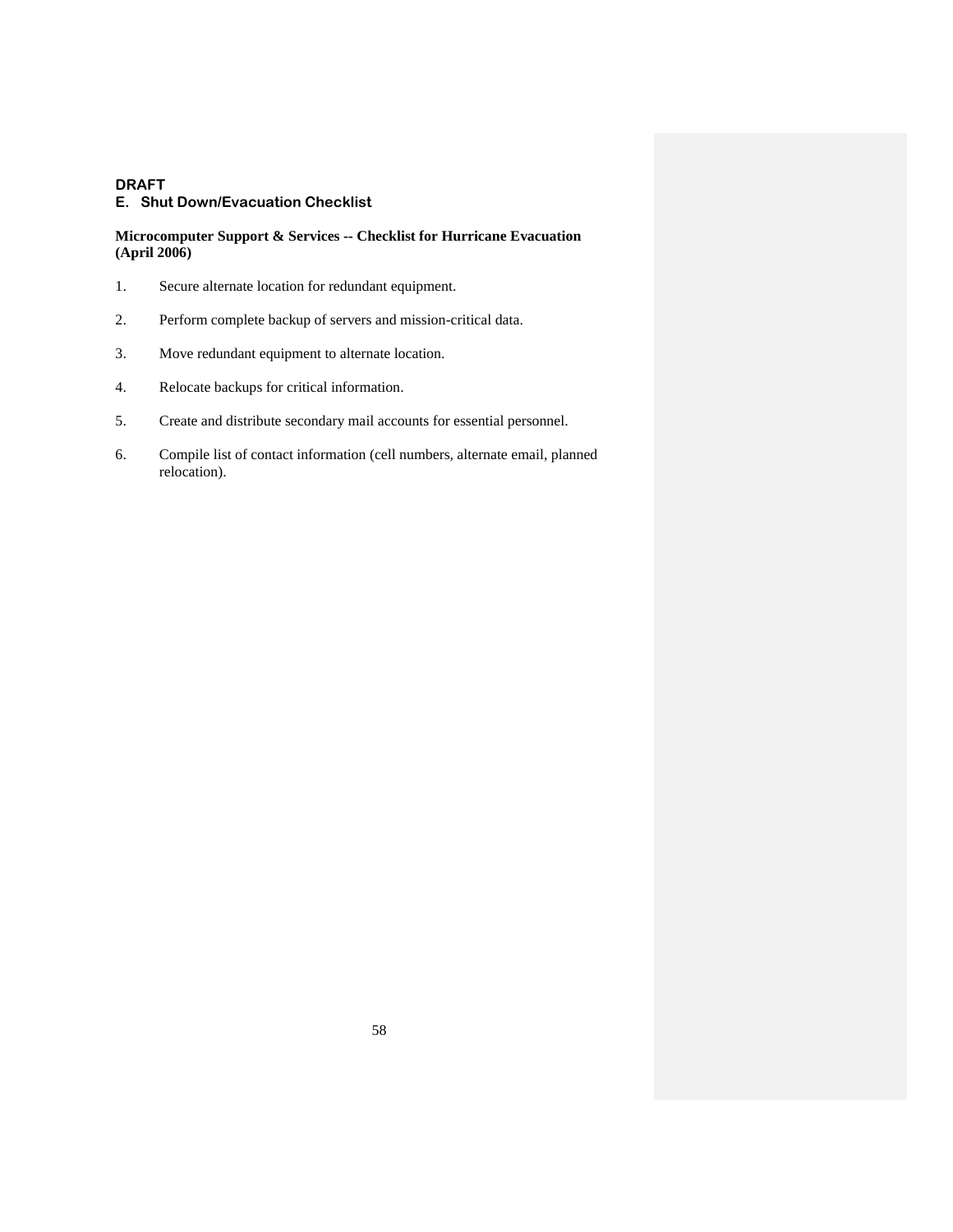## **E. Shut Down/Evacuation Checklist**

## **Finance Department -- Checklist for Hurricane Preparedness**

- 1. Move Payroll schedule forward to process before university is closed.
- 2. Prepare needed information for direct deposit fund transfer.
- 3. Print any paychecks and decide on distribution method.
- 4. Prepare to transfer Financial Aid disbursements to students' Cardinal One Cards.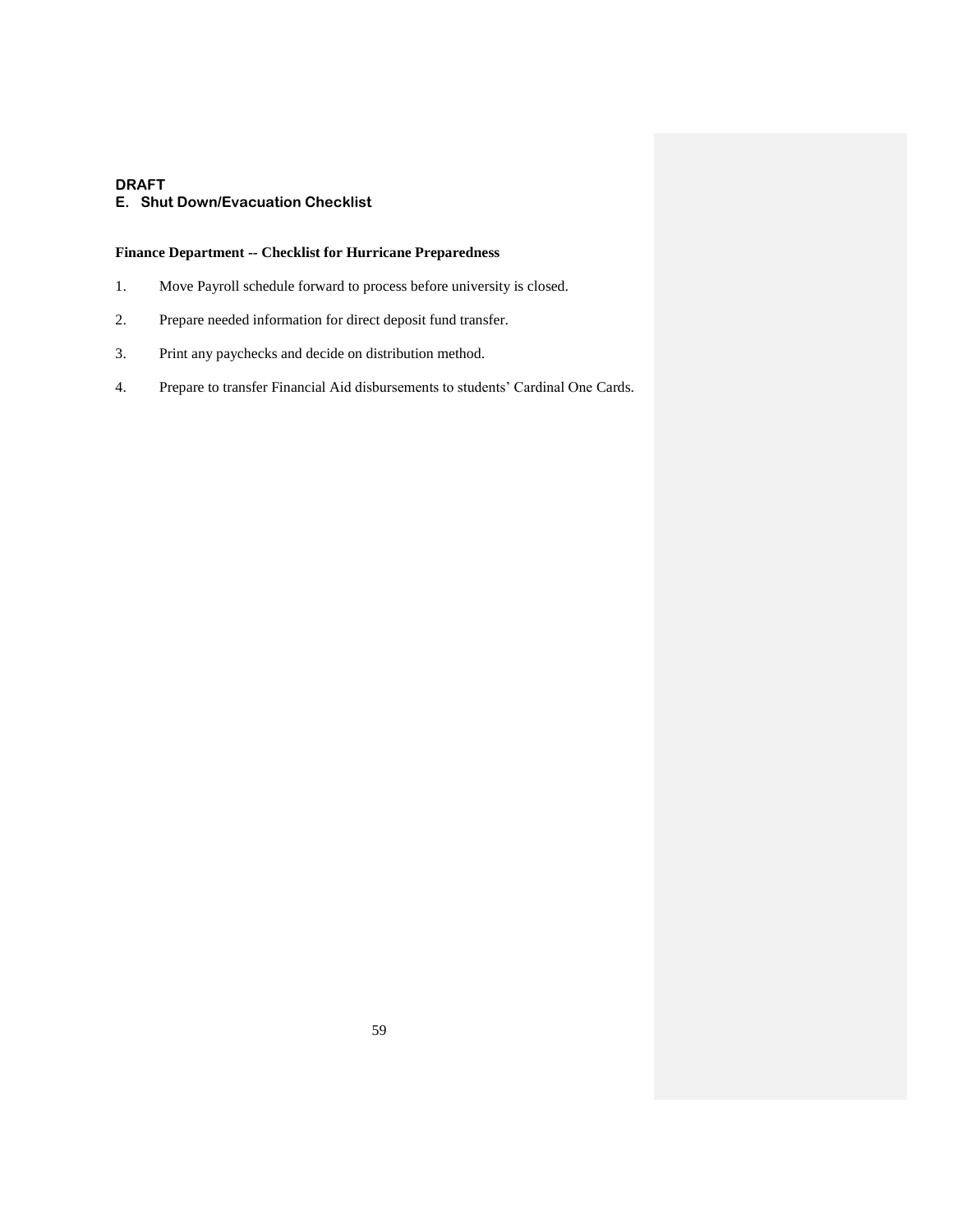## **E. Shut Down/Evacuation Checklist**

### **Student Health Center – Shut Down/Evacuation**

- 1. As soon as University administration predicts a possible evacuation, begin preparation of SHC facility, each staff member or team will initiate their responsibilities and check off as completed.
- 2. Elevate medical records from 2 lowest shelves to higher shelves.
- 3. Ensure that all HIPAA protected information is stored in looked cabinets.
- 4. Unplug all non-essential electronics and medical equipment, elevating to desktops or tables, when possible.
- 5. When evacuating, unplug all remaining electronics and/or medical equipment, elevate to desktops, and cover with heavy duty plastic, when possible.
- 6. When evacuating, confirm security of HIPAA protected information in locked cabinets and verify key possession (Director, Asst. Director, Admin. Associate Sr.).
- 7. When evacuating, empty all refrigerators and freezers. Inventory and pack remaining pharmaceuticals and supplies. Director, Asst. Director and Admin. Assoc. Sr. tour facility to verify completion of checklists.
- 8. Review emergency call. list just prior to evacuation.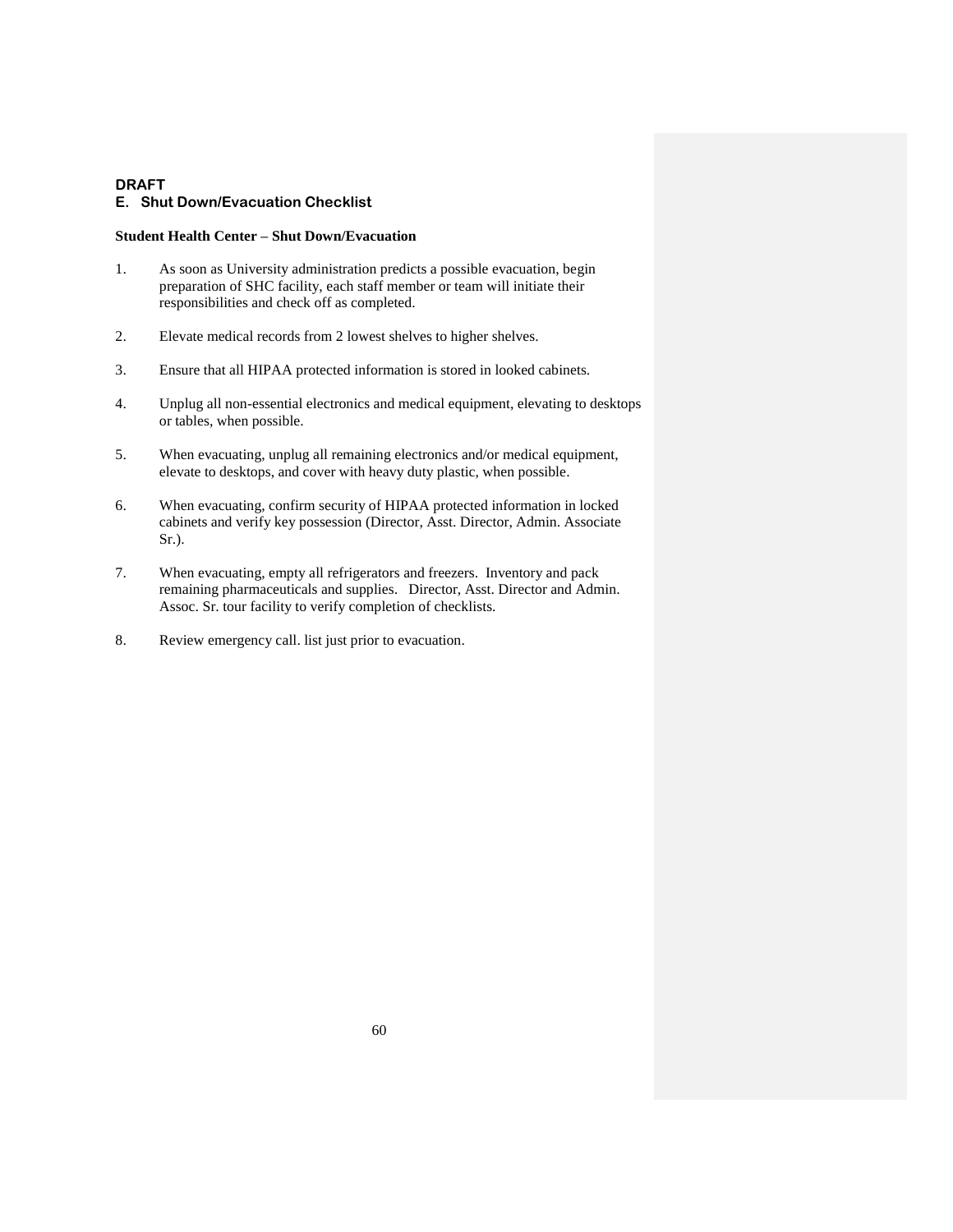### **E. Shut Down/Evacuation Checklist**

## **Department of Intercollegiate Athletics**

- 1 . Secure all critical papers, pictures, books and other loose items in a cabinet, desk or closet.
- 2. Back up computer hard drives. Use CD's, flash drives, etc. Take these backups with you during evacuation.
- 3. Unplug all electrical equipment.
- 4. Move items away from outside windows to an interior area or against an interior wall.
- 5. Pick equipment up off the floor, if possible. Cover with plastic and secure with tape all office equipment.
- 6. Close and lock all filing cabinets.
- 7. Close and lock all windows, if applicable.
- 8. Take personal items and backup disks home with you.
- 9. Before leaving, meet with your supervisor; confirm telephone numbers and when you are expected to call your supervisor after the storm.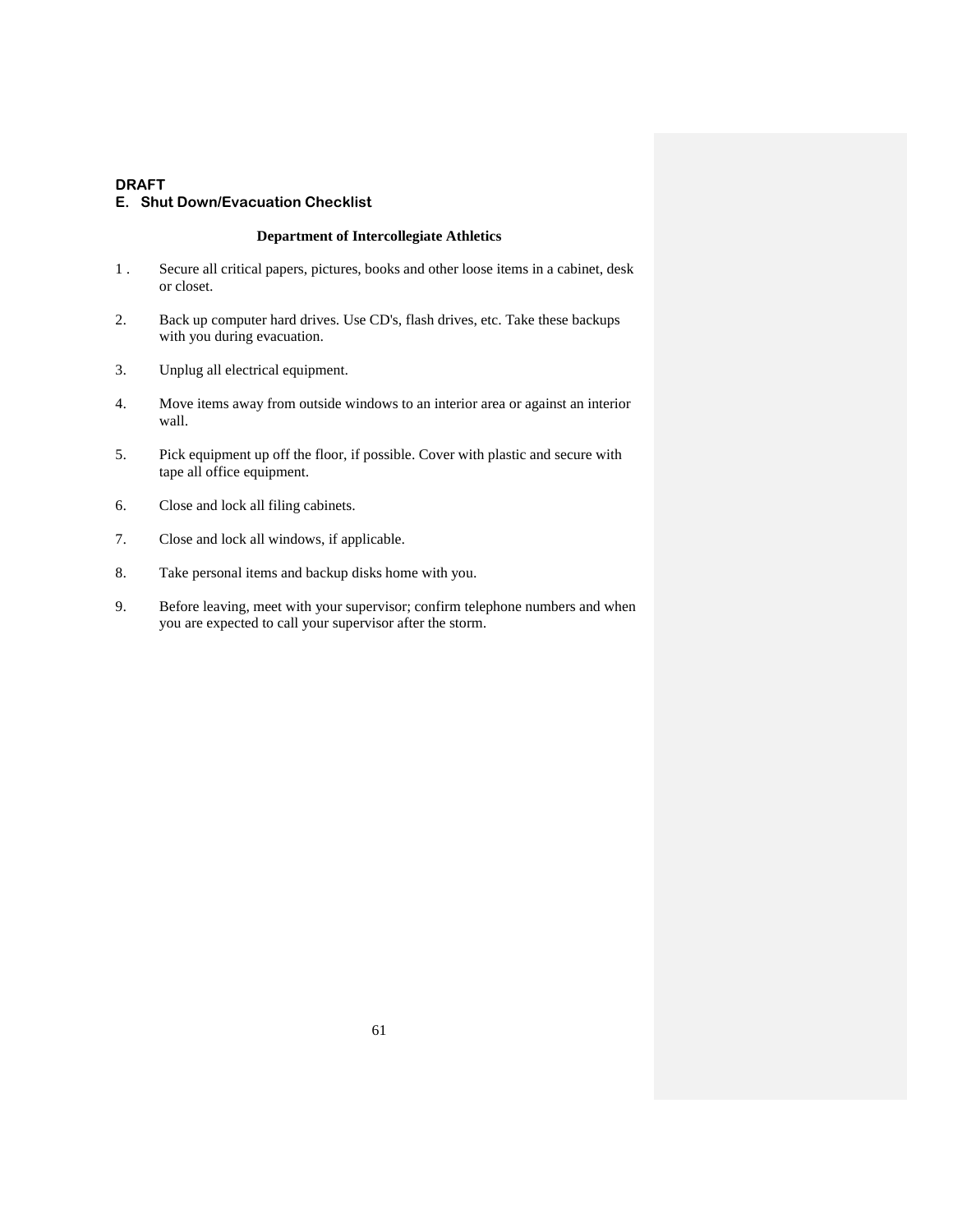**Section F**

**During Tropical Storm or Hurricane**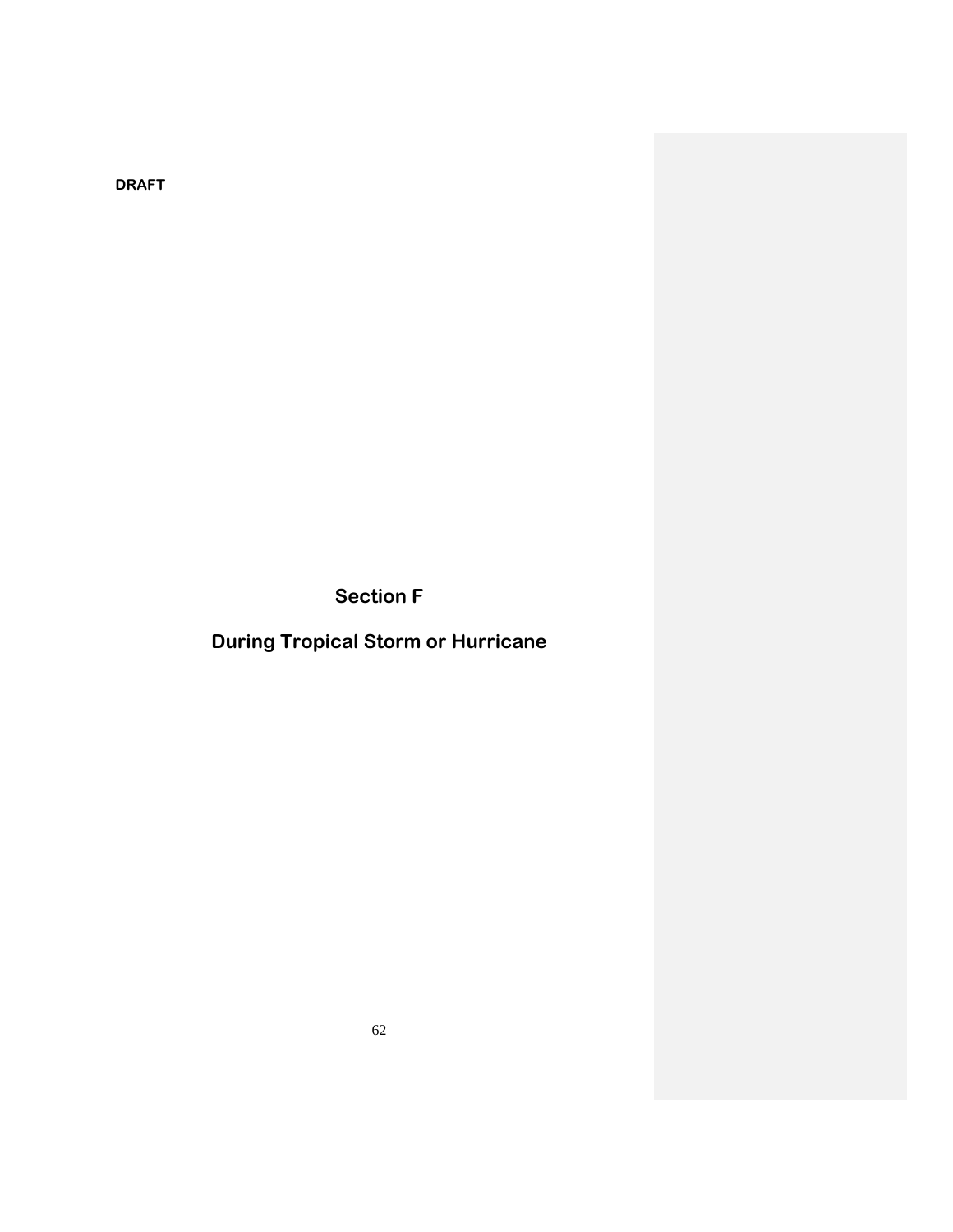## **DRAFT F. During Storm or Hurricane**

## **During the Storm (Police only on campus)**

- 1 Provide campus police presence to prevent looting and conduct early damage assessment.
- 2. Monitor situation hourly so that key personnel can be notified to return to campus as soon as it is safe.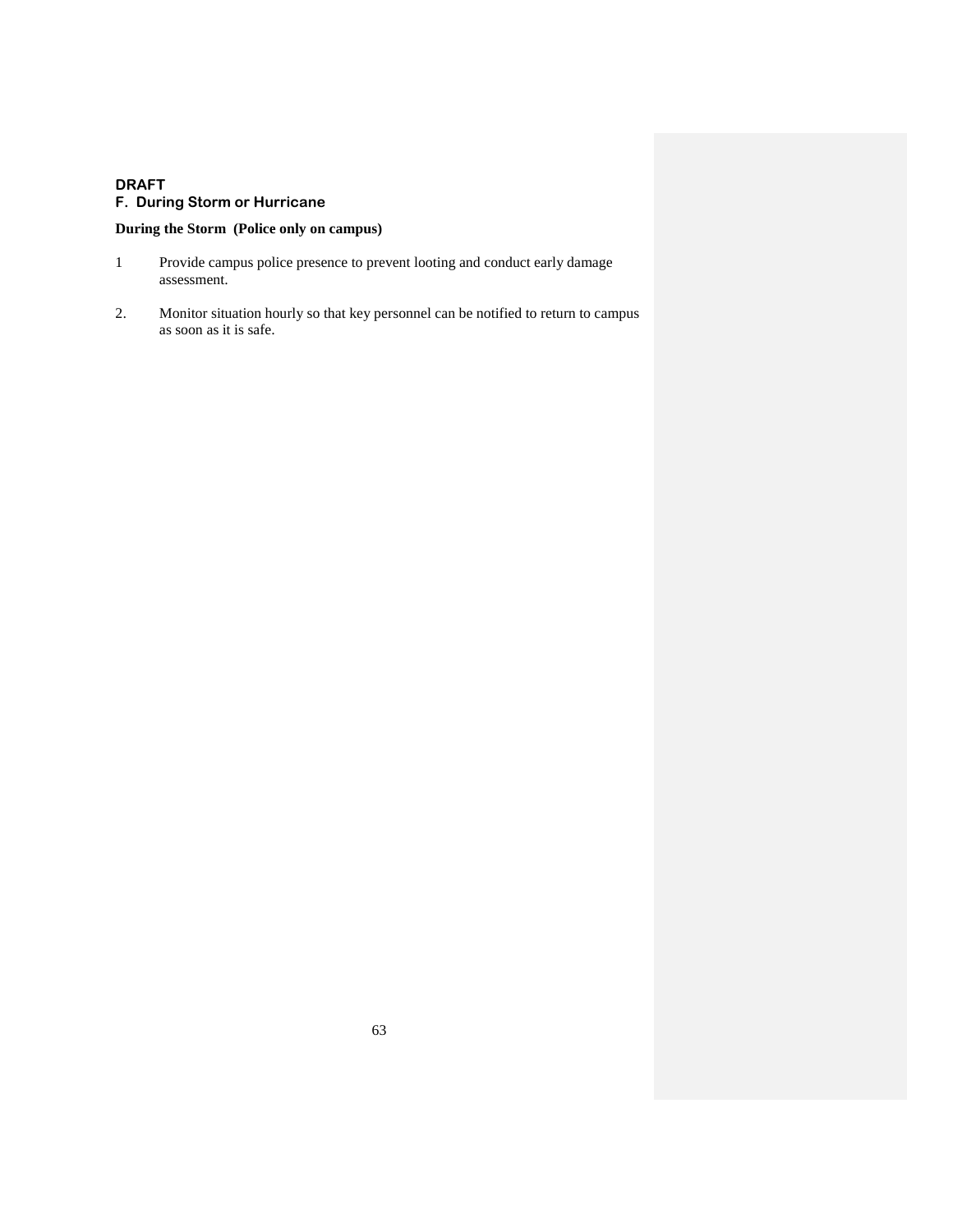**Section G**

**Immediate Post-Storm Checklist**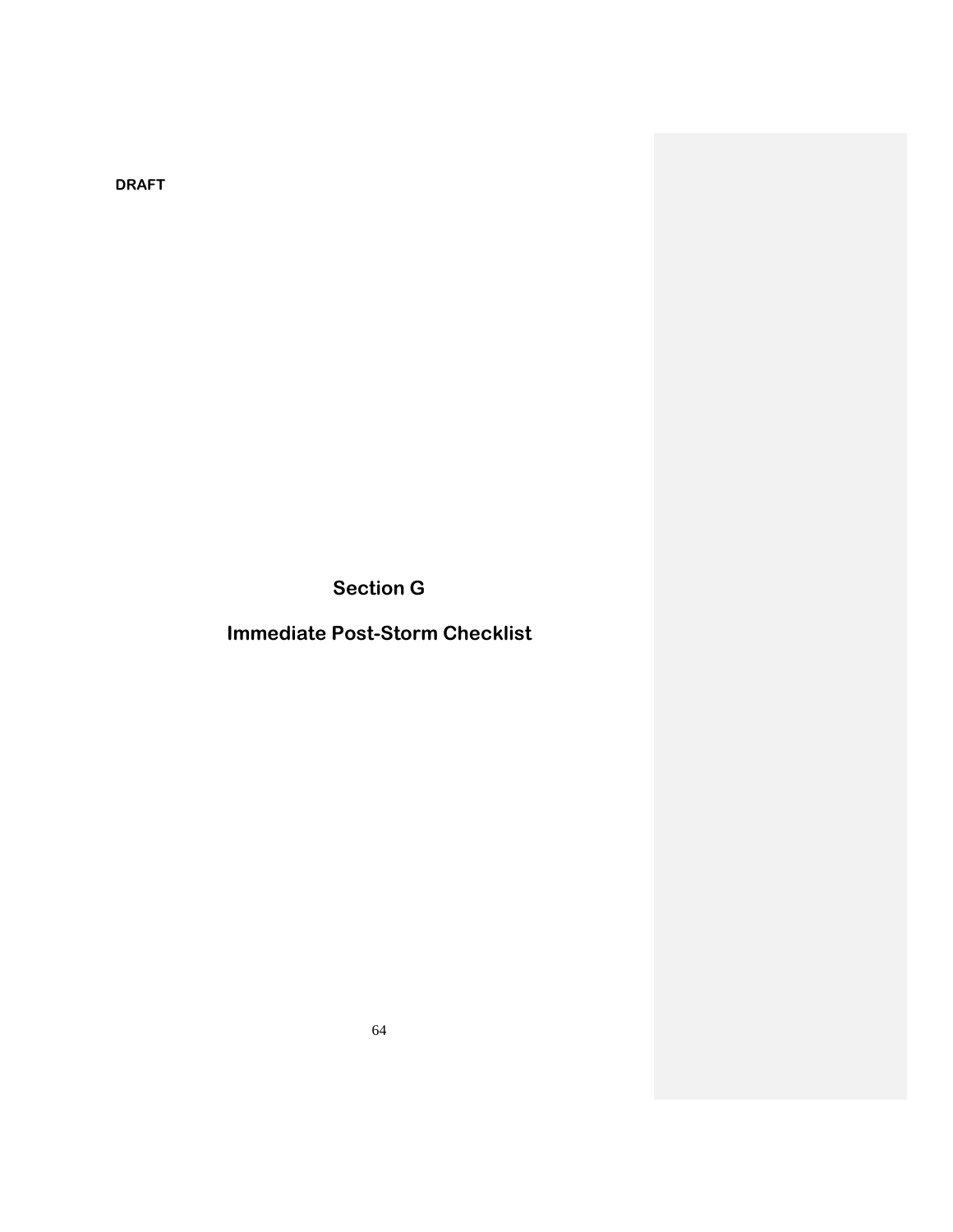#### **Immediately After the Storm**

- 1. Facilities Management to perform immediate, complete damage and safety assessment, including check on hazardous materials storage areas, fuel storage areas.
- 2. Facilities Management in consultation with DVVN, Central Computing, etc to make decisions regarding activation of building generators.
- 3. Regardless of insurance situation (LU is "self-insured" except for auxiliaries), document (photos, video) any damage and begin repairs immediately in order to minimize long-term damage and unnecessary costs.
- 4. Disaster Recovery Team to establish repair and renovation priorities.
- 5. Disaster Recovery Team to contact key personnel and confirm their optimal date of return to campus.
- 6. Public Relations to ensure, via appropriate media, that faculty, staff, students (and their parents) are aware that they should not return until notified to do so (i.e., until power restored, campus is safe, streets cleared, buildings repaired and cleaned).
- 7. Encourage presidents of Faculty Senate, Staff Senate, and Student Government to return to campus early to observe first-hand the damage and work being done (so they are able to help the faculty, staff, and students who return to a restored campus understand the significant effort required to become operational as well as the continuing challenges faced by the university community).
- 8. Disaster Recovery Team to begin developing alternate academic calendars with a priority of restarting classes as soon as possible (consider lengthened periods, Saturday classes, online courses, elimination of holidays, giving final examinations last class meeting, baseline modification of total contact minutes, etc.)
- 9. Take many pictures of damage so that after campus has been restored, "before and after" snapshots will be available to show State agencies, insurance adjustors, FEMA employees, etc.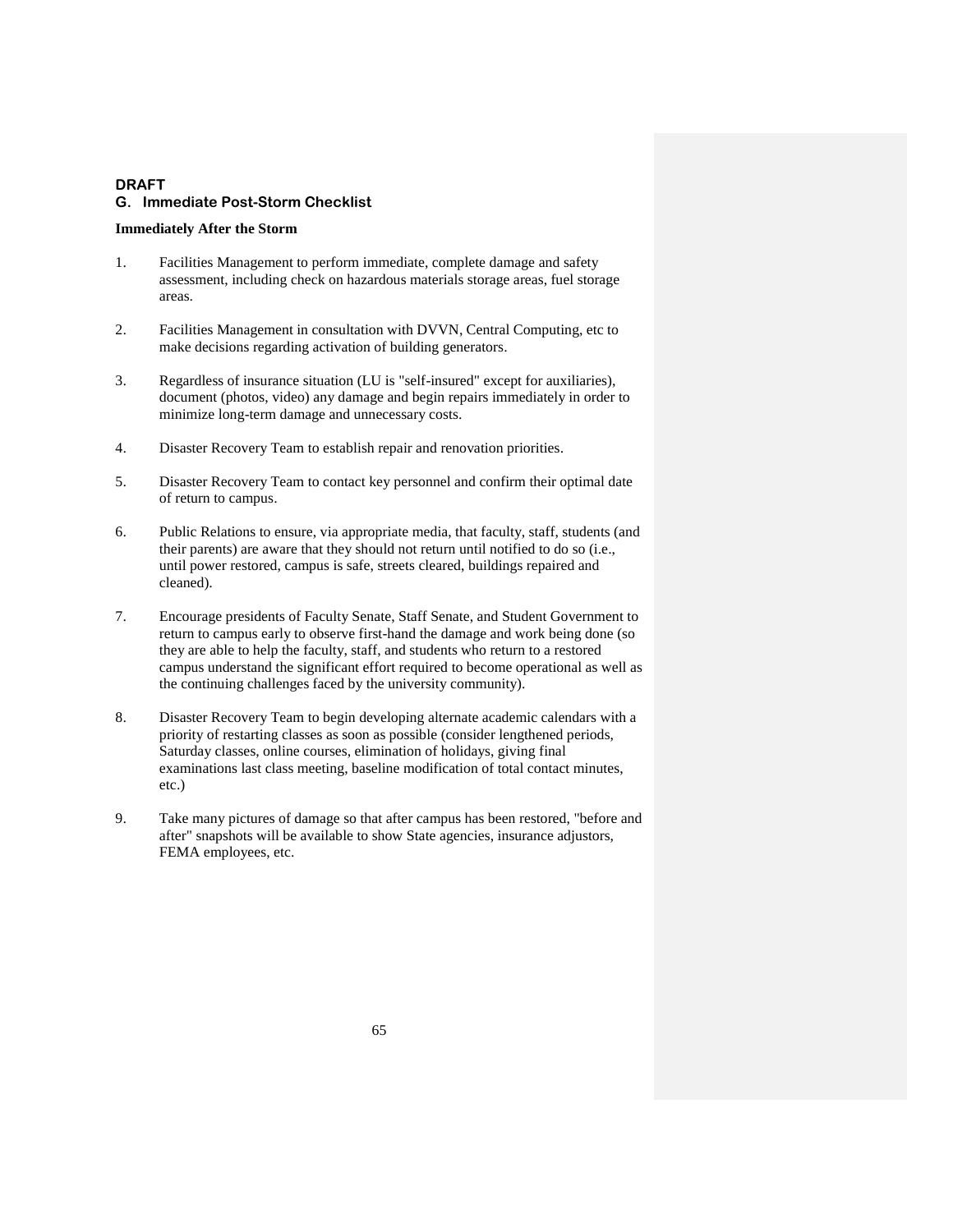## **Finance Department -- Checklist for Hurricane Preparedness**

- 1. Distribute any paychecks.
- 2. Electronically transfer Financial Aid disbursements to students' Cardinal OneCards.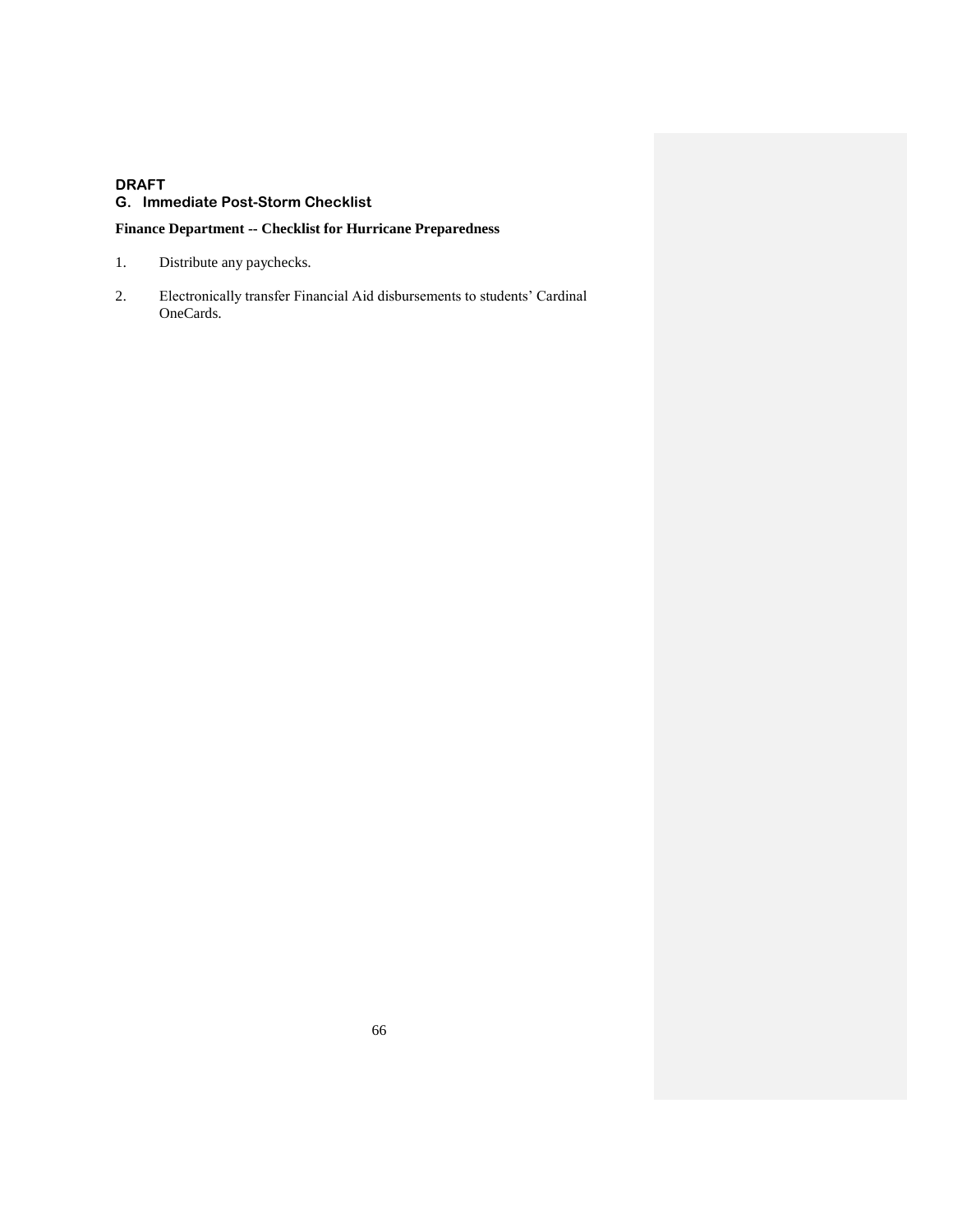FACILITIES MANAGEMENT -- EMERGENCY MANAGEMENT PROCEDURE MANUAL FOR A HURRICANE EVENT (MAY 1, 2006)

### **PHASE IV – Response to Hurricane Event**

### **WAREHOUSE**

- 1. All employees who are able to return to the area should contact their supervisor and return to work as soon possible after the storm has passed. If you cannot reach your immediate supervisor continue to call the next level supervisor. Continue calling until you can reach someone including the command center phone.
- 2. Assess the damage to you facility and report it to the Associate Vice President.
- 3. Retrieve your vehicles from the stadium.
- 4. If power has been restored and the facility is usable, uncover your computer and re-establish it's use. If power has not been restored do not plug in the computer.
- 5. Restore communication with radios if system is operational.
- 6. All employees must keep hours of work on daily time sheets. Use hurricane recovery work order number.

## **GROUNDS DEPARTMENT**

- 1. All employees who are able to return to the area should contact their supervisor and return to work as soon possible after the storm has passed. If you cannot reach your immediate supervisor continue to call the next level supervisor. Continue calling until you can reach someone including the command center phone.
- 2. Upon arrival to the university assess the damages to your building and report them to the Associate Vice President.
- 3. Retrieve your vehicles from the stadium and assess the damages to the grounds and contact our contractors to provide assistance in the clean-up effort. Depending upon the amount of debris determine the number of rolloff containers that will be needed and locate the strategically around the campus. They are to be used for construction debris only.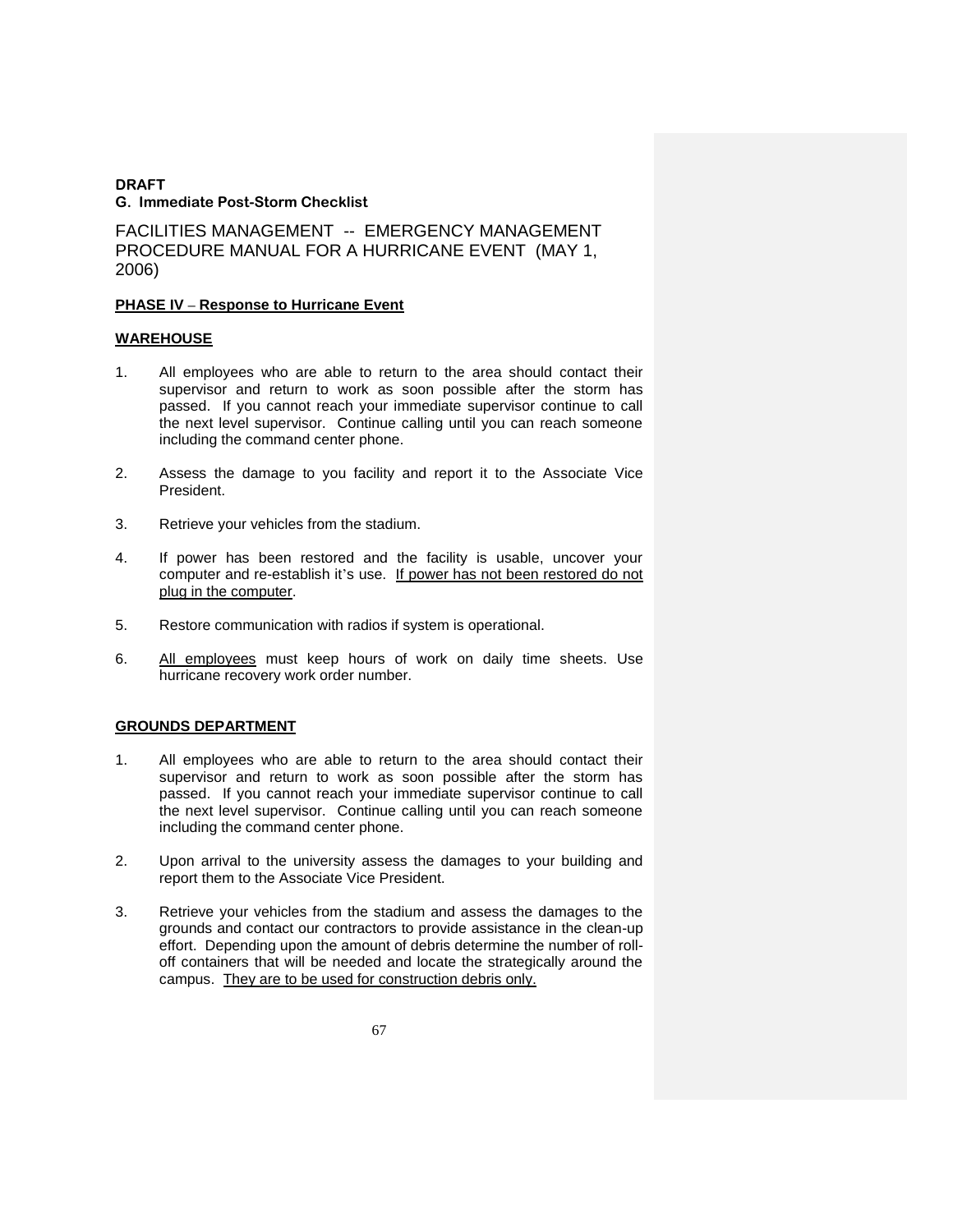#### **G. Immediate Post-Storm Checklist**

- 4. Evaluate the most dangerous conditions and assign personnel to eliminate the hazards.
- 5. At the same time, if manpower is available assign personnel to clean roadways, driveways, and parking lots first including clearing storm drains from debris to reduce flooding.
- 6. Begin to remove hanging branches. Follow that effort by removing fallen trees.
- 7. Follow up with cleaning up debris on the lawns and ditches. Do not contaminate the vegetation debris with building material debris.
- 8. Relocate all vegetation debris to the area behind the baseball complex. Do not block the roadway with the collected debris.
- 9. If power has been restored and the facility is usable, uncover your computer and re-establish it's use. If power has not been restored do not plug in the computer.
- 10. As clean up work becomes completed, return ash trays and covers for trash receptacles.
- 11. All employees must keep hours of work on daily time sheets. Use hurricane recovery work order number.

### **CUSTODIAL DEPARTMENT**

- 1. All employees who are able to return to the area should contact their supervisor and return to work as soon possible after the storm has passed. If you cannot reach your immediate supervisor continue to call the next level supervisor. Continue calling until you can reach someone including the command center phone.
- 2. Retrieve your vehicles from the stadium.
- 3. If power has been restored and the facility is usable, uncover your computer and re-establish it's use. If power has not been restored do not plug in the computer.
- 4. Assign personnel to buildings after they have been assessed for damage and begin clean-up.
- 5. All employees must keep hours of work on daily time sheets. Use hurricane recovery work order number.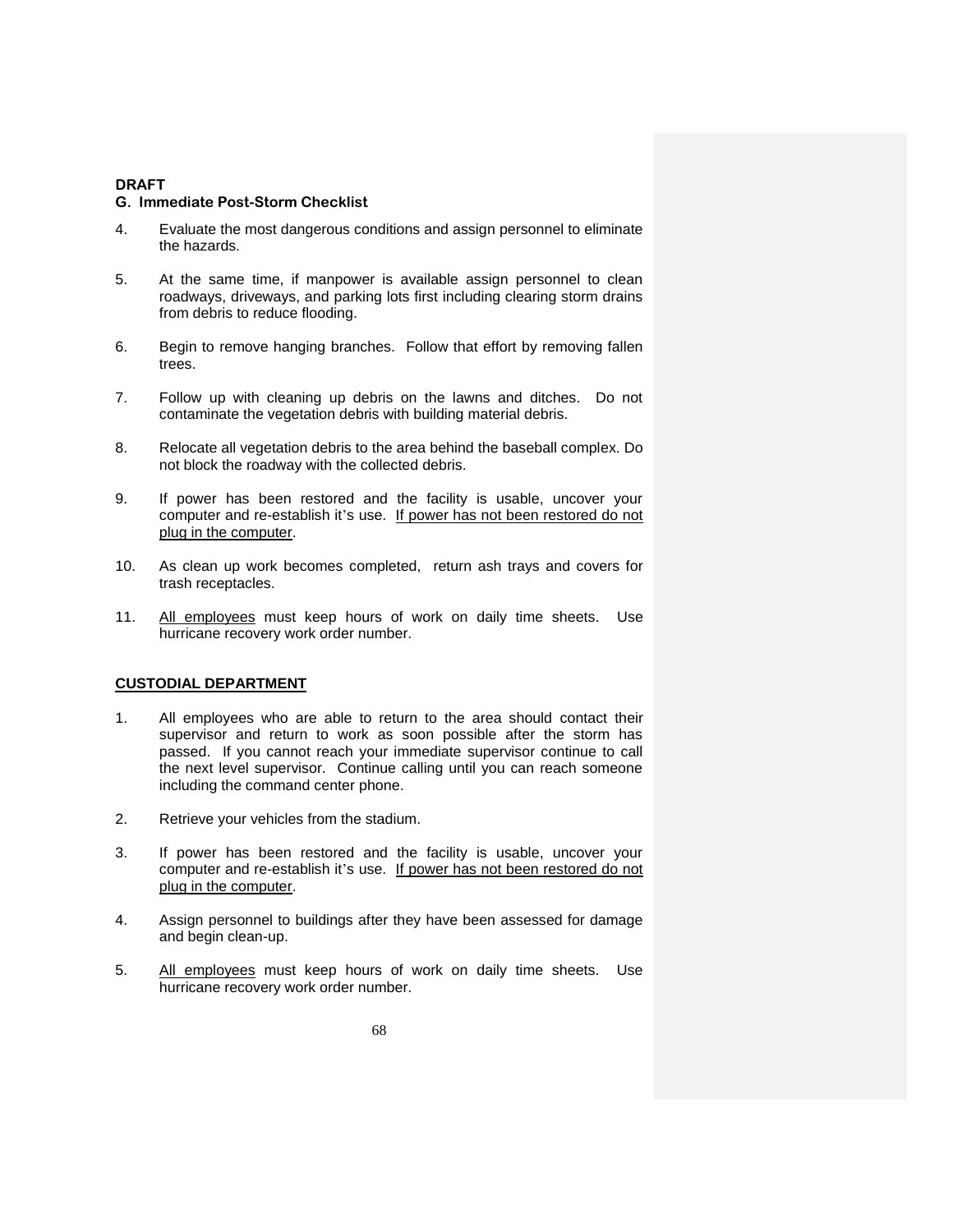## **ELECTRIC SHOP**

- 1. All employees who are able to return to the area should contact their supervisor and return to work as soon possible after the storm has passed. If you cannot reach your immediate supervisor continue to call the next level supervisor. Continue calling until you can reach someone including the command center phone.
- 2. Upon returning to campus, if power is off, systematically go to main substation and pull disconnect to feeders to prevent power surges when power is restored. Isolate all other buildings and facilities not on main campus power grid. If the generators at the Small Business Development Center and the President's residence are not running start them and connect the to the building system. Disconnect the line voltage from Entergy.
- 3. Assess damages to electrical systems that can be observed before power is restored.
- 4. If power is off and after damage assessment is completed, energize the emergency generators at Wimberly, Cherry Engineering, Library, Carl Parker, Police Station and Theatre.
- 5. Retrieve your vehicles from the stadium.
- 6. If power has been restored and the facility is usable, uncover your computer and re-establish it's use. If power has not been restored do not plug in the computer.
- 7. When electricity has been restored to Lamar University and electrical systems have been assessed for each feeder, energize each feeder in a sequence of operation of the central plants first and then other buildings as directed.
- 8. Make certain that radio communication is established and maintained through the repeaters.
- 9. All employees must keep hours of work on daily time sheets. Use hurricane recovery work order number.

### **UTILITY SHOP**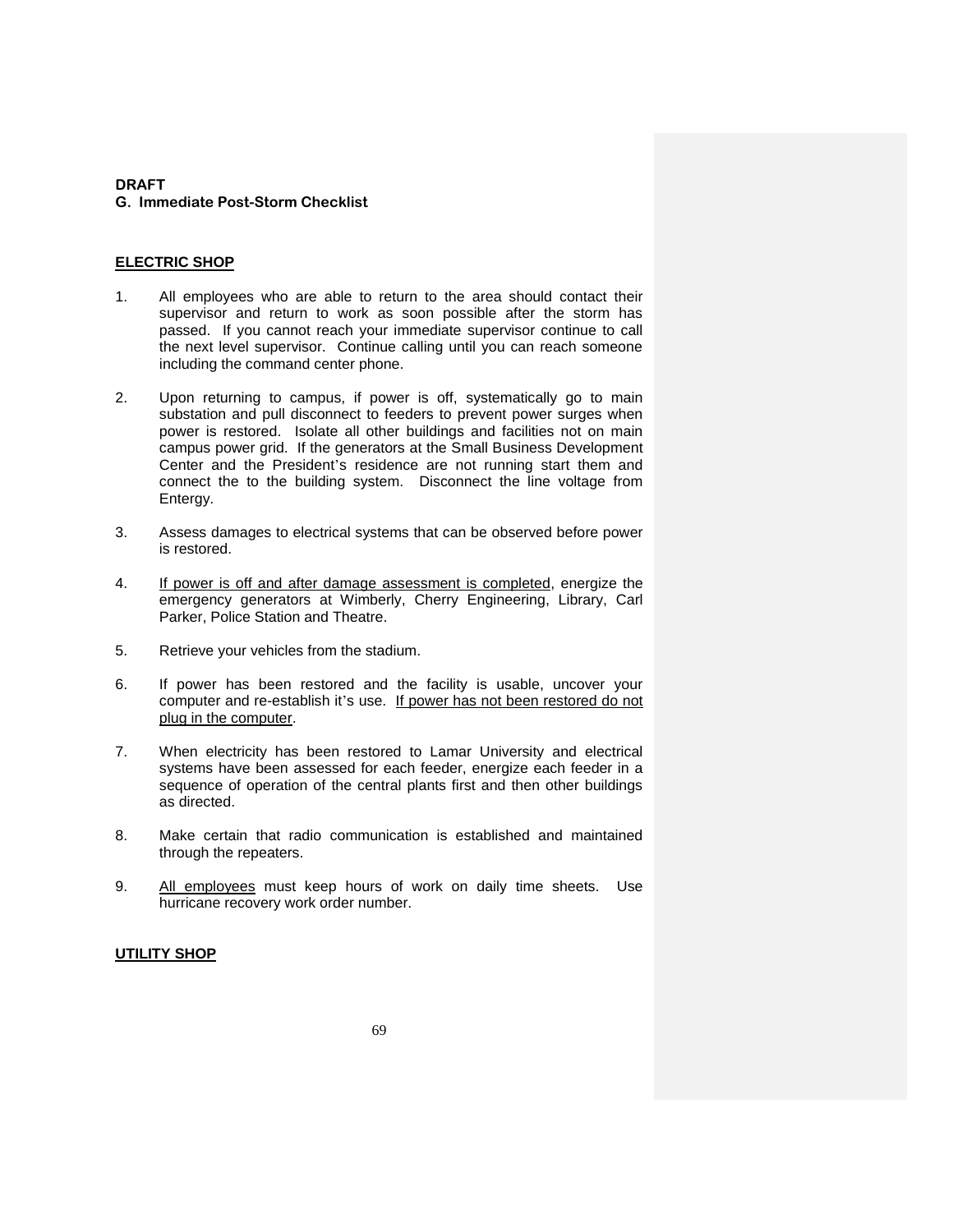#### **G. Immediate Post-Storm Checklist**

- 1. All employees who are able to return to the area should contact their supervisor and return to work as soon possible after the storm has passed. If you cannot reach your immediate supervisor continue to call the next level supervisor. Continue calling until you can reach someone including the command center phone.
- 2. Retrieve your vehicles from the stadium
- 3. Inspect utility tunnel and begin pumping water out.
- 4. Inspect, drain and clean cooling towers.
- 5. Upon arrival to campus assist Facility Planning in assessment of damages to buildings and report findings to Associate Vice President.
- 6. If power has been restored and the facility is usable, uncover your computer and re-establish it's use. If power has not been restored do not plug in the computer.
- 7. All employees must keep hours of work on daily time sheets. Use hurricane recovery work order number.
- 8. Re-establish gas to campus if safe to do so.

### **CARPENTER SHOP**

- 1. All employees who are able to return to the area should contact their supervisor and return to work as soon possible after the storm has passed. If you cannot reach your immediate supervisor continue to call the next level supervisor. Continue calling until you can reach someone including the command center phone.
- 2. Retrieve your vehicles from the stadium
- 3. Upon arrival to campus assist Facility Planning in assessment of damages to buildings and roofs report findings to Associate Vice President. When inspecting roofs, clear all roof drains of debris.
- 4. Board up all broken windows found during inspections of buildings.
- 5. If power has been restored and the facility is usable, uncover your computer and re-establish it's use. If power has not been restored do not plug in the computer.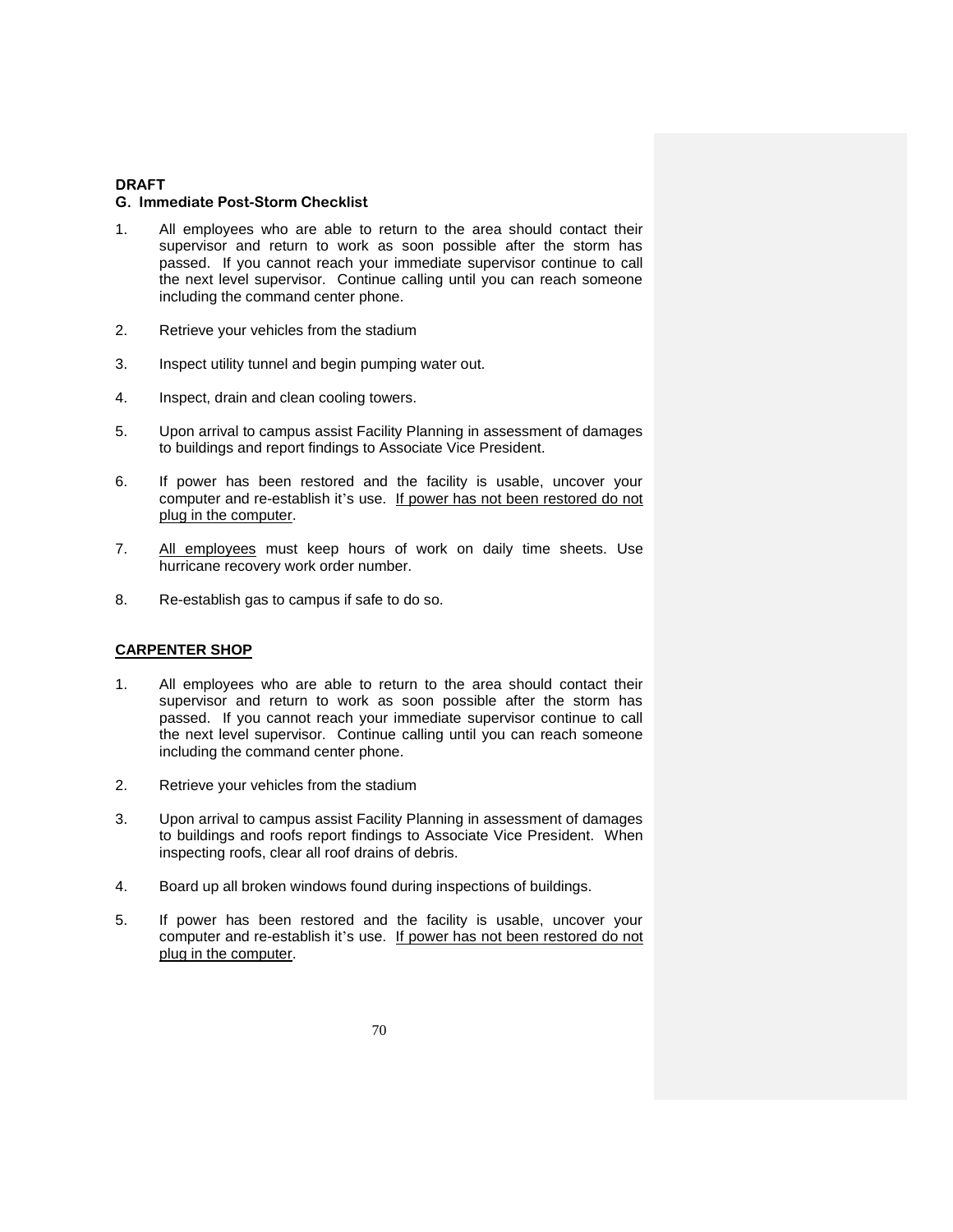#### **G. Immediate Post-Storm Checklist**

6. All employees must keep hours of work on daily time sheets. Use hurricane recovery work order number.

#### **ENERGY MANAGEMENT**

- 1. All employees who are able to return to the area should contact their supervisor and return to work as soon possible after the storm has passed. If you cannot reach your immediate supervisor continue to call the next level supervisor. Continue calling until you can reach someone including the command center phones.
- 2. Upon return to campus, assess damages to your facility and equipment. Report this information to the Associate Vice President.
- 3. Do not attempt to start up systems until inspections have been made and equipment is in condition to turn on.
- 4. Retrieve your vehicles from the stadium.
- 5. If power has been restored and the facility is usable, uncover your computer and re-establish it's use. If power has not been restored do not plug in the computer.
- 6. All employees must keep hours of work on daily time sheets. Use hurricane recovery work order number.

#### **FLEET MANAGEMENT**

- 1. All employees who are able to return to the area should contact their supervisor and return to work as soon possible after the storm has passed. If you cannot reach your immediate supervisor continue to call the next level supervisor. Continue calling until you can reach someone including the command center phone.
- 2. Retrieve your vehicles from the stadium
- 3. Assess damages to fleet equipment and make a list of damages incurred. Report the damages to the Associate Vice President.
- 4. Make certain that the fueling station is operational. If operating on generator, keep generator filled with fuel.
- 5. Keep generators filled with fuel throughout the campus.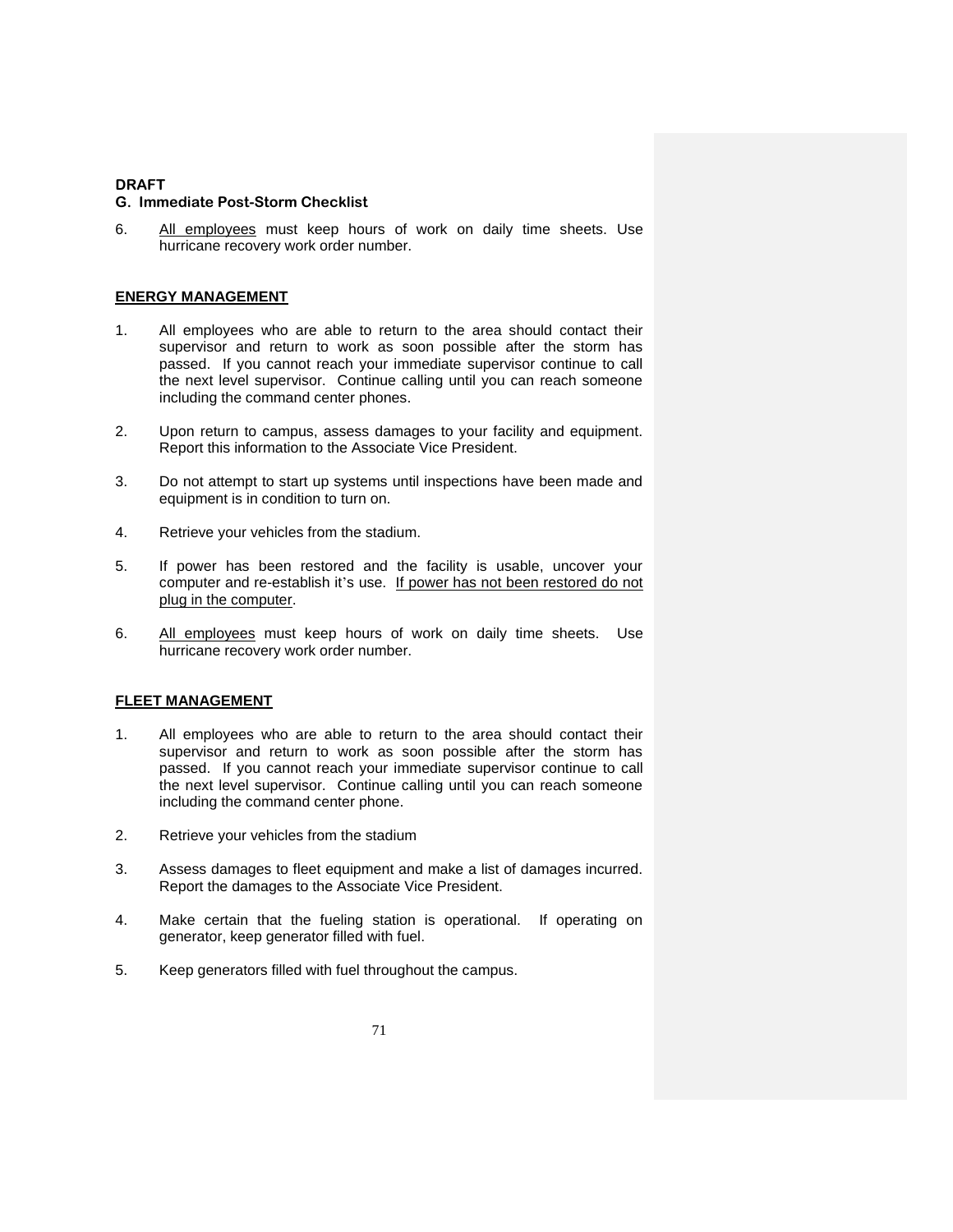#### **G. Immediate Post-Storm Checklist**

- 6. Monitor fuel level in tanks and advise supervisor when getting below half full.
- 7. If power has been restored and the facility is usable, uncover your computer and re-establish it's use. If power has not been restored do not plug in the computer.
- 8. All employees must keep hours of work on daily time sheets. Use hurricane recovery work order number.

## **FACILITIES PLANNING**

- 1. All employees who are able to return to the area should contact their supervisor and return to work as soon possible after the storm has passed. If you cannot reach your immediate supervisor continue to call the next level supervisor. Continue calling until you can reach someone including the command center phones.
- 2. Upon arrival to campus begin assessment of damages to buildings and report findings to Associate Vice President.
- 3. Retrieve vehicles from Cardinal Stadium.
- 4. Inspect construction sites and advise contractors of conditions. If unsafe conditions exist they need to respond and resolve problems.
- 5. If power has been restored and the facility is usable, uncover your computer and re-establish it's use. If power has not been restored do not plug in the computer.
- 6. All employees must keep hours of work on daily time sheets. Use hurricane recovery work order number.

### **ADMINISTRATIVE SERVICES**

- 1. All employees who are able to return to the area should contact their supervisor and return to work as soon possible after the storm has passed. If you cannot reach your immediate supervisor continue to call the next level supervisor. Continue calling until you can reach someone including the command center phone.
- 2. If power has been restored and the facility is usable, uncover your computer and re-establish it's use. If power has not been restored do not plug in the computer.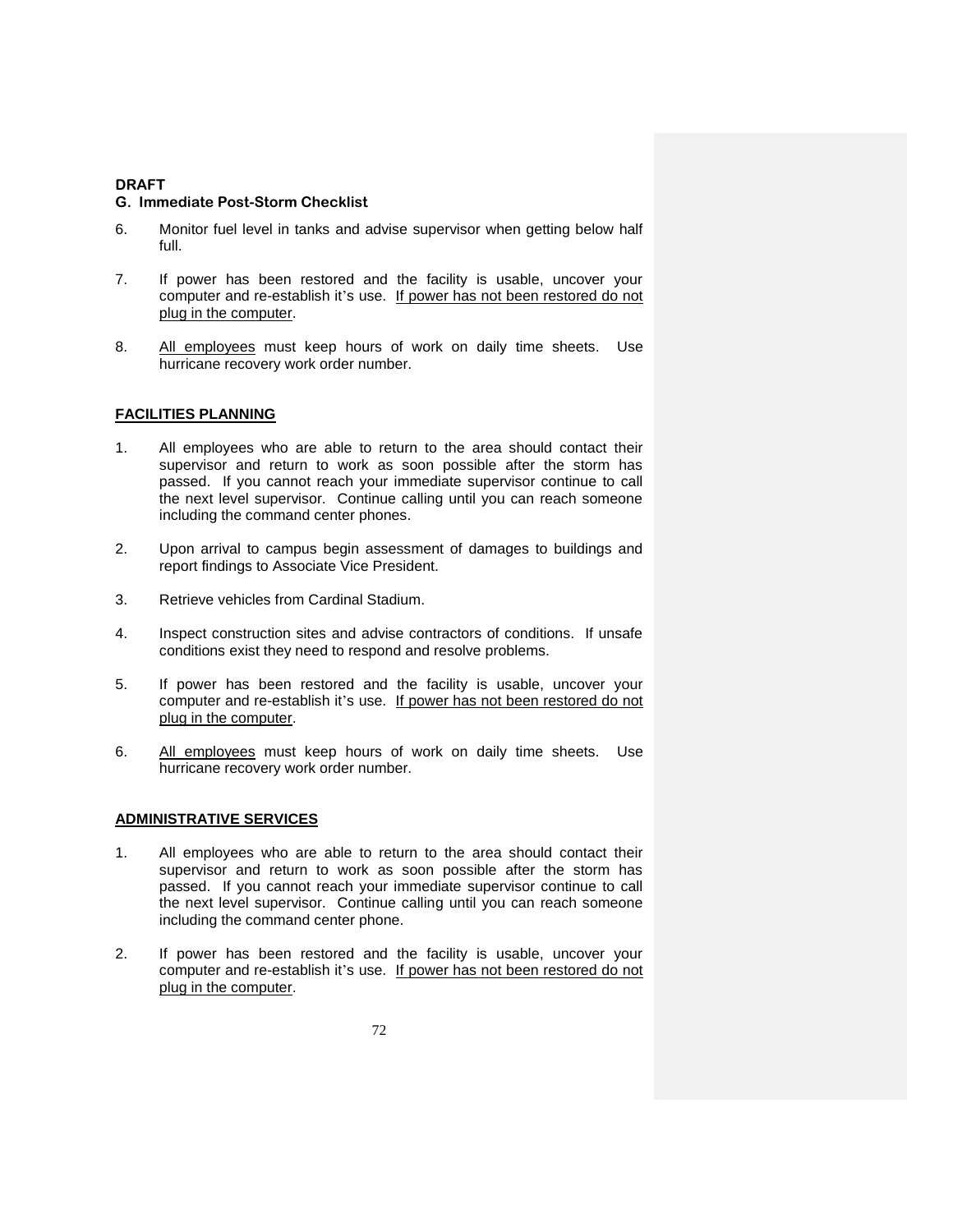#### **G. Immediate Post-Storm Checklist**

- 3. All employees must keep hours of work on daily time sheets. Use hurricane recovery work order number.
- 4. Provide administrative support services as needed during hurricane recovery.
- 5. Retrieve vehicles from Cardinal Stadium.

## **LOCK & HARDWARE SHOP**

- 1. All employees who are able to return to the area should contact their supervisor and return to work as soon possible after the storm has passed. If you cannot reach your immediate supervisor continue to call the next level supervisor. Continue calling until you can reach someone including the command center phone.
- 2. If power has been restored and the facility is usable, uncover your computer and re-establish it's use. If power has not been restored do not plug in the computer.
- 3. All employees must keep hours of work on daily time sheets. Use hurricane recovery work order number.
- 4. Retrieve vehicles from Cardinal Stadium.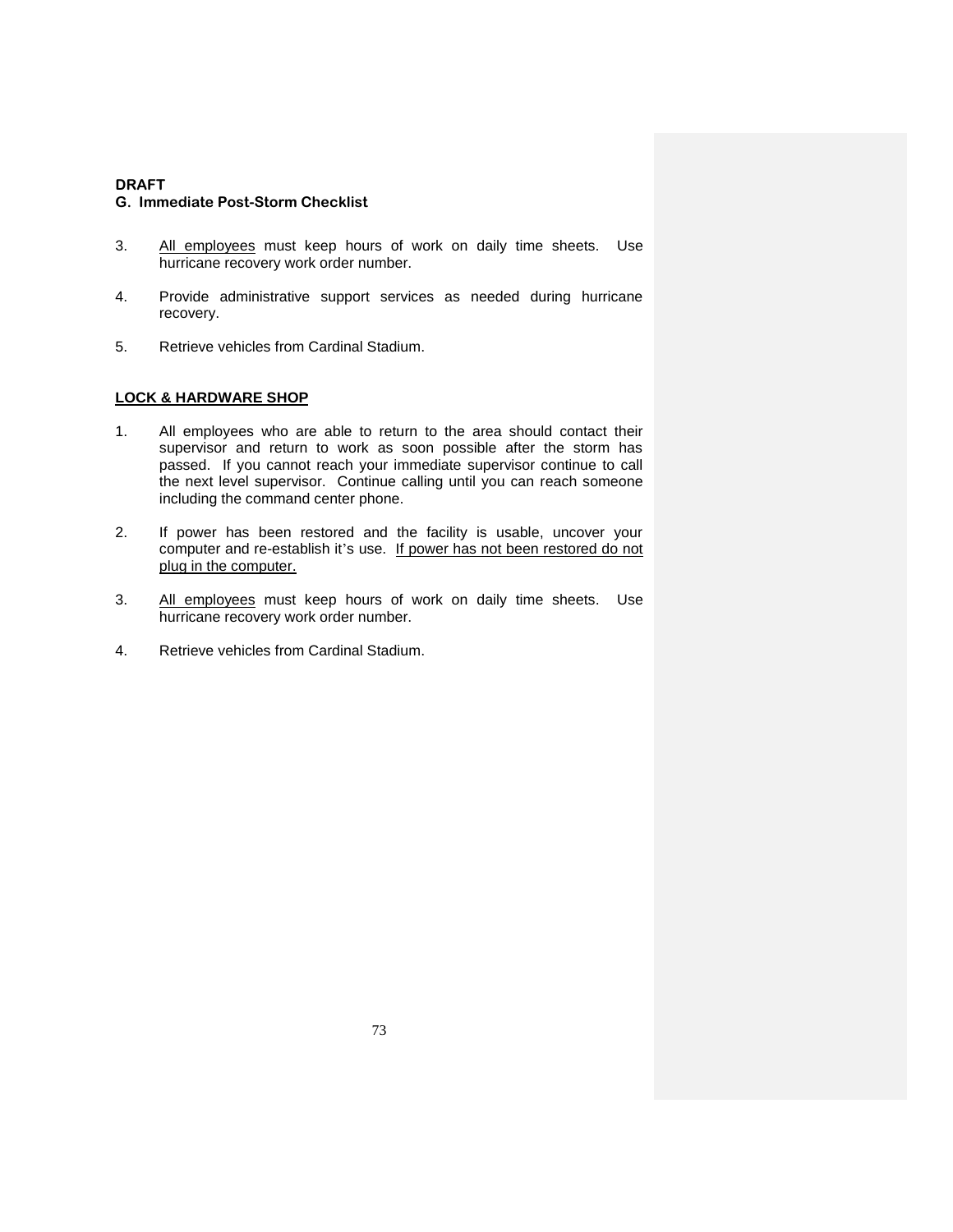FACILITIES MANAGEMENT -- EMERGENCY MANAGEMENT PROCEDURE MANUAL FOR A HURRICANE EVENT (MAY 1, 2006)

## **PHASE V – Response after Evacuation/Closure – No Significant Damage**

## **WAREHOUSE**

- 1. All employees are to return to work as normal.
- 2. Retrieve your vehicles from the stadium.
- 3. Uncover your computer and re-establish its use. .

### **GROUNDS DEPARTMENT**

- 1. All employees are to return to work as normal.
- 2. Return dump trucks to supplier.
- 3. Retrieve your vehicles from the stadium.
- 4. Retrieve road barriers and return them to Tri-Supply.
- 5. Return ash trays to campus building locations
- 6. Replace lids to trash receptacles.
- 7. Uncover your computer and re-establish its use.

## **CUSTODIAL DEPARTMENT**

- 1. All employees are to return to work as normal.
- 2. Retrieve your vehicles from the stadium.
- 3. Uncover your computer and re-establish it's use.
- 4. Assign personnel to buildings after they have been assessed for damage and begin clean-up.

#### **ELECTRIC SHOP**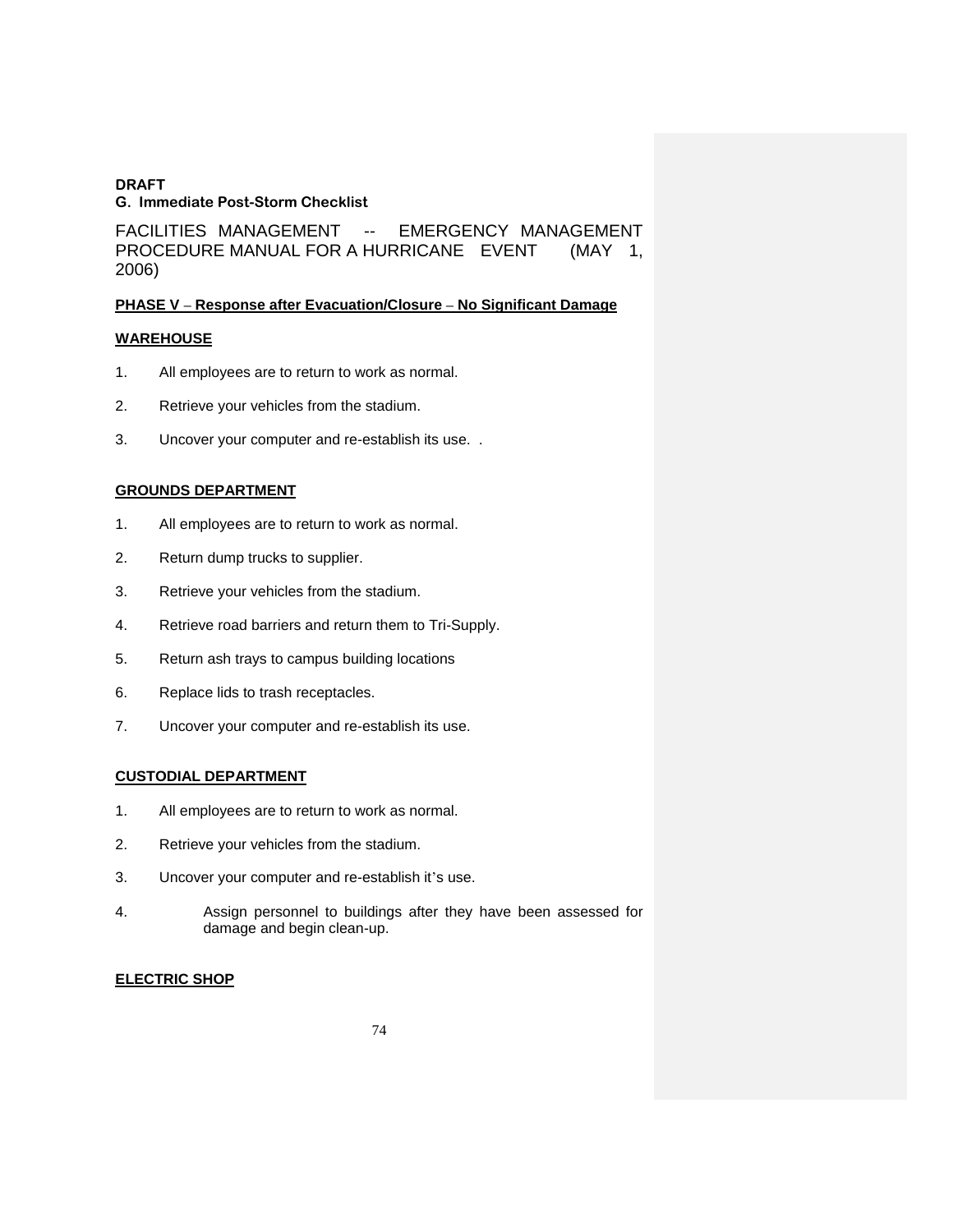## **G. Immediate Post-Storm Checklist**

- 1. All employees are to return to work as normal.
- 2. Uncover your computer and re-establish its use.
- 3. Disconnect emergency generators from Small Business Development Center, the President's Residence, and the fueling station.
- 4. Re-energize the transfer switches at all of the stationary generators.
- 5. Retrieve your vehicles from the stadium.

# **UTILITY SHOP**

- 1. All employees are to return to work as normal.
- 2. Retrieve your vehicles from the stadium
- 3. Inspect utility tunnel and begin pumping water out if necessary.
- 4. Inspect, drain and clean cooling towers if necessary.
- 5. Uncover your computer and re-establish its use.
- 6. Re-establish gas to campus if safe to do so.

#### **CARPENTER SHOP**

- 1. All employees are to return to work as normal.
- 2. Retrieve your vehicles from the stadium
- 3. Uncover your computer and re-establish its use.
- 4. Take down plywood from windows at President's residence and Small Business Development Center.

#### **ENERGY MANAGEMENT**

- 1. All employees are to return to work as normal.
- 2. Uncover your computer and re-establish its use.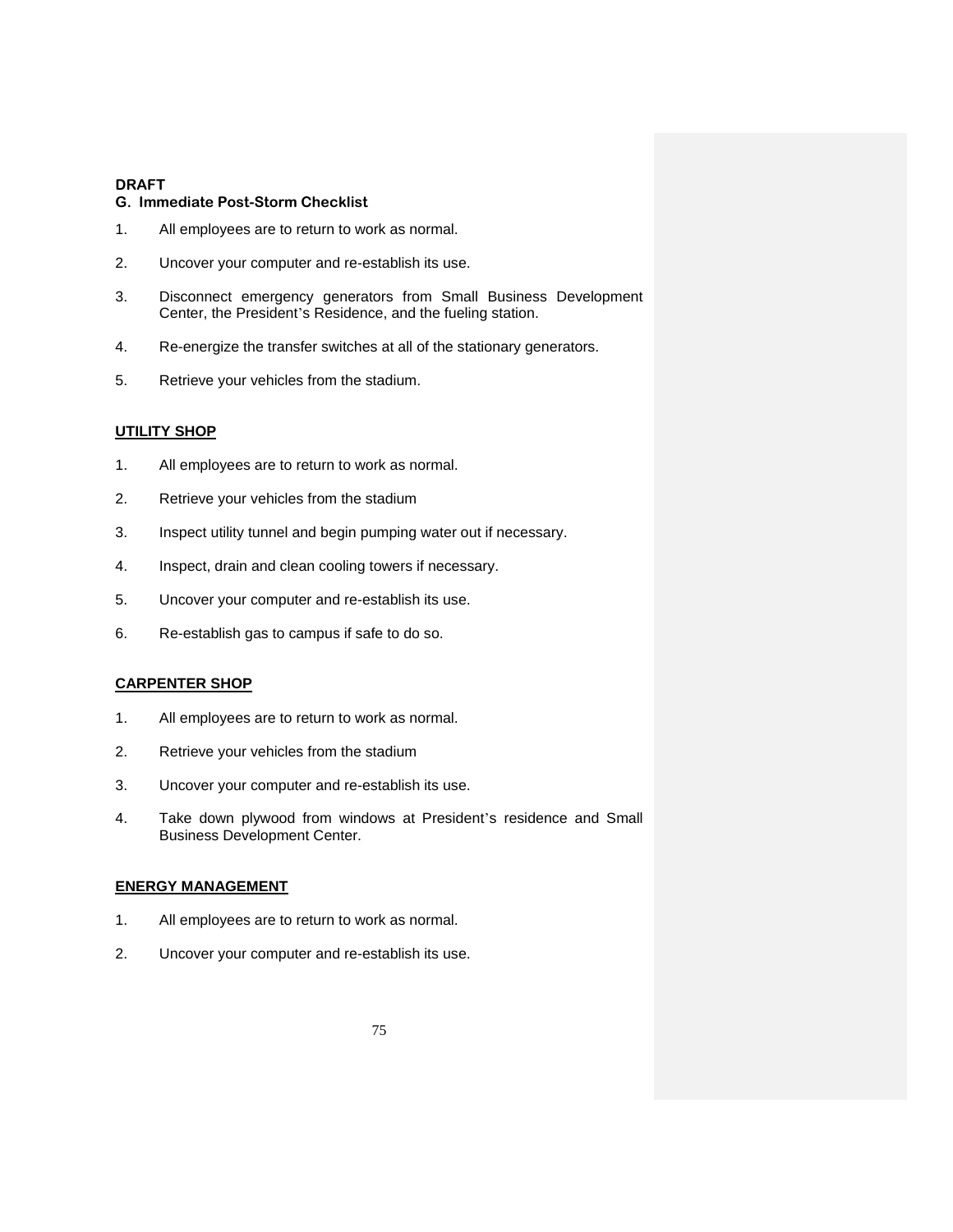#### **G. Immediate Post-Storm Checklist**

- 3. Do not attempt to start up systems until inspections have been made and equipment is in condition to turn on.
- 4. Retrieve your vehicles from the stadium.
- 5. Re-establish automatic start-up program in case of a power failure.
- 6. Remove plywood boards from windows and store them.

### **FLEET MANAGEMENT**

- 1. All employees are to return to work as normal.
- 2. Retrieve your vehicles from the stadium
- 3. Uncover your computer and re-establish its use.
- 4. Make certain that the fueling station is operational.

## **FACILITIES PLANNING**

- 1. All employees are to return to work as normal.
- 2. Uncover your computer and re-establish its use.
- 3. Retrieve vehicles from Cardinal Stadium.
- 4. Inspect construction sites and advise contractors of conditions. If unsafe conditions exist they need to respond and resolve problems.

## **ADMINISTRATIVE SERVICES**

- 1. All employees are to return to work as normal.
- 2. Uncover your computer and re-establish it's use.
- 3. Retrieve vehicles from Cardinal Stadium.

## **LOCK & HARDWARE SHOP**

1. All employees are to return to work as normal.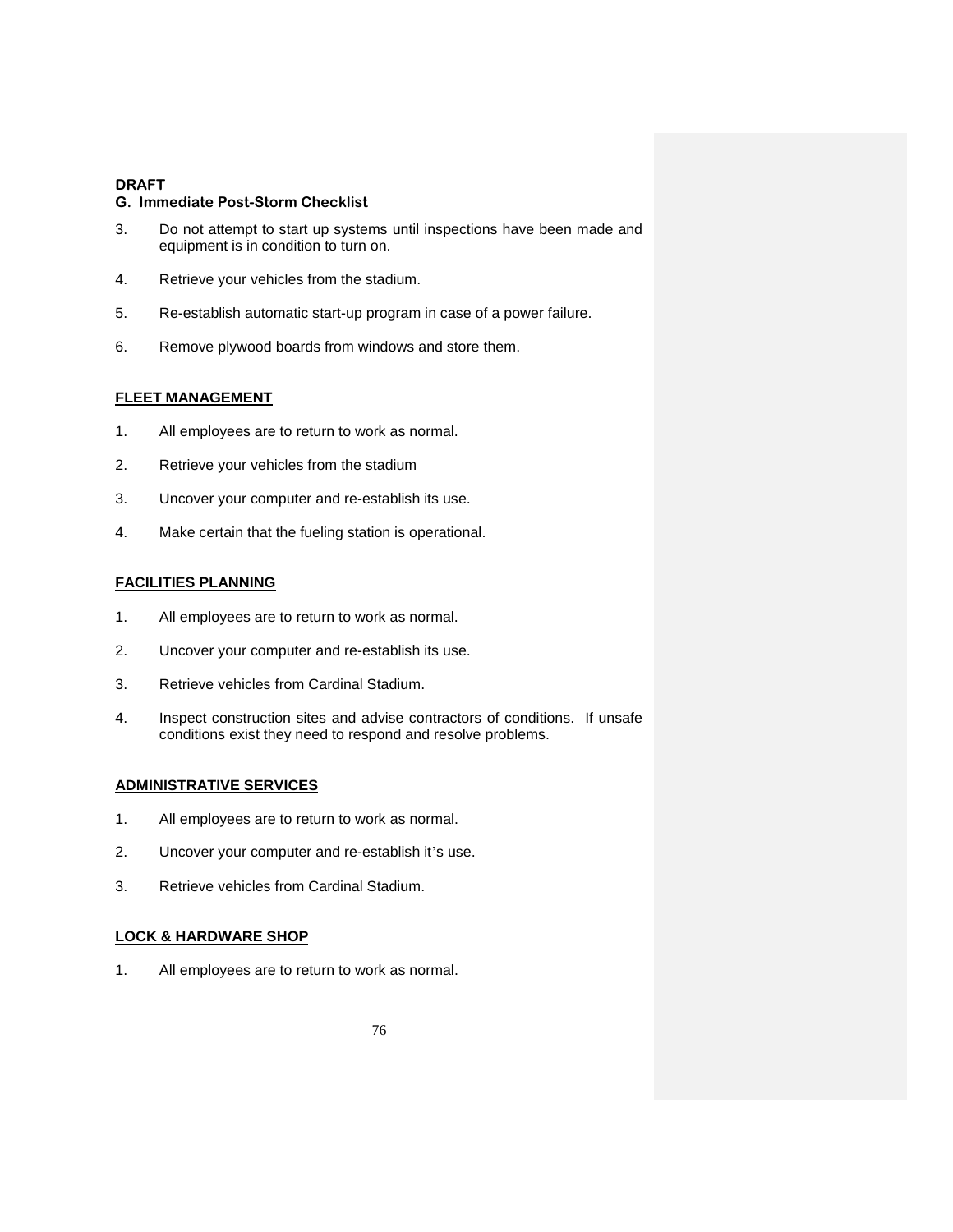# **G. Immediate Post-Storm Checklist**

- 2. Retrieve vehicles from Cardinal Stadium.
- 3. Uncover your computer and re-establish its use.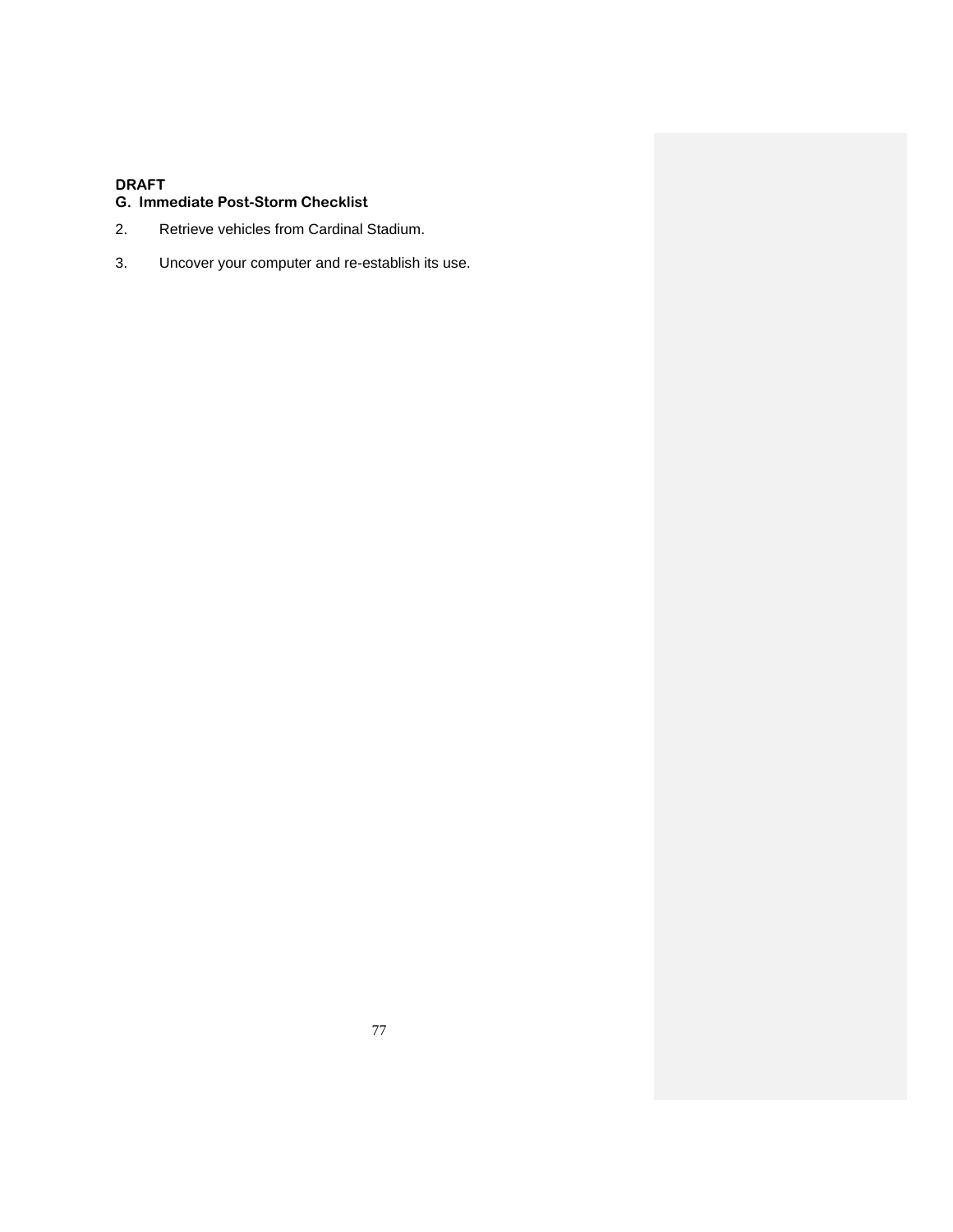## **G. Immediate Post-Storm Checklist**

## **Public Relations Immediate Post-Storm Checklist (Revised 6/17/11)**

- 1. Staff report via email/phone
- 2. Establish communication with On-Site Team
- 32. Assess impact on campus, develop key messages
- 43. Disseminate via all available means
	- (a) Lamar.edu-or alternate web-, Facebook, Twitter
	- (b) All media outlets available ConnectED messages as appropriate
	- (c) Establish blog site if needed/approvedAll media outlets available
	- (d) LU telephone announcementsEstablish, monitor blog site
- 54. Essential Staff-staff return as soon as practical
	- (a) Re-establish media operations on site, or<br>
	(b) Develop off-site operations if necessary
	- Develop off-site operations if necessary
- 65. Monitor local media reports to ensure accuracy of University-related information.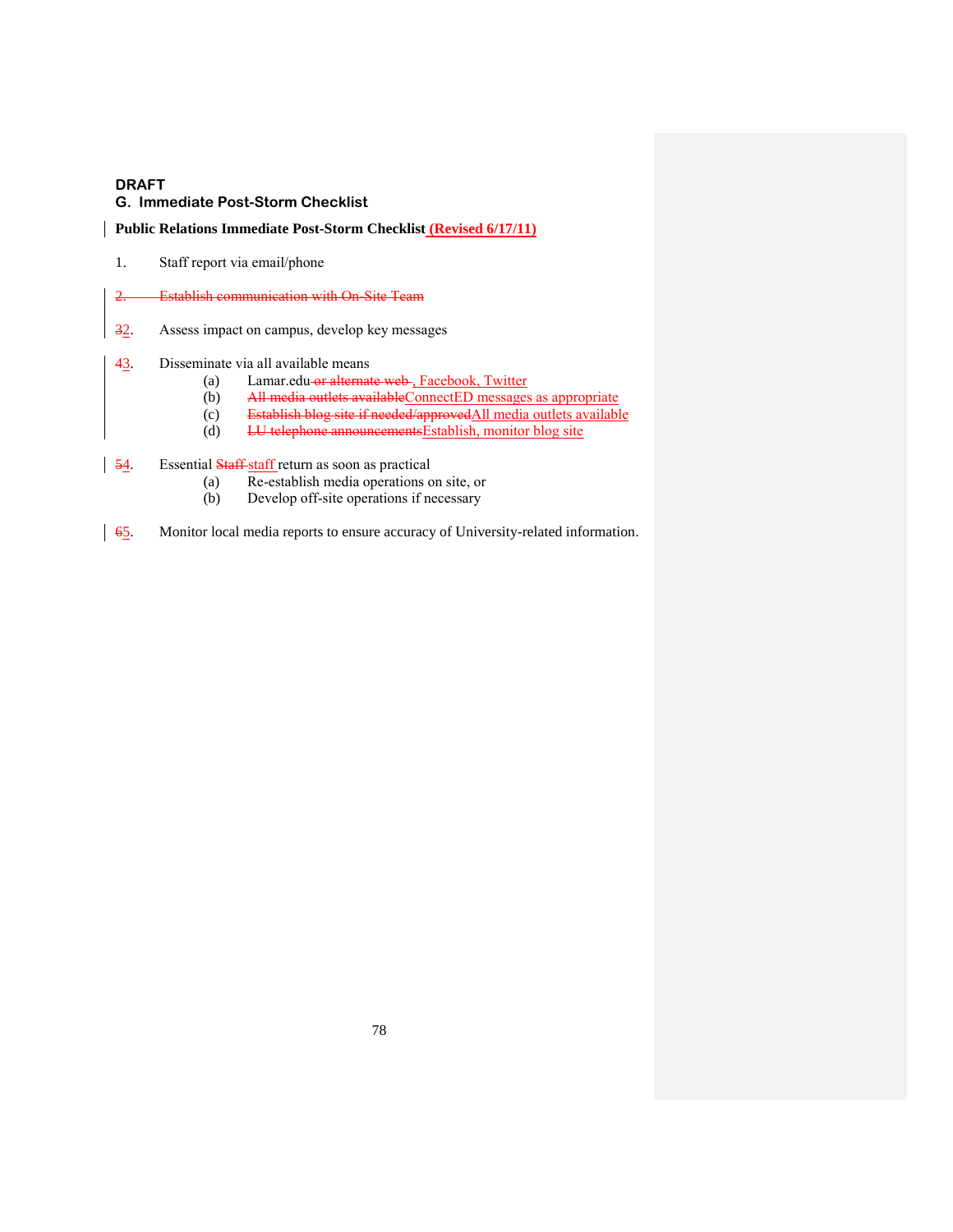**Biology Department Post-Hurricane Checklist (as soon as Department representative can access the building) (Proposed Revisions 6/28/2010).**

1. Feed rates and mice in room 210AGenerator hook-up -80 freezer in Room H202 and consolidate frozen items.

- 2. Water greenhouse plants.
- 3. Feed fish in Room 109
- 4. If electricity outage is prolonged, monitor condition of unused fetal pigs (which are sealed in preservative) (for If possible, discard if spoilage begins to occur).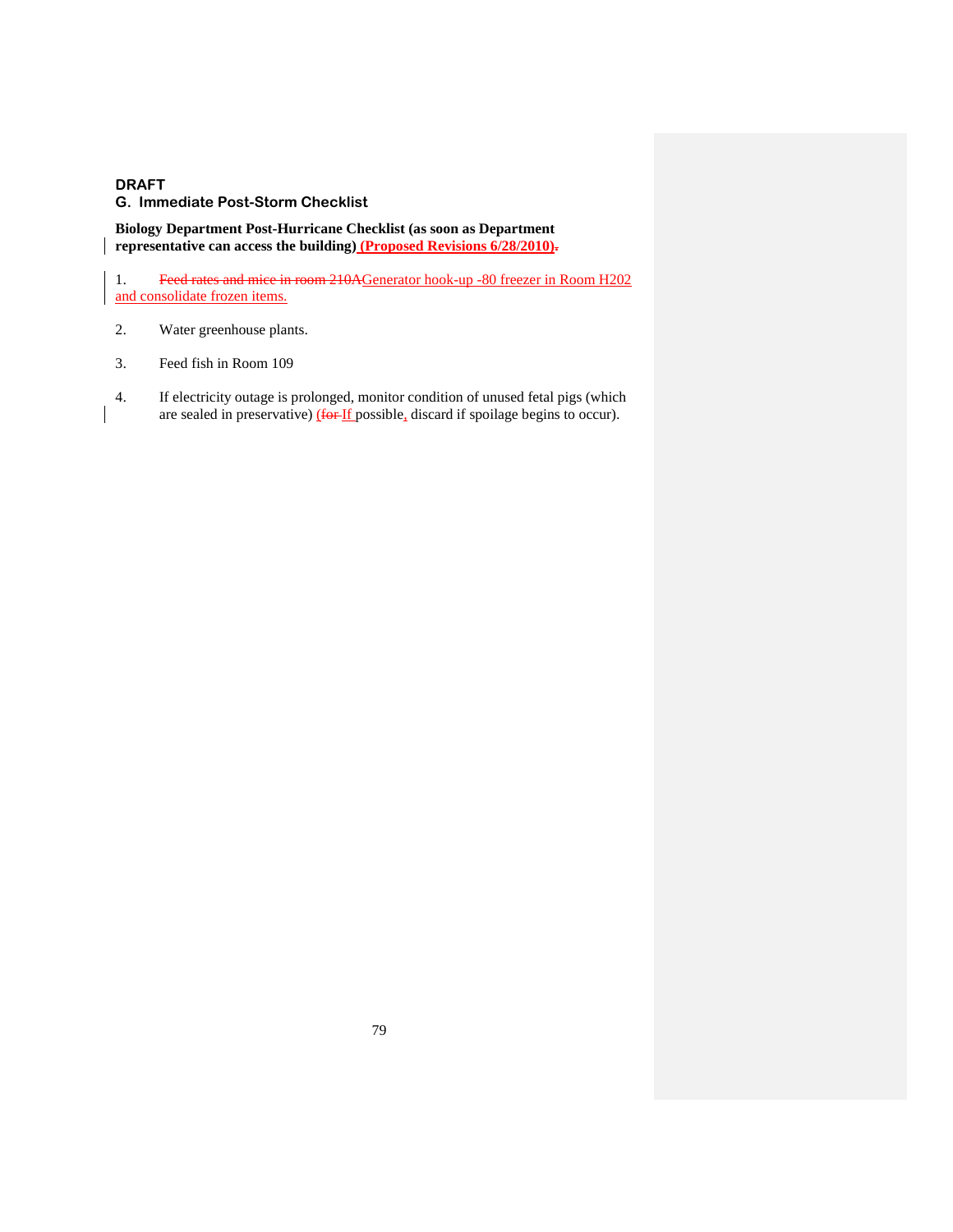### **Microcomputer Support & Services -- Checklist for post Storm (April 2006)**

- 1. Contact essential personnel to bring up mission critical systems.
- 2. Check "downed" IT campus-wide systems for mechanical defects.
- 3. If possible, relocate equipment to original location.
- 4. Restore IT campus-wide systems to operation.
- 5. Check essential, non-campus-wide systems for mechanical defects.
- 6. Restore essential, non-campus-wide systems to operation.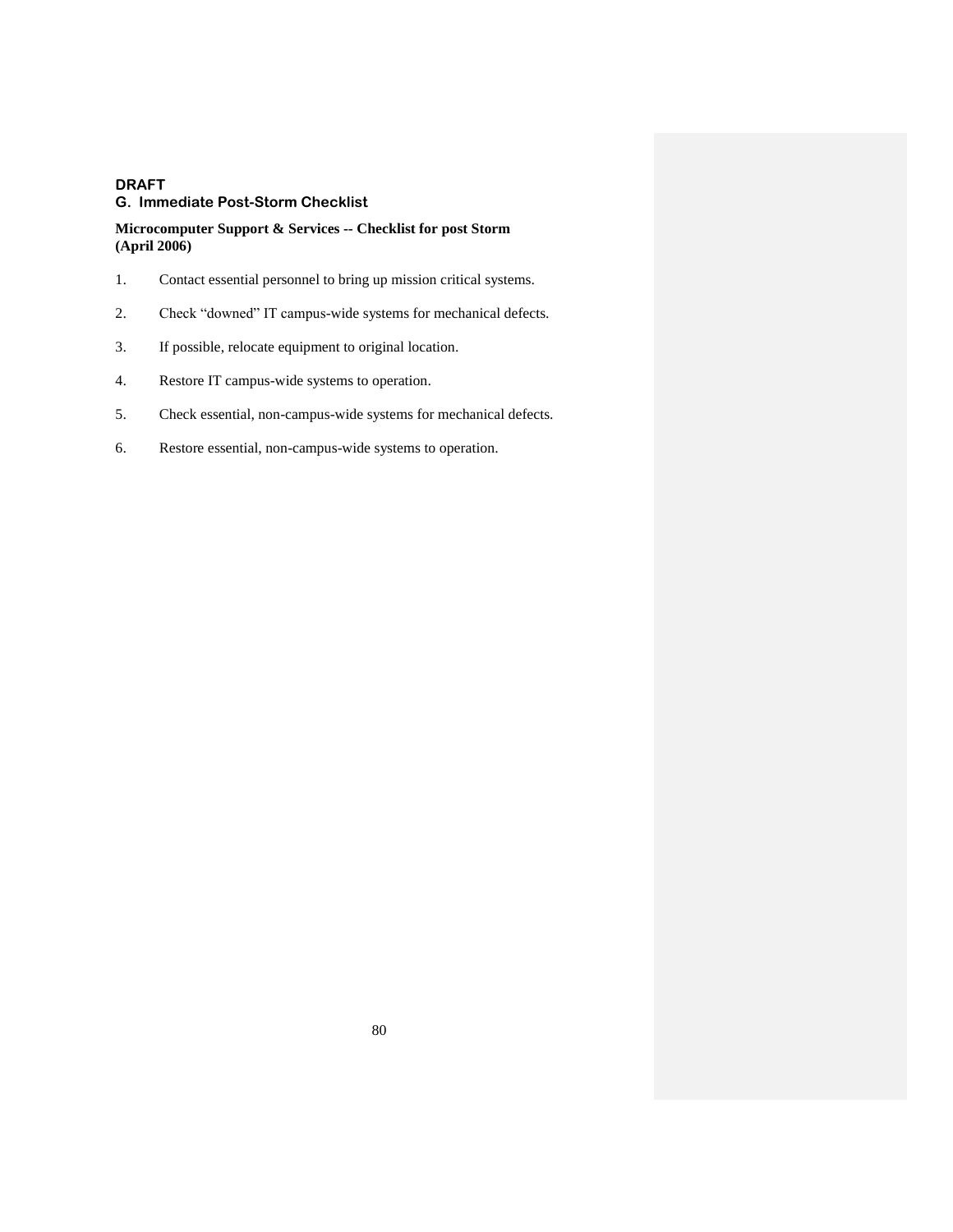## **Information Technology Conference Calling**

Host must dial: 1-877-865-7030 Host must dial passcode: 5399422# Hit the star key (\*) Host must dial moderator code: 3126477#

Conference will begin and end with Host.

Participant must dial: 1-877-865-7030 Participant must dial passcode: 5399422#

Primary Moderator

Kim Allen Director – Data, Voice, and Video Networking Campus extension 8459

| Daily Conference Time | Department Name               | Department Moderator   |
|-----------------------|-------------------------------|------------------------|
| $8:00 - 9:00$         | <b>IT Directors</b>           | Cliff Woodruff         |
| $9:00-10:00$          | Data, Voice, and Video        | Kim Allen              |
|                       | Networking                    |                        |
| $10:30 - 11:30$       | <b>Central Computing</b>      | Linda Koetter          |
| $1:00 - 2:00$         | <b>Administrative Systems</b> | <b>Shellie Richter</b> |
| $2:30 - 3:30$         | Microcomputer Support and     | Fay Young              |
|                       | Services                      |                        |
| $4:00 - 5:00$         | Academic Computing            | Ray Glover             |
|                       | Services                      |                        |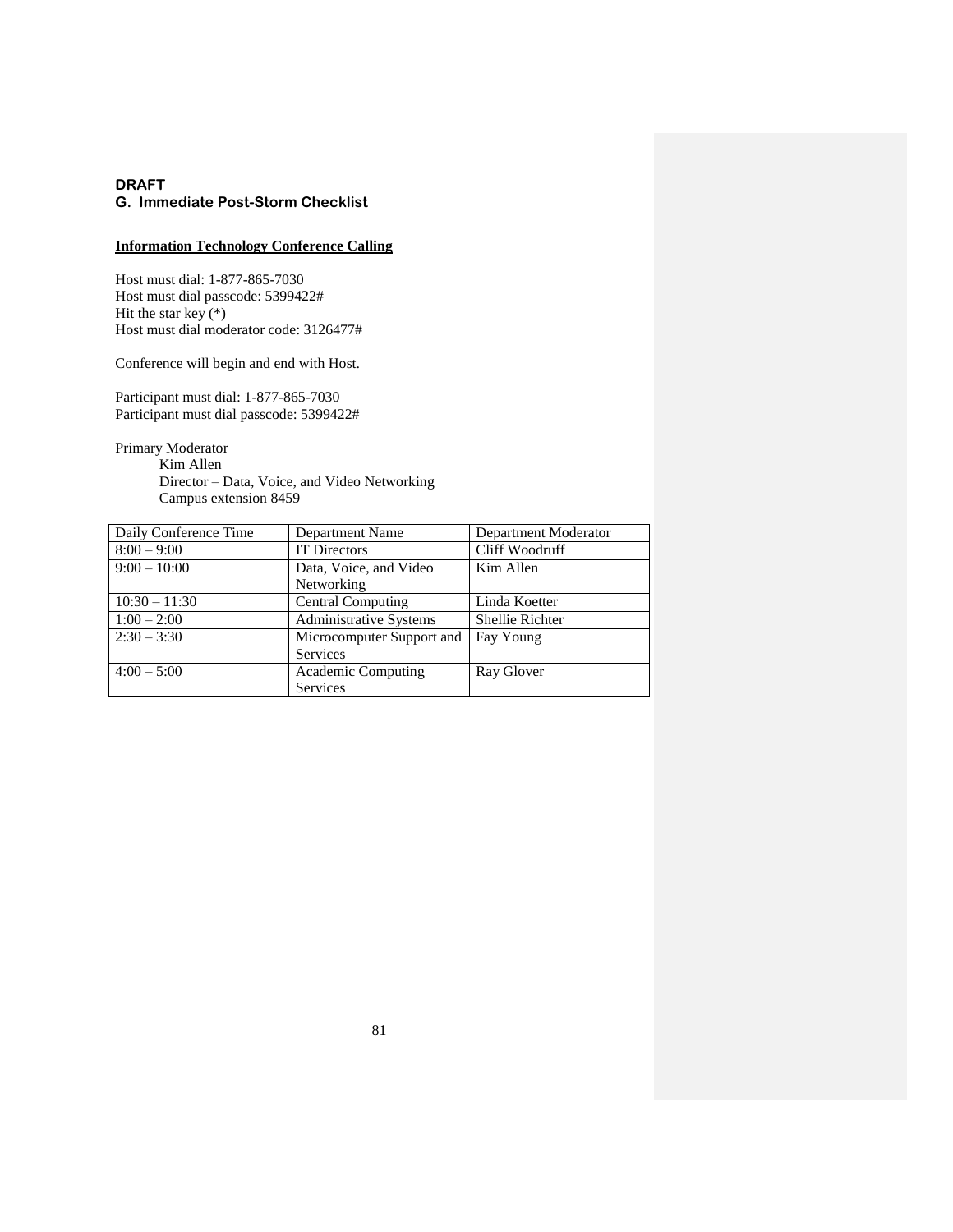#### **Academics Conference Calling**

Host must dial: 1-877-865-7030 Host must dial passcode: 8784881# Hit the star key  $(*)$ Host must dial moderator code: 3847248#

Conference will begin and end with Host.

Participants must dial: 1-877-865-7030 Participants must dial passcode: 8784881#

Primary Moderator

Dr. Steve Doblin - Provost and Vice President for Academic Affairs Campus extension 8398

| Daily Conference Time | Department Name             | Department Moderator     |
|-----------------------|-----------------------------|--------------------------|
| $8:00 - 9:00$         | A &S Chairs                 | Dean Nichols             |
| $9:00-10:00$          | AA Dean or Grad. Studies    | Provost or Dean Bradley  |
| $10:00 - 11:00$       | AA Directors or Library     | Sr.AP Smith or Dean Baum |
| $11:00 - 12:00$       | Coll. Of Business Chairs    | Dean Venta               |
| $1:00 - 2:00$         | Coll of Educ. & Hum. Dev.   | Dean Lowery-Moore        |
| $2:00 - 3:00$         | Coll. of Engineering Chairs | Dean Hopper              |
| $3:00 - 4:00$         | Coll. Of Fine Arts & Comm   | Dean Schultz             |
| Other times TBA       |                             |                          |

Moderator may decide up front to hold conference call every other day (or some variation) and/or schedule additional calls during evening hours. All changes must be cleared through Provost.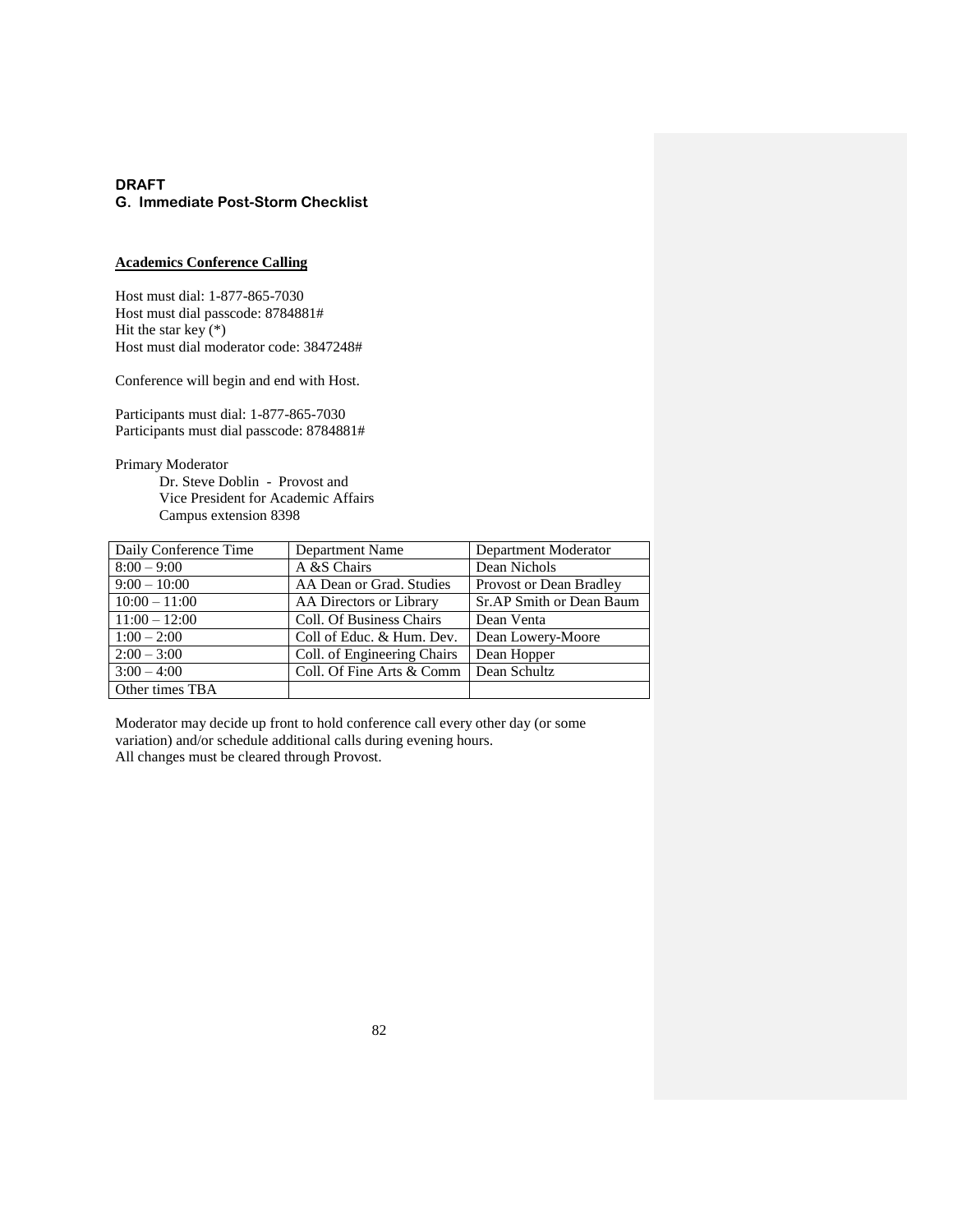## **Administrative Conference Calling**

Host must dial: 1-888-330-4559 Host must dial passcode: 8772247# Hit the star key  $(*)$ Host must dial moderator code: 2722689#

Conference will begin and end with Host.

Participants must dial: 1-888-330-4559 Participants must dial passcode: 8772247#

Primary Moderator

Mr. Mike Ferguson Vice President for Finance and Operations Campus extension 8395

| Daily Conference Time | <b>Department Name</b>       | Department Moderator           |
|-----------------------|------------------------------|--------------------------------|
| $8:00 - 9:00$         | Executives                   | President                      |
| $9:00-10:00$          | Directors                    | VP Finance and Ops             |
| $10:00 - 11:00$       | <b>Facilities Management</b> | <b>Assoc VP Facilities</b>     |
| $11:00 - 12:00$       | <b>Human Resources</b>       | <b>Assoc VP Human Resource</b> |
| $1:00 - 2:00$         | Finance                      | <b>Asst VP Finance</b>         |
| $2:00 - 3:00$         | Financial Aid                | Director of Financial Aid      |
| $4:00 - 5:00$         |                              |                                |
| Other times TBA       |                              |                                |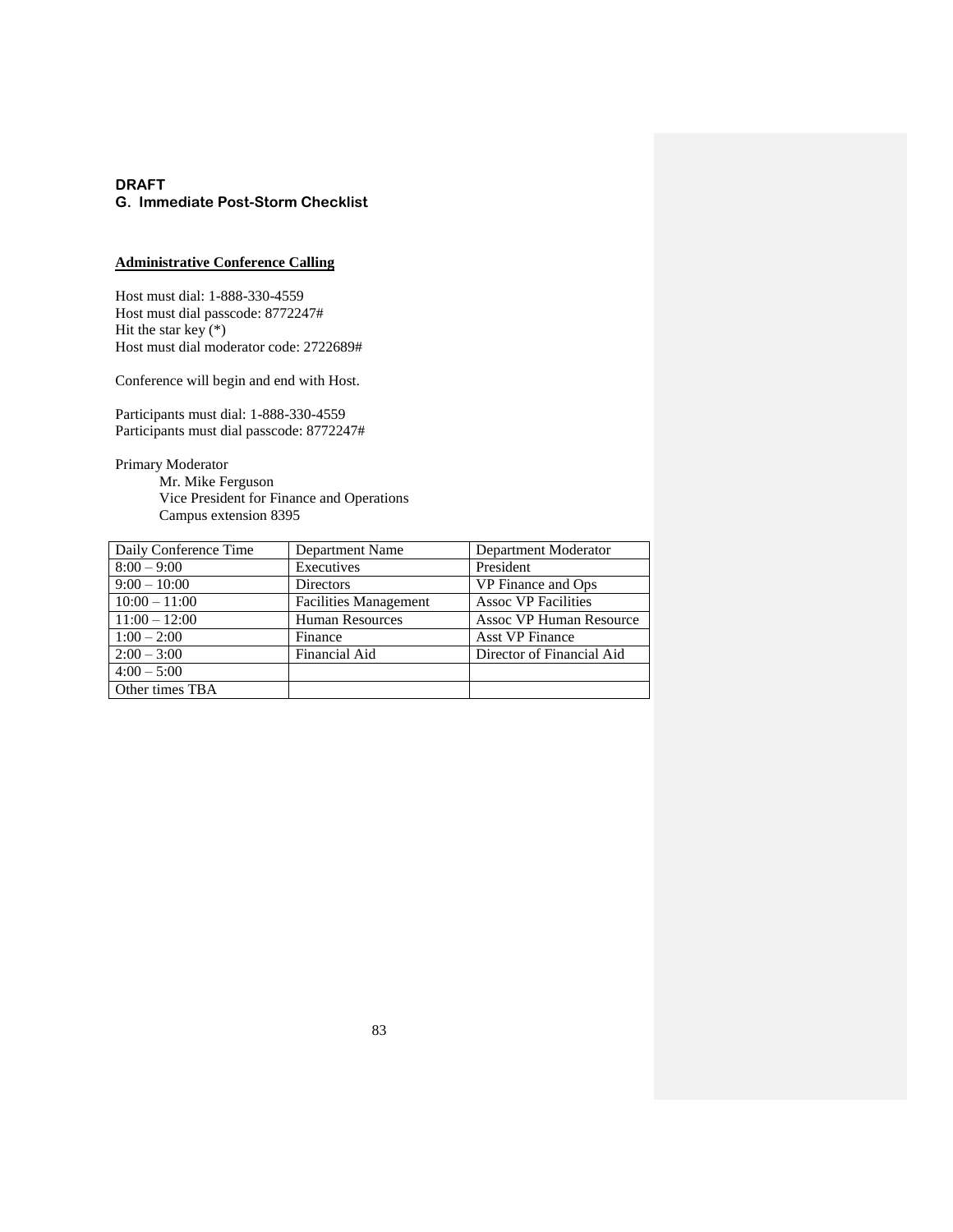#### **Student Health Center – Immediate Post-storm Checklist**

- 1. Activate emergency call list and ensure that all staff are accounted for.
- 2. Determine which staff members are available to return to clinic once it is deemed safe.
- 3. As soon as deemed safe, Health Center Director, Asst. Director, Admin. Assoc. Sr. (and/or their designees if they are unavailable) will return to facility to assess damage and report to appropriate university officials.
- 4. List all damaged equipment and supplies and make arrangements for replacement as soon as possible.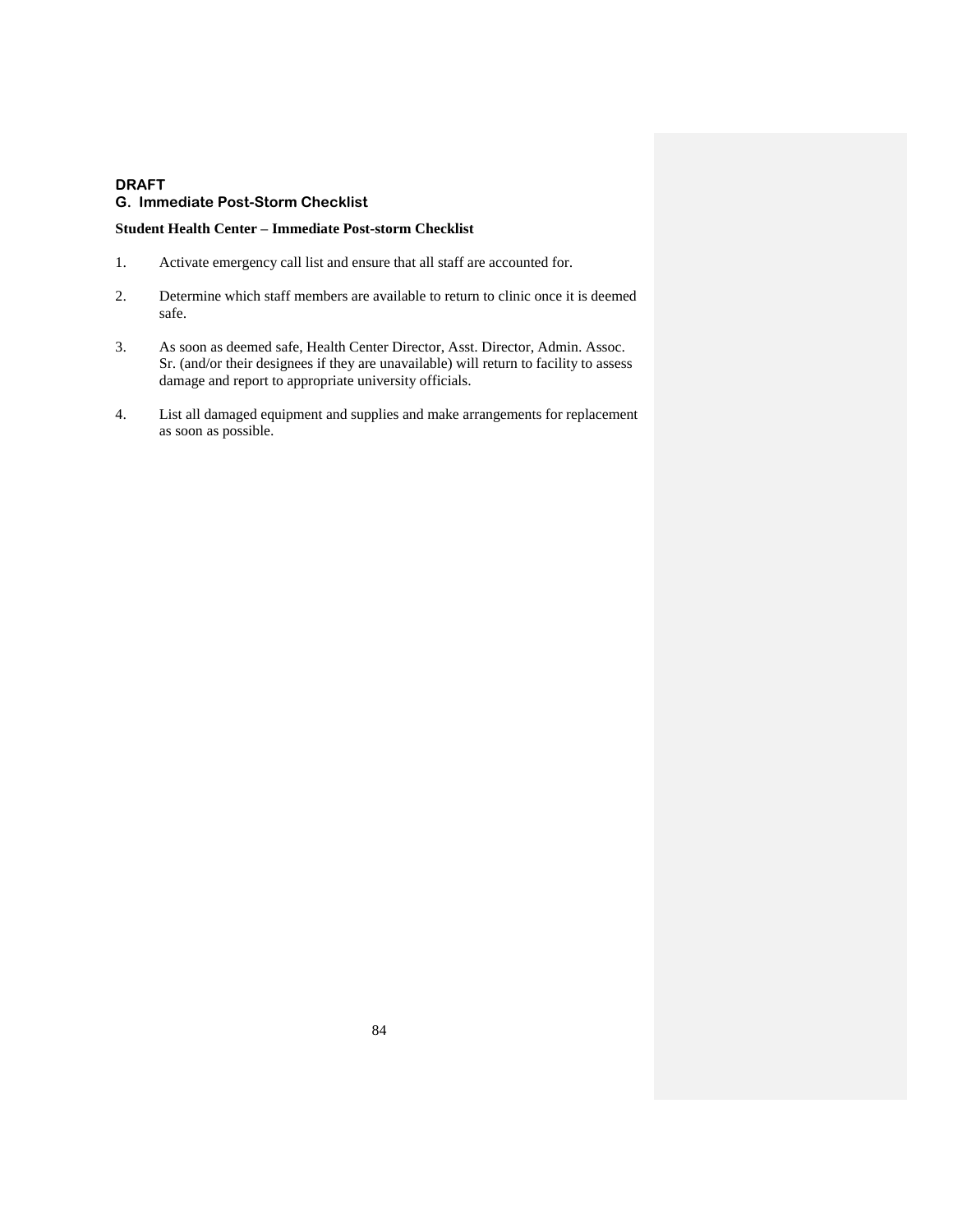#### **Department of Intercollegiate Athletics**

- 1. All coaches and staff members should remain in contact with athletics administrators and Southland Conference. Determine the status of all personnel.
- 2. Determine if athletics events must be cancelled, through conversations between administration, coaches, and the Southland Conference. Inform the Southland Conference of any event cancellations.
- 3. Monitor Lamar University website and other media outlets for updates.
- 4. If temporary relocation is a necessity, coaches will assist the Lamar Athletics Administration with relocation efforts. The Lamar Athletics Administration will coordinate the relocation with the other Institution's Administration.

#### *After Evacuation:*

- 1 . Monitor the university website and local media for important campus information and instructions. Coaches and staff members will return to campus as soon as travel and campus conditions are safe.
- 2. Once coaches and staff members return to campus, report any damage to athletics administrators.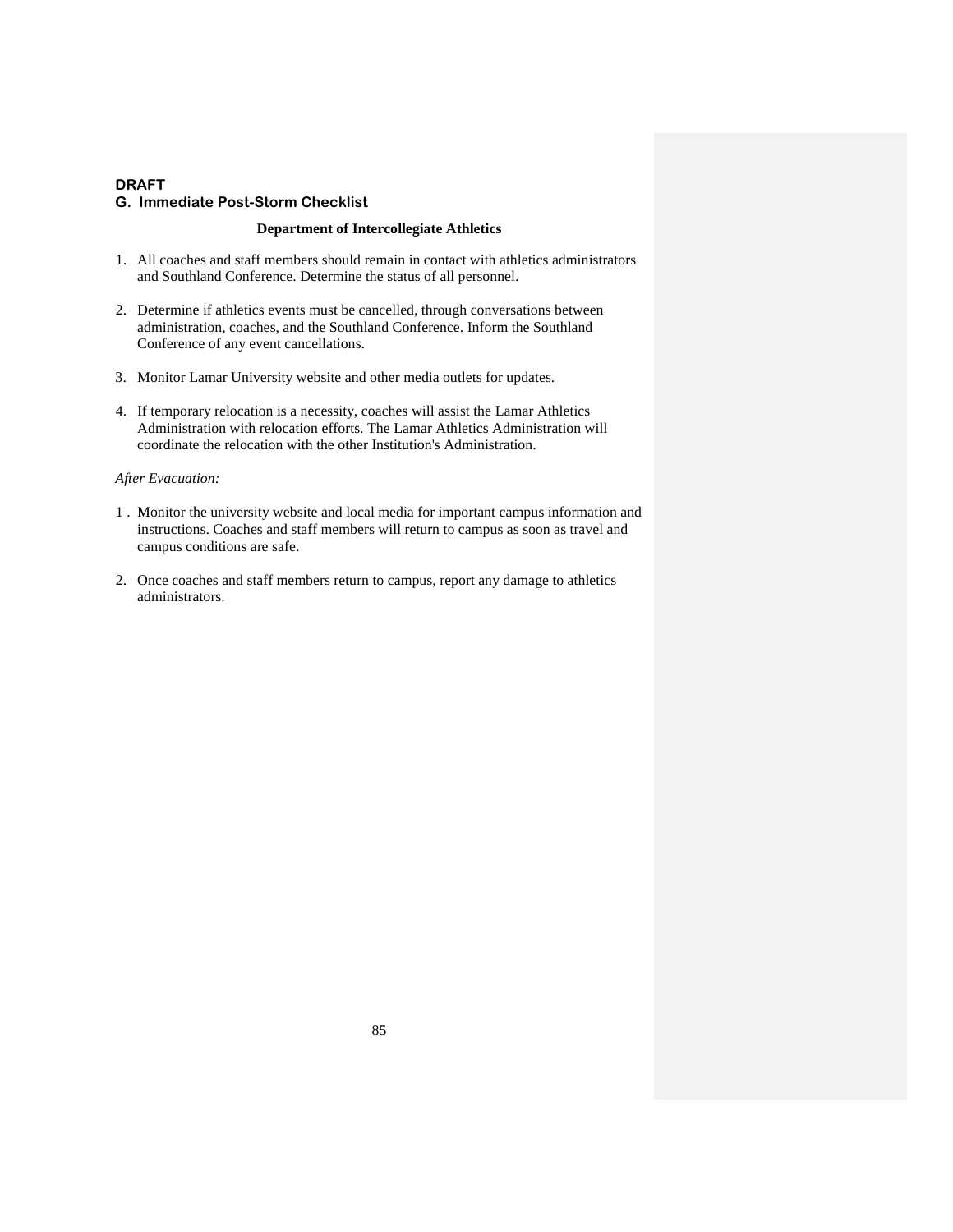**Section H**

**Recovery Checklist**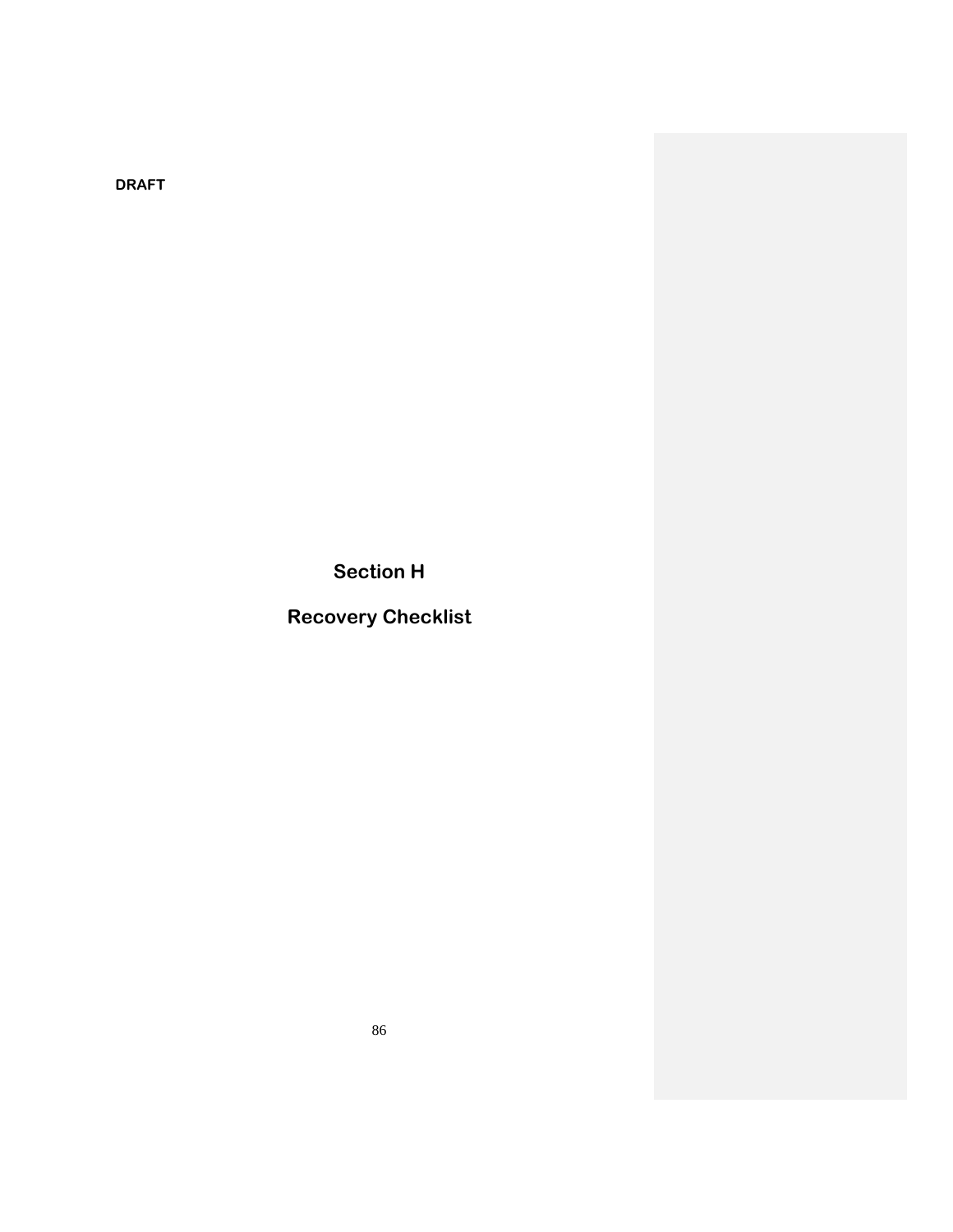# **DRAFT H. Recovery Checklist**

## **Follow up as University Operations Resume**

- 1. Identify repair and mold remediation personnel to be on call after initial cleanup to address rapidly all health and safety issues that arise and to provide immediate response to faculty, staff and student concerns.
- 2.. Develop financial plan for continuation of service, working with System personnel, State legislators, insurance executives.